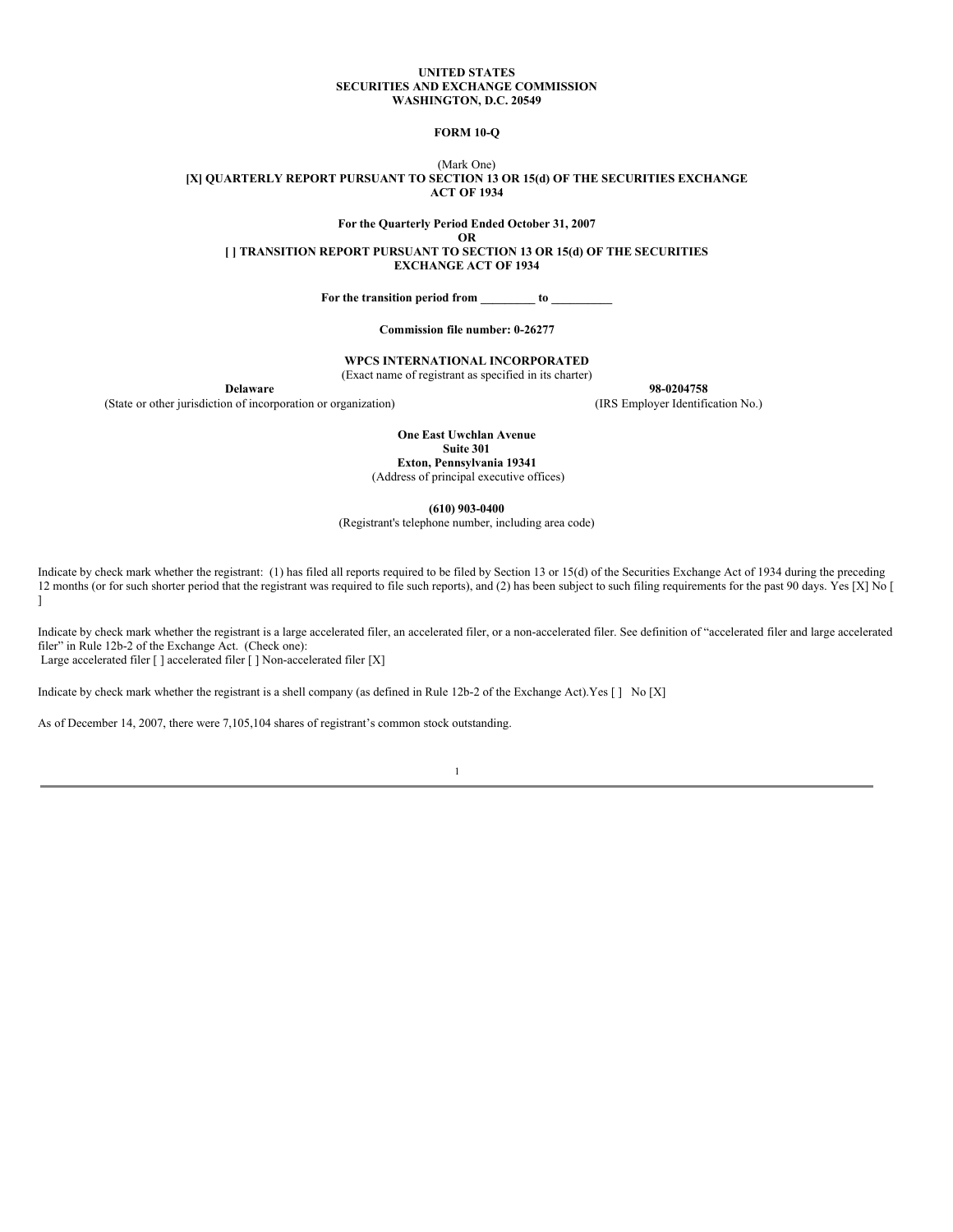| PART I. |                            | <b>FINANCIAL INFORMATION</b>                                                                                         |           |
|---------|----------------------------|----------------------------------------------------------------------------------------------------------------------|-----------|
|         |                            |                                                                                                                      |           |
|         | ITEM 1.                    | Condensed consolidated balance sheets at October 31, 2007 (unaudited) and April 30, 2007                             | $3 - 4$   |
|         |                            |                                                                                                                      |           |
|         |                            | Condensed consolidated statements of income for the three and six months ended October 31, 2007 and 2006 (unaudited) | 5         |
|         |                            |                                                                                                                      |           |
|         |                            | Condensed consolidated statement of shareholders' equity for the six months ended October 31, 2007 (unaudited)       | 6         |
|         |                            |                                                                                                                      |           |
|         |                            | Condensed consolidated statements of cash flows for the six months ended October 31, 2007 and 2006 (unaudited)       | $7 - 8$   |
|         |                            | Notes to unaudited condensed consolidated financial statements                                                       | $9 - 21$  |
|         |                            |                                                                                                                      |           |
|         | ITEM 2.                    | Management's Discussion and Analysis of Financial Condition and Results of Operations                                | $22 - 33$ |
|         |                            |                                                                                                                      |           |
|         | ITEM 3.                    | Quantitative and Qualitative Disclosures About Market Risk                                                           | 34        |
|         |                            |                                                                                                                      |           |
|         | ITEM 4.                    | Controls and Procedures                                                                                              | 35        |
|         |                            |                                                                                                                      |           |
|         | PART II. OTHER INFORMATION |                                                                                                                      |           |
|         |                            |                                                                                                                      |           |
|         | <b>ITEM1</b>               | Legal proceedings                                                                                                    | 36        |
|         | <b>ITEM 1A</b>             | Risk factors                                                                                                         | 36        |
|         | ITEM <sub>2</sub>          | Unregistered sales of equity securities and use of proceeds                                                          | 36        |
|         | ITEM <sub>3</sub>          | Defaults upon senior securities                                                                                      | 36        |
|         | ITEM 4                     | Submission of matters to a vote of security holders                                                                  | 37        |
|         | ITEM <sub>5</sub>          | Other information                                                                                                    | 37        |
|         | ITEM 6                     | Exhibits                                                                                                             | 37        |
|         |                            |                                                                                                                      |           |
|         | <b>SIGNATURES</b>          |                                                                                                                      | 38        |

# **INDEX**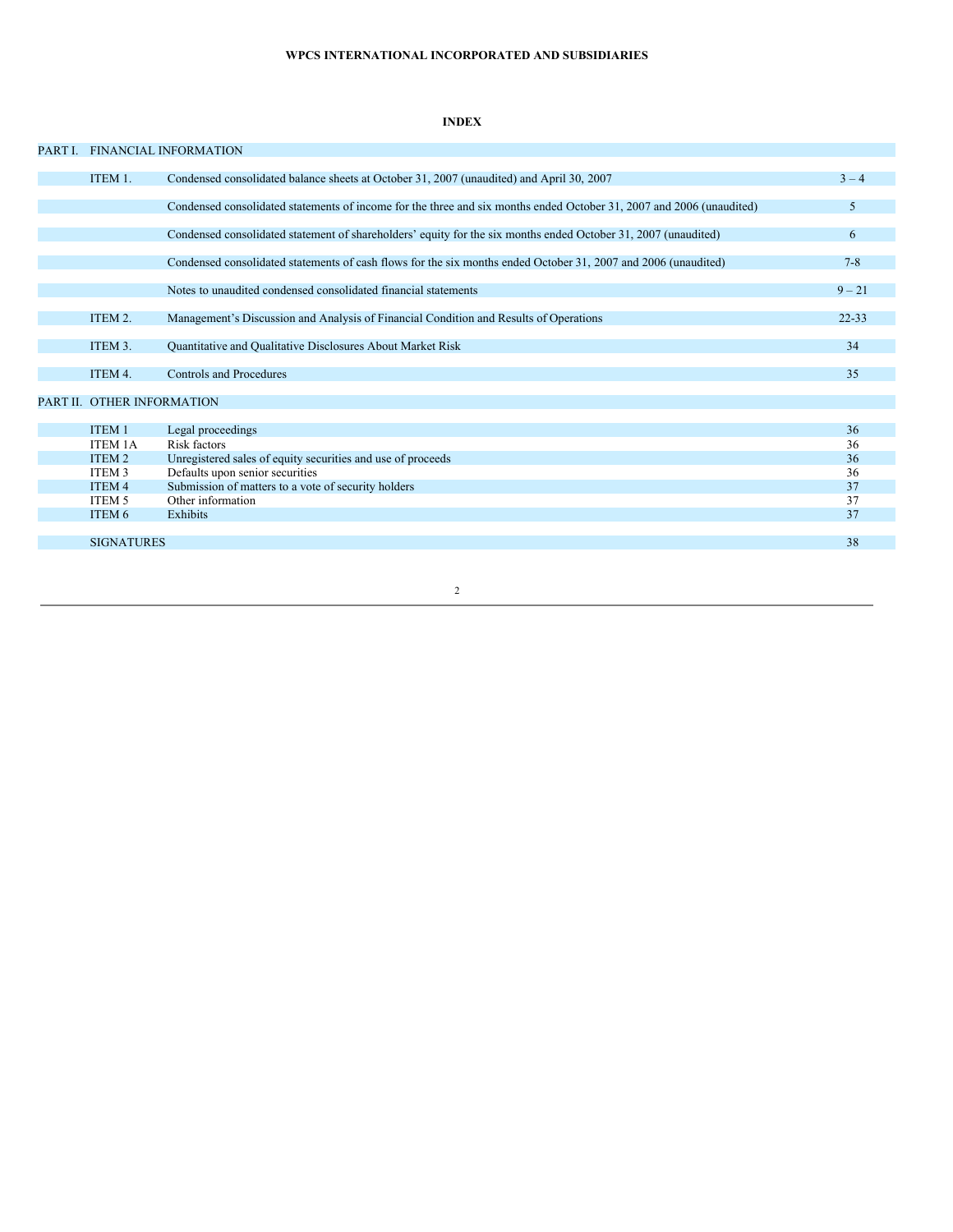# **CONDENSED CONSOLIDATED BALANCE SHEETS**

| <b>ASSETS</b>                                                                            | October 31,<br>2007<br>(Unaudited) |    | April 30,<br>2007<br>(Note 1) |
|------------------------------------------------------------------------------------------|------------------------------------|----|-------------------------------|
| <b>CURRENT ASSETS:</b>                                                                   |                                    |    |                               |
|                                                                                          |                                    |    |                               |
| Cash and cash equivalents                                                                | \$<br>11,024,104                   | S. | 21,558,739                    |
| Accounts receivable, net of allowance of \$98,786 at October 31, 2007 and April 30, 2007 | 23,544,604                         |    | 16,560,636                    |
| Costs and estimated earnings in excess of billings on uncompleted contracts              | 5,136,082                          |    | 2,499,940                     |
| Inventory                                                                                | 3,390,568                          |    | 2,260,082                     |
| Prepaid expenses and other current assets                                                | 1,343,722                          |    | 732,043                       |
| Deferred tax assets                                                                      | 35,000                             |    | 27,000                        |
| Total current assets                                                                     | 44,474,080                         |    | 43,638,440                    |
| PROPERTY AND EQUIPMENT, net                                                              | 6,308,336                          |    | 5,488,920                     |
| OTHER INTANGIBLE ASSETS, net                                                             | 2,096,281                          |    | 1,683,349                     |
| <b>GOODWILL</b>                                                                          | 22,214,441                         |    | 20,469,608                    |
| <b>OTHER ASSETS</b>                                                                      | 144,275                            |    | 273,353                       |
| Total assets                                                                             | 75,237,413                         | Ÿ. | 71,553,670                    |

*The accompanying notes are an integral part of these condensed consolidated financial statements.*

3

<u> 1980 - Johann Barbara, martxa a</u>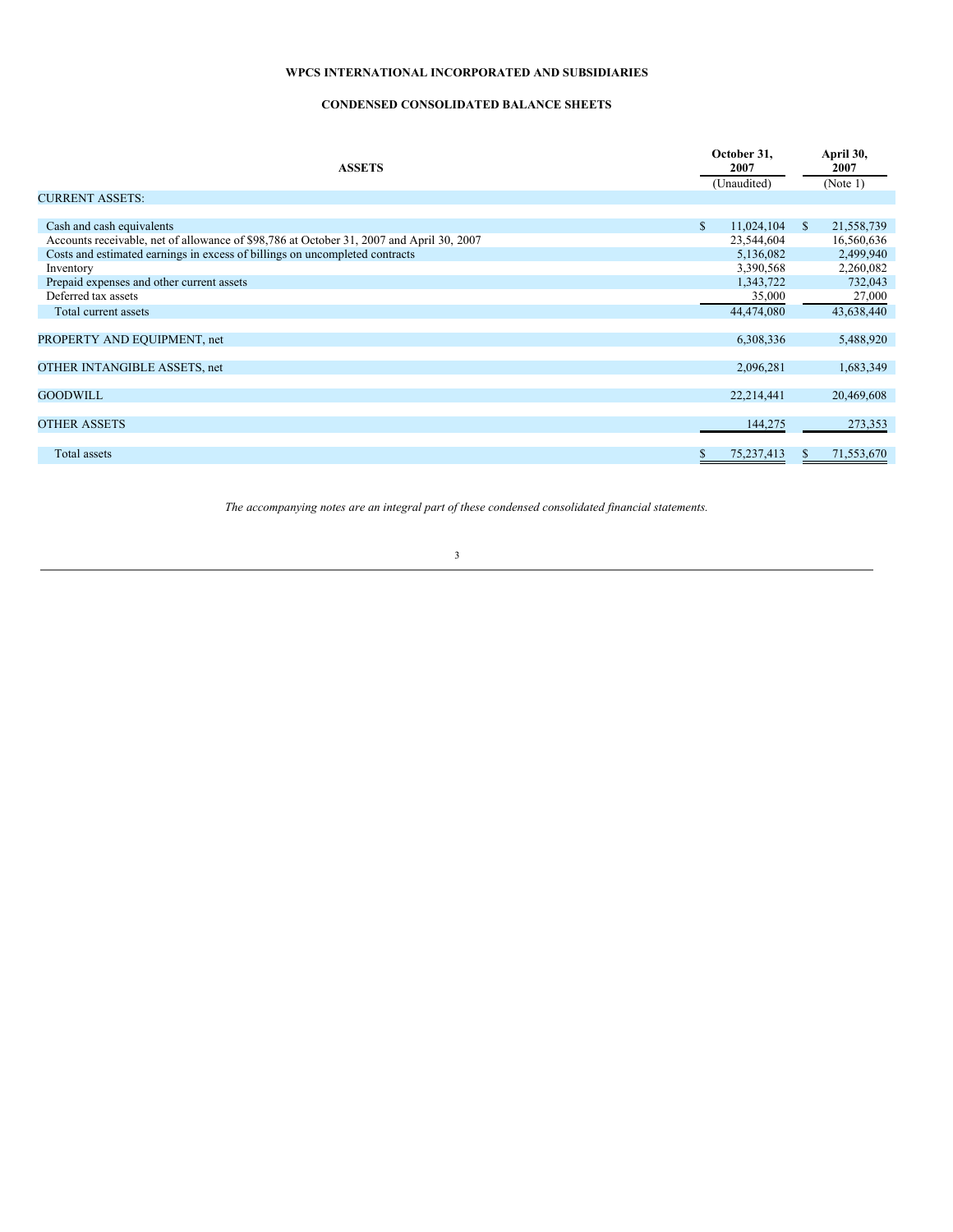# **CONDENSED CONSOLIDATED BALANCE SHEETS (continued)**

| <b>LIABILITIES AND SHAREHOLDERS' EQUITY</b>                                                                               |              | October 31,<br>2007 | April 30,<br>2007 |            |  |
|---------------------------------------------------------------------------------------------------------------------------|--------------|---------------------|-------------------|------------|--|
|                                                                                                                           |              | (Unaudited)         |                   | (Note 1)   |  |
| <b>CURRENT LIABILITIES:</b>                                                                                               |              |                     |                   |            |  |
|                                                                                                                           |              |                     |                   |            |  |
| Current portion of loans payable                                                                                          | $\mathbb{S}$ | 3,231,949           | <sup>\$</sup>     | 2,598,872  |  |
| Current portion of capital lease obligations                                                                              |              | 22,554              |                   |            |  |
| Accounts payable and accrued expenses                                                                                     |              | 9,518,305           |                   | 6,802,110  |  |
| Billings in excess of costs and estimated earnings on uncompleted contracts                                               |              | 2,344,853           |                   | 2,272,688  |  |
| Deferred revenue                                                                                                          |              | 656,107             |                   | 504,458    |  |
| Due to shareholders                                                                                                       |              | 644,000             |                   | 707,000    |  |
| Income taxes payable                                                                                                      |              | 373,226             |                   | 433,361    |  |
| Total current liabilities                                                                                                 |              | 16,790,994          |                   | 13,318,489 |  |
|                                                                                                                           |              |                     |                   |            |  |
| Borrowings under line of credit                                                                                           |              |                     |                   | 4,454,217  |  |
| Loans payable, net of current portion                                                                                     |              | 171,706             |                   | 284,016    |  |
| Capital lease obligations, net of current portion                                                                         |              | 347,366             |                   |            |  |
| Deferred tax liabilities                                                                                                  |              | 730,000             |                   | 611,000    |  |
| <b>Total liabilities</b>                                                                                                  |              | 18,040,066          |                   | 18,667,722 |  |
|                                                                                                                           |              |                     |                   |            |  |
| Minority interest in subsidiary                                                                                           |              | 1,414,753           |                   | 1,353,965  |  |
| <b>COMMITMENTS AND CONTINGENCIES</b>                                                                                      |              |                     |                   |            |  |
|                                                                                                                           |              |                     |                   |            |  |
| <b>SHAREHOLDERS' EQUITY:</b>                                                                                              |              |                     |                   |            |  |
| Preferred stock - \$0.0001 par value, 5,000,000 shares authorized, none issued                                            |              |                     |                   |            |  |
| Common stock - \$0.0001 par value, 75,000,000 shares authorized, 7,084,344 and 6,971,698 shares issued and outstanding at |              |                     |                   |            |  |
|                                                                                                                           |              | 708                 |                   | 696        |  |
| October 31, 2007 and April 30, 2007, respectively<br>Additional paid-in capital                                           |              | 49,267,666          |                   | 47,901,160 |  |
| Retained earnings                                                                                                         |              | 6,405,343           |                   | 3,631,215  |  |
| Accumulated other comprehensive income (loss) on foreign currency translation                                             |              | 108,877             |                   | (1,088)    |  |
|                                                                                                                           |              |                     |                   |            |  |
| Total shareholders' equity                                                                                                |              |                     |                   |            |  |
|                                                                                                                           |              | 55,782,594          |                   | 51,531,983 |  |
| Total liabilities and shareholders' equity                                                                                | \$           | 75,237,413          |                   | 71,553,670 |  |
|                                                                                                                           |              |                     |                   |            |  |

*The accompanying notes are an integral part of these condensed consolidated financial statements.*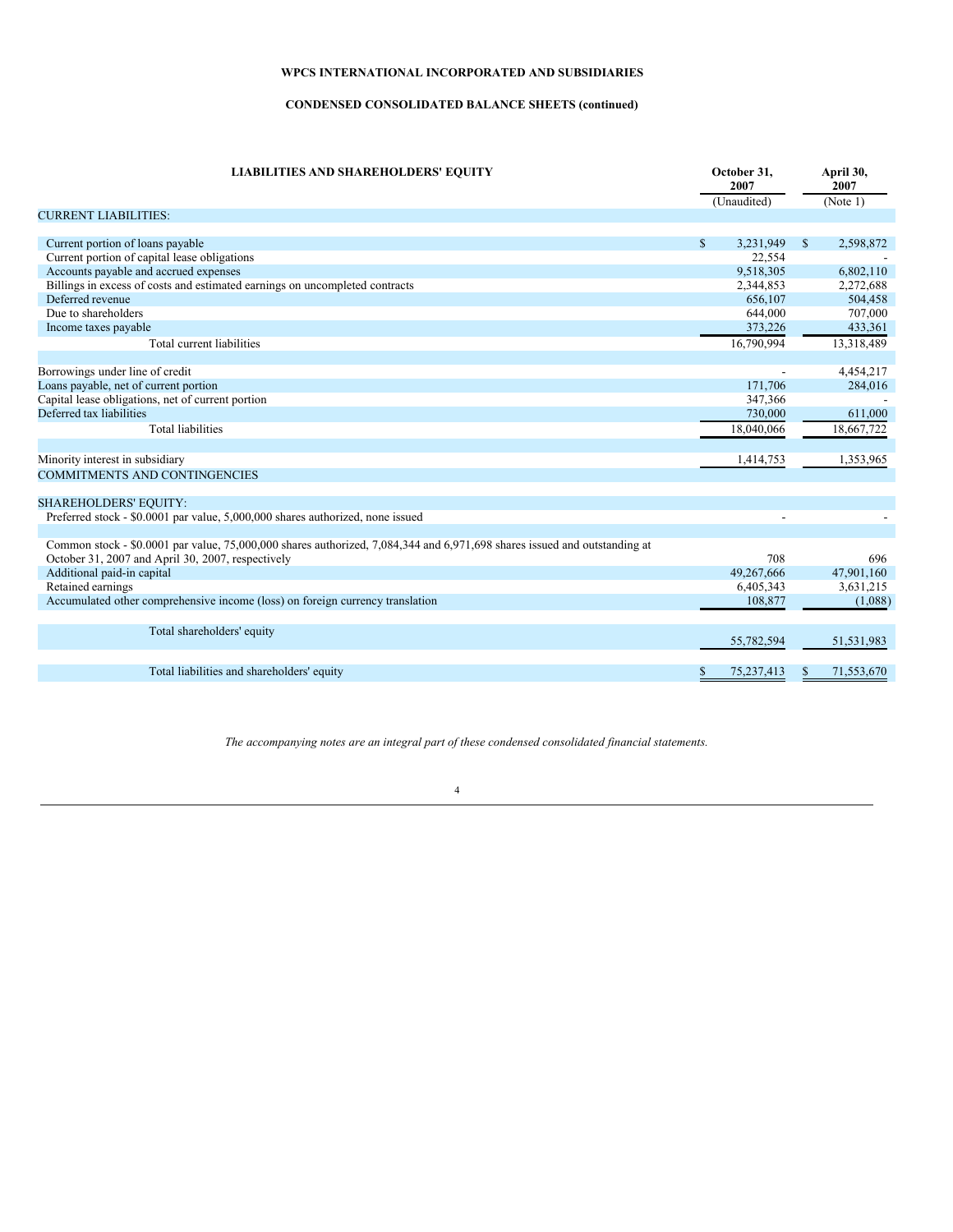# **CONDENSED CONSOLIDATED STATEMENTS OF INCOME**

(Unaudited)

|                                                              |    | <b>Three Months Ended</b><br>October 31, |               |            |    | <b>Six Months Ended</b><br>October 31, |    |            |  |
|--------------------------------------------------------------|----|------------------------------------------|---------------|------------|----|----------------------------------------|----|------------|--|
|                                                              |    | 2007                                     |               | 2006       |    | 2007                                   |    | 2006       |  |
| <b>REVENUE</b>                                               | S. | 28,105,044                               | <sup>\$</sup> | 17,753,044 | \$ | 49,921,050                             | S. | 34,189,322 |  |
| <b>COSTS AND EXPENSES:</b>                                   |    |                                          |               |            |    |                                        |    |            |  |
| Cost of revenue                                              |    | 20,646,816                               |               | 12,360,962 |    | 35,834,568                             |    | 24,052,430 |  |
| Selling, general and administrative expenses                 |    | 4,518,881                                |               | 3,239,738  |    | 8,578,137                              |    | 6,336,060  |  |
| Depreciation and amortization                                |    | 468,615                                  |               | 337,242    |    | 998,202                                |    | 570,891    |  |
| Total costs and expenses                                     |    | 25,634,312                               |               | 15,937,942 |    | 45,410,907                             |    | 30,959,381 |  |
| <b>OPERATING INCOME</b>                                      |    | 2,470,732                                |               | 1,815,102  |    | 4,510,143                              |    | 3,229,941  |  |
| OTHER EXPENSE (INCOME):                                      |    |                                          |               |            |    |                                        |    |            |  |
| Interest expense                                             |    | 185,636                                  |               | 134,502    |    | 308,218                                |    | 214,436    |  |
| Interest income                                              |    | (140, 663)                               |               | (74,214)   |    | (355, 175)                             |    | (174, 752) |  |
| Minority interest                                            |    | 57,140                                   |               |            |    | 60,788                                 |    |            |  |
| <b>INCOME BEFORE INCOME TAX PROVISION</b>                    |    | 2,368,619                                |               | 1,754,814  |    | 4,496,312                              |    | 3,190,257  |  |
| Income tax provision                                         |    | 867,106                                  |               | 690,167    |    | 1,722,184                              |    | 1,211,180  |  |
| <b>NET INCOME</b>                                            | \$ | 1,501,513                                | \$            | 1,064,647  | \$ | 2,774,128                              |    | 1,979,077  |  |
| Basic net income per common share                            |    | 0.21                                     | S             | 0.19       | \$ | 0.39                                   |    | 0.37       |  |
| Diluted net income per common share                          | \$ | 0.19                                     | \$            | 0.18       | \$ | 0.35                                   | \$ | 0.34       |  |
|                                                              |    |                                          |               |            |    |                                        |    |            |  |
| Basic weighted average number of common shares outstanding   |    | 7,079,977                                |               | 5,500,579  |    | 7,026,818                              |    | 5,408,531  |  |
| Diluted weighted average number of common shares outstanding |    | 7,953,098                                |               | 6,026,999  |    | 8,007,103                              |    | 5,849,495  |  |
|                                                              |    |                                          |               |            |    |                                        |    |            |  |

*The accompanying notes are an integral part of these condensed consolidated financial statements.*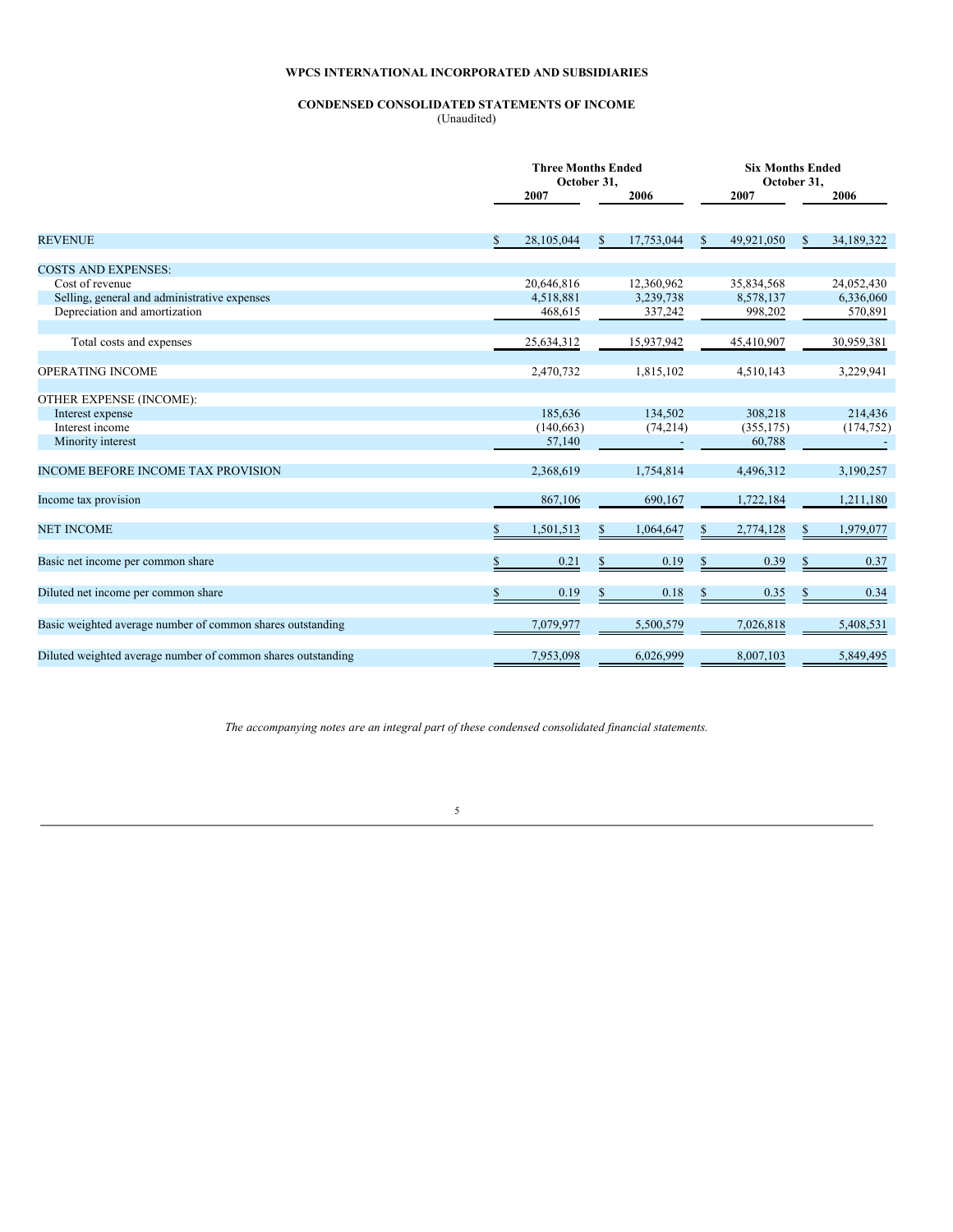#### **CONDENSED CONSOLIDATED STATEMENT OF SHAREHOLDERS' EQUITY FOR THE SIX MONTHS ENDED OCTOBER 31, 2007 (Unaudited)**

|                                                      | <b>Preferred Stock</b> |    |                          | <b>Common Stock</b> |              |                          | <b>Retained</b> | <b>Accumulated</b><br>Other<br>Compre-<br>hensive |              | <b>Total</b><br>Shareholders' |                  |
|------------------------------------------------------|------------------------|----|--------------------------|---------------------|--------------|--------------------------|-----------------|---------------------------------------------------|--------------|-------------------------------|------------------|
|                                                      | <b>Shares</b>          |    | Amount                   | <b>Shares</b>       |              | Amount                   | Capital         | <b>Earnings</b>                                   |              | Income                        | <b>Equity</b>    |
| BALANCE, May 1, 2007                                 | $\sim$                 | \$ | $\overline{\phantom{a}}$ | 6,971,698           | $\mathbb{S}$ | 696                      | \$47,901,160    | \$3,631,215                                       | $\mathbb{S}$ | (1,088)                       | 51,531,983<br>\$ |
| Net issuance of common<br>stock, acquisitions of     |                        |    |                          |                     |              |                          |                 |                                                   |              |                               |                  |
| TAGS, Major and Max                                  |                        |    | $\overline{\phantom{a}}$ | 103,815             |              | 11                       | 1,279,989       | $\overline{\phantom{a}}$                          |              | $\overline{\phantom{a}}$      | 1,280,000        |
| Fair value of stock options                          |                        |    |                          |                     |              |                          |                 |                                                   |              |                               |                  |
| granted to employees                                 |                        |    |                          |                     |              | $\overline{\phantom{a}}$ | 24,435          |                                                   |              | $\overline{\phantom{a}}$      | 24,435           |
| Net proceeds from exercise of<br>stock options       |                        |    |                          | 8,831               |              |                          | 55,041          |                                                   |              |                               | 55,042           |
| Equity issuance cost                                 |                        |    | $\overline{a}$           | $\overline{a}$      |              | $\overline{\phantom{a}}$ | (4,959)         |                                                   |              |                               | (4,959)          |
| Excess tax benefit from<br>exercise of stock options |                        |    |                          |                     |              |                          | 12,000          |                                                   |              |                               | 12,000           |
| Accumulated other<br>comprehensive income            |                        |    | $\overline{\phantom{a}}$ |                     |              |                          |                 |                                                   |              | 109,965                       | 109,965          |
| Net income                                           |                        |    |                          |                     |              |                          |                 | 2,774,128<br>\$                                   |              |                               | 2,774,128        |
| BALANCE, OCTOBER 31,<br>2007                         |                        | S  |                          | 7,084,344           | S            | 708                      | \$49,267,666    | 6,405,343                                         |              | 108,877                       | 55,782,594       |

*The accompanying notes are an integral part of these condensed consolidated financial statements.*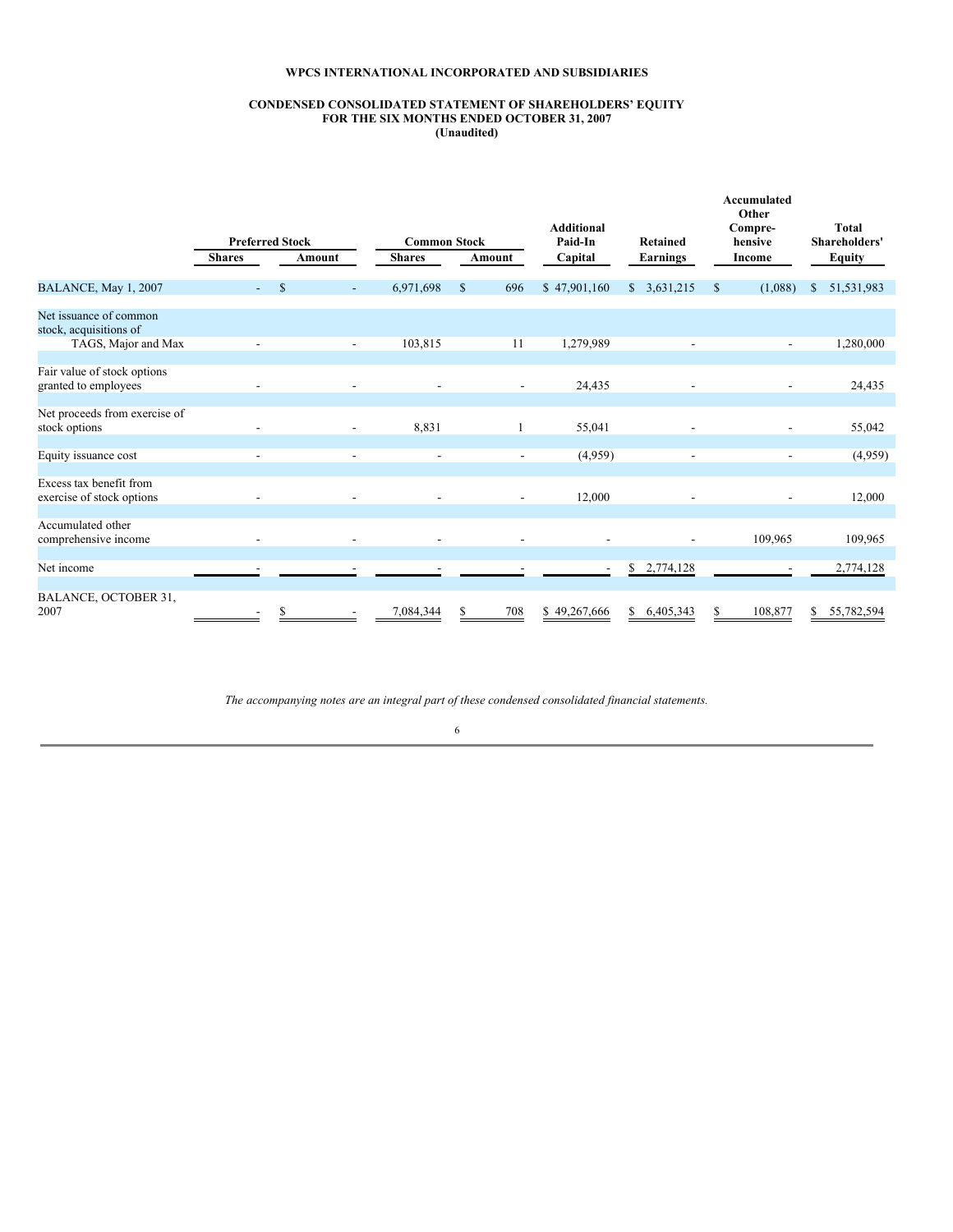#### **CONDENSED CONSOLIDATED STATEMENTS OF CASH FLOWS (Unaudited)**

|                                                                                             | <b>Six Months Ended</b><br>October 31, |                 |  |  |
|---------------------------------------------------------------------------------------------|----------------------------------------|-----------------|--|--|
|                                                                                             | 2007                                   | 2006            |  |  |
| <b>OPERATING ACTIVITIES:</b>                                                                |                                        |                 |  |  |
| Net income                                                                                  | \$<br>2,774,128                        | S.<br>1,979,077 |  |  |
| Adjustments to reconcile net income to net cash provided by (used in) operating activities: |                                        |                 |  |  |
| Depreciation and amortization                                                               | 998,202                                | 570,891         |  |  |
| Fair value of stock options granted to employees                                            | 24,435                                 | 21,302          |  |  |
| Recovery of doubtful accounts                                                               |                                        | (6,000)         |  |  |
| Amortization of debt issuance costs                                                         |                                        | 26,354          |  |  |
| Excess tax benefit from exercise of stock options                                           | (12,000)                               |                 |  |  |
| Minority interest                                                                           | 60,788                                 |                 |  |  |
| Loss (gain) on sale of fixed assets                                                         | 4,875                                  | (13, 876)       |  |  |
| Deferred income taxes                                                                       | 68,000                                 | (37,000)        |  |  |
| Changes in operating assets and liabilities, net of effects of acquisitions:                |                                        |                 |  |  |
| Accounts receivable                                                                         | (2,804,552)                            | 1,416,610       |  |  |
| Costs and estimated earnings in excess of billings on uncompleted contracts                 | (862, 180)                             | (384, 956)      |  |  |
| Inventory                                                                                   | (947, 733)                             | 186,701         |  |  |
| Prepaid expenses and other current assets                                                   | (429,078)                              | (317, 868)      |  |  |
| Other assets                                                                                | 139,883                                | (119, 964)      |  |  |
| Accounts payable and accrued expenses                                                       | 1,619,596                              | (758, 607)      |  |  |
| Billings in excess of costs and estimated earnings on uncompleted contracts                 | (913,039)                              | 759,370         |  |  |
| Deferred revenue                                                                            | 151,597                                | 291,177         |  |  |
| Income taxes payable                                                                        | (53,918)                               | 88,600          |  |  |
| NET CASH (USED IN) PROVIDED BY OPERATING ACTIVITIES                                         | (180, 996)                             | 3,701,811       |  |  |

*The accompanying notes are an integral part of these condensed consolidated financial statements.*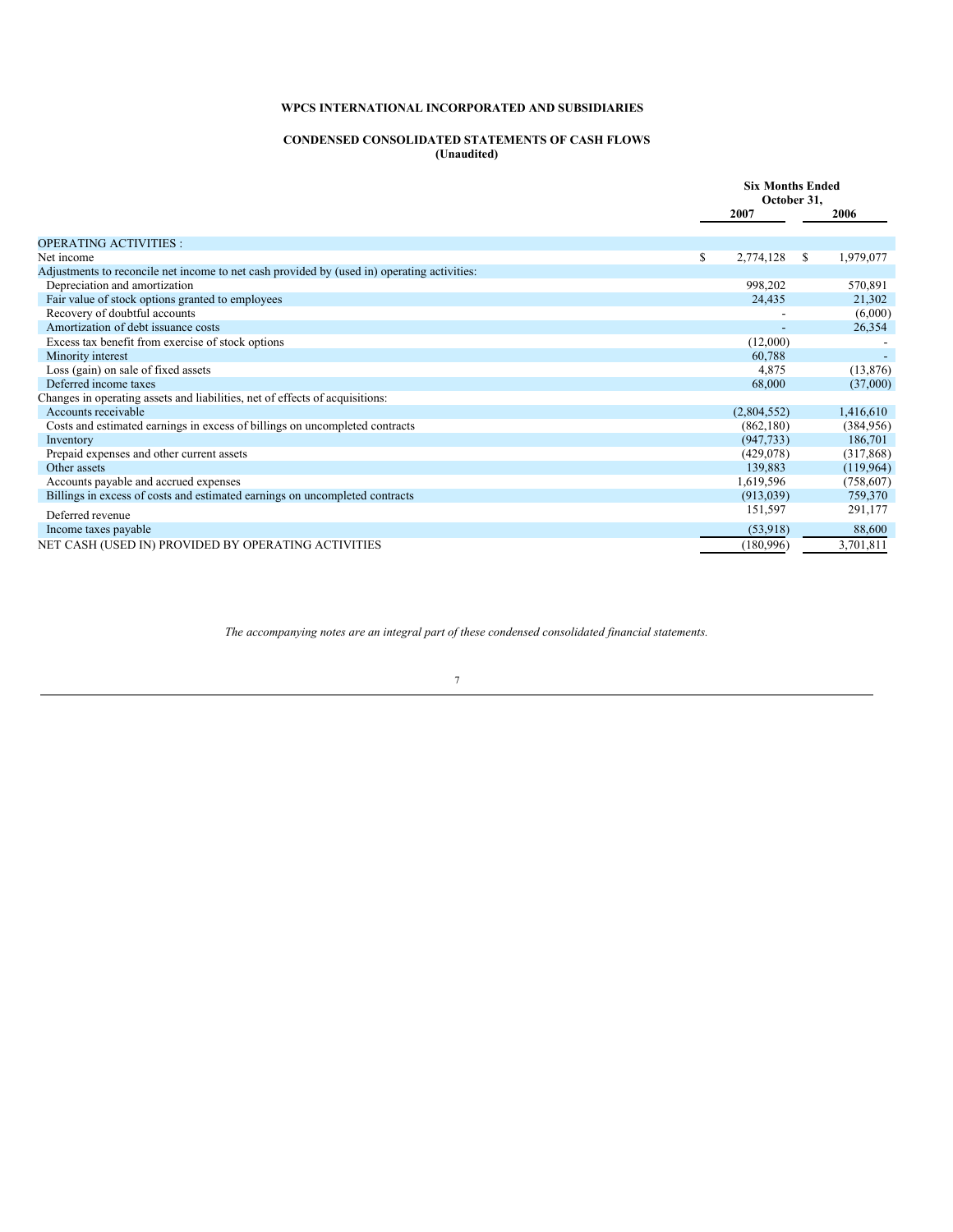# **CONDENSED CONSOLIDATED STATEMENTS OF CASH FLOWS (continued)**

| <b>INVESTING ACTIVITIES:</b>                        |                |             |
|-----------------------------------------------------|----------------|-------------|
| Acquisition of property and equipment, net          | (370, 230)     | (419,709)   |
| Acquisition of NECS, net of cash received           | (3,534)        | (4,458,465) |
| Acquisition of SECS, net of cash received           | 57,451         | (1,516,545) |
| Acquisition of Voacolo, net of cash received        | (66,000)       |             |
| Acquisition of Major, net of cash received          | (3,091,777)    |             |
| Acquisition of Max, net of cash received            | (523, 045)     |             |
| NET CASH USED IN INVESTING ACTIVITIES               | (3,997,135)    | (6,394,719) |
|                                                     |                |             |
| <b>FINANCING ACTIVITIES:</b>                        |                |             |
| Net proceeds from exercise of warrants              |                | 197,875     |
| Net proceeds from exercise of stock options         | 55,042         | 114,911     |
| Excess tax benefit from exercise of stock options   | 12,000         |             |
| Equity issuance costs                               | (4,959)        | (50, 363)   |
| (Repayments)/borrowings under lines of credit, net  | (6,540,991)    | 1,437,446   |
| Borrowings/(repayments) under loans payable, net    | 399,797        | (288, 454)  |
| Payments of amounts due to shareholders             | (238, 420)     | (109,000)   |
| Payments of capital lease obligations               | (45,009)       | (10, 514)   |
| NET CASH (USED IN) PROVIDED BY FINANCING ACTIVITIES | (6,362,540)    | 1,291,901   |
|                                                     |                |             |
| Effect of exchange rate changes on cash             | 6,036          |             |
|                                                     |                |             |
| NET DECREASE IN CASH AND CASH EQUIVALENTS           | (10, 534, 635) | (1,401,007) |
| CASH AND CASH EQUIVALENTS, BEGINNING OF YEAR        | 21,558,739     | 12,279,646  |
| CASH AND CASH EQUIVALENTS, END OF THE PERIOD        | 11,024,104     | 10,878,639  |

*The accompanying notes are an integral part of these condensed consolidated financial statements.*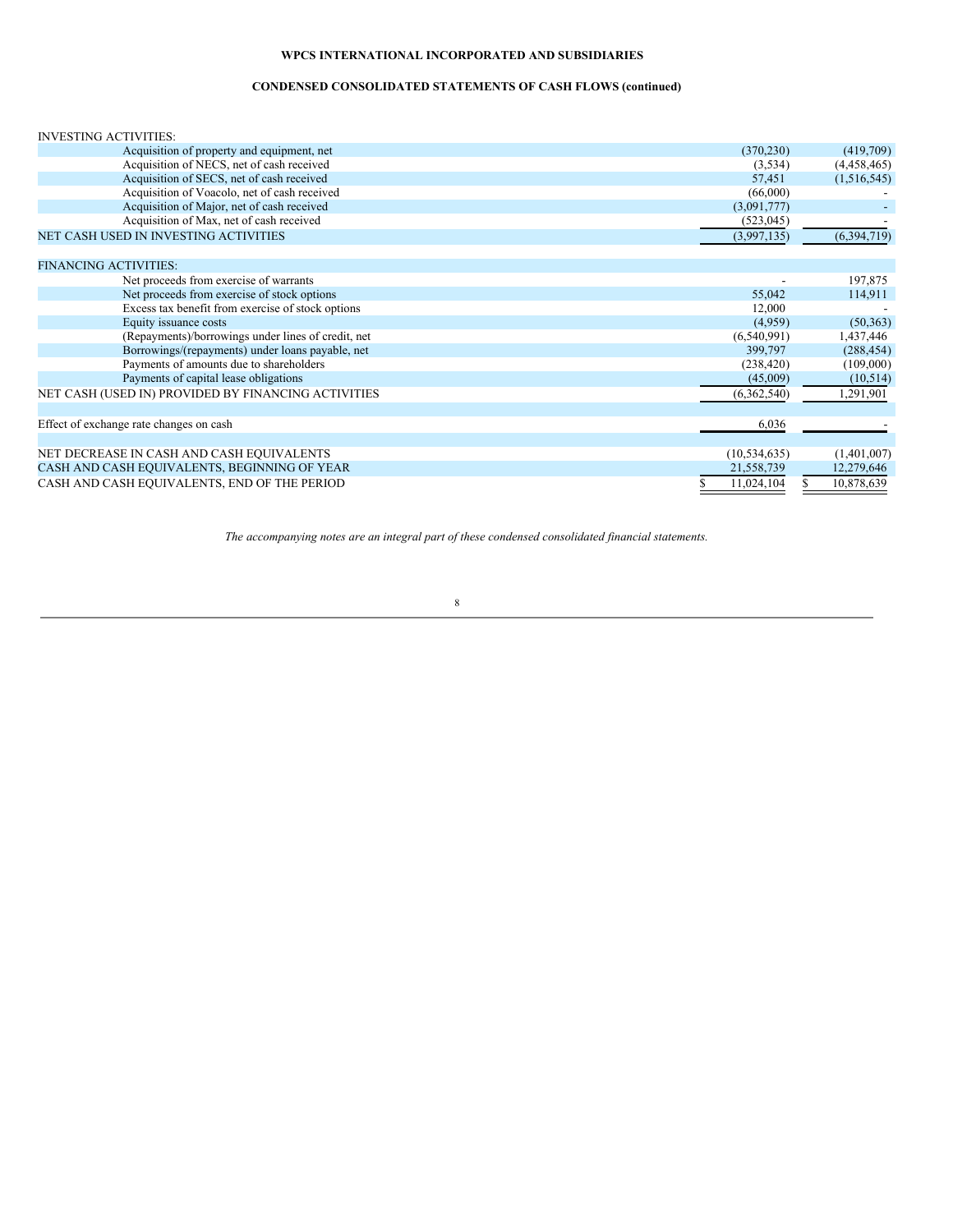# **NOTES TO UNAUDITED CONDENSED CONSOLIDATED FINANCIAL STATEMENTS**

# **NOTE 1 - BASIS OF PRESENTATION**

The accompanying unaudited condensed consolidated financial statements have been prepared pursuant to the rules and regulations of the Securities and Exchange Commission (SEC) for quarterly reports on Form 10-Q of Article 10 of Regulation S-X and do not include all of the information and note disclosures required by accounting principles generally accepted in the United States of America. Accordingly, the unaudited condensed consolidated financial statements should be read in conjunction with the Company's audited consolidated financial statements and notes thereto for the fiscal year ended April 30, 2007 included in the Company's Annual Report on Form 10-K. The accompanying unaudited condensed consolidated financial statements reflect all adjustments (consisting of normal recurring adjustments) which are, in the opinion of the management, considered necessary for a fair presentation of financial position, results of operations and cash flows for the interim periods. Operating results for the three and six month periods ended October 31, 2007 are not necessarily indicative of the results that may be expected for the fiscal year ending April 30, 2008. Certain reclassifications have been made to prior period financial statements to conform to the current presentation. The amounts for the April 30, 2007 balance sheet have been extracted from the audited consolidated financial statements included in Form 10-K for the year ended April 30, 2007.

The accompanying consolidated financial statements include the accounts of WPCS International Incorporated (WPCS) and its wholly owned subsidiaries, WPCS Incorporated , Invisinet, Inc. (Invisinet), Walker Comm, Inc. (Walker), Clayborn Contracting Group, Inc. (Clayborn), Heinz Corporation (Heinz), Quality Communications & Alarm Company, Inc. (Quality), New England Communications Systems, Inc. (NECS) from June 1, 2006 (date of acquisition), Southeastern Communication Services, Inc. (SECS) from July 19, 2006 (date of acquisition), Voacolo Electric Incorporated (Voacolo) from March 30, 2007 (date of acquisition), Taian AGS Pipeline Construction Co., Ltd. (TAGS) from April 5, 2007 (date of acquisition), Major Electric, Inc (Major) from August 1, 2007 and Max Engineering LLC ( Max) from August 2, 2007, collectively the "Company".

The Company provides design-build engineering services that focus on the implementation requirements of wireless technology. The Company serves the specialty communication systems and wireless infrastructure sectors. The Company provides services that include site design, technology integration, electrical contracting, construction, and project management for corporations, government entities and educational institutions worldwide.

# **NOTE 2 - SUMMARY OF SIGNIFICANT ACCOUNTING POLICIES**

A summary of significant accounting policies consistently applied in the preparation of the accompanying condensed consolidated financial statements follows (additional policies are set forth in the Company's Annual Report on Form 10-K):

#### *Principles of Consolidation*

All significant intercompany transactions and balances have been eliminated in these consolidated financial statements.

#### *Goodwill and Other Intangible Assets*

In accordance with Statement of Financial Standards (SFAS) No. 142, "Goodwill and Other Intangible Assets," goodwill and indefinite-lived intangible assets are no longer amortized but are assessed for impairment on at least an annual basis. SFAS No. 142 also requires that intangible assets with definite useful lives be amortized over their respective estimated useful lives to their estimated residual values, and reviewed for impairment.

SFAS No. 142 requires that goodwill be tested at least annually, utilizing a two-step methodology. The initial step requires the Company to determine the fair value of the business acquired (reporting unit) and compare it to the carrying value, including goodwill, of such business (reporting unit). If the fair value exceeds the carrying value, no impairment loss is recognized. However, if the carrying value of the reporting unit exceeds its fair value, the goodwill of the unit may be impaired. The amount, if any, of the impairment is then measured in the second step, based on the excess, if any, of the reporting unit's carrying value of goodwill over its implied value.

The Company determines the fair value of the businesses acquired (reporting units) for purposes of this test primarily by using a discounted cash flow valuation technique. Significant estimates used in the valuation include estimates of future cash flows, both future short-term and long-term growth rates, and estimated cost of capital for purposes of arriving at a discount factor. The Company performs its annual impairment test during the fourth quarter absent any interim impairment indicators.

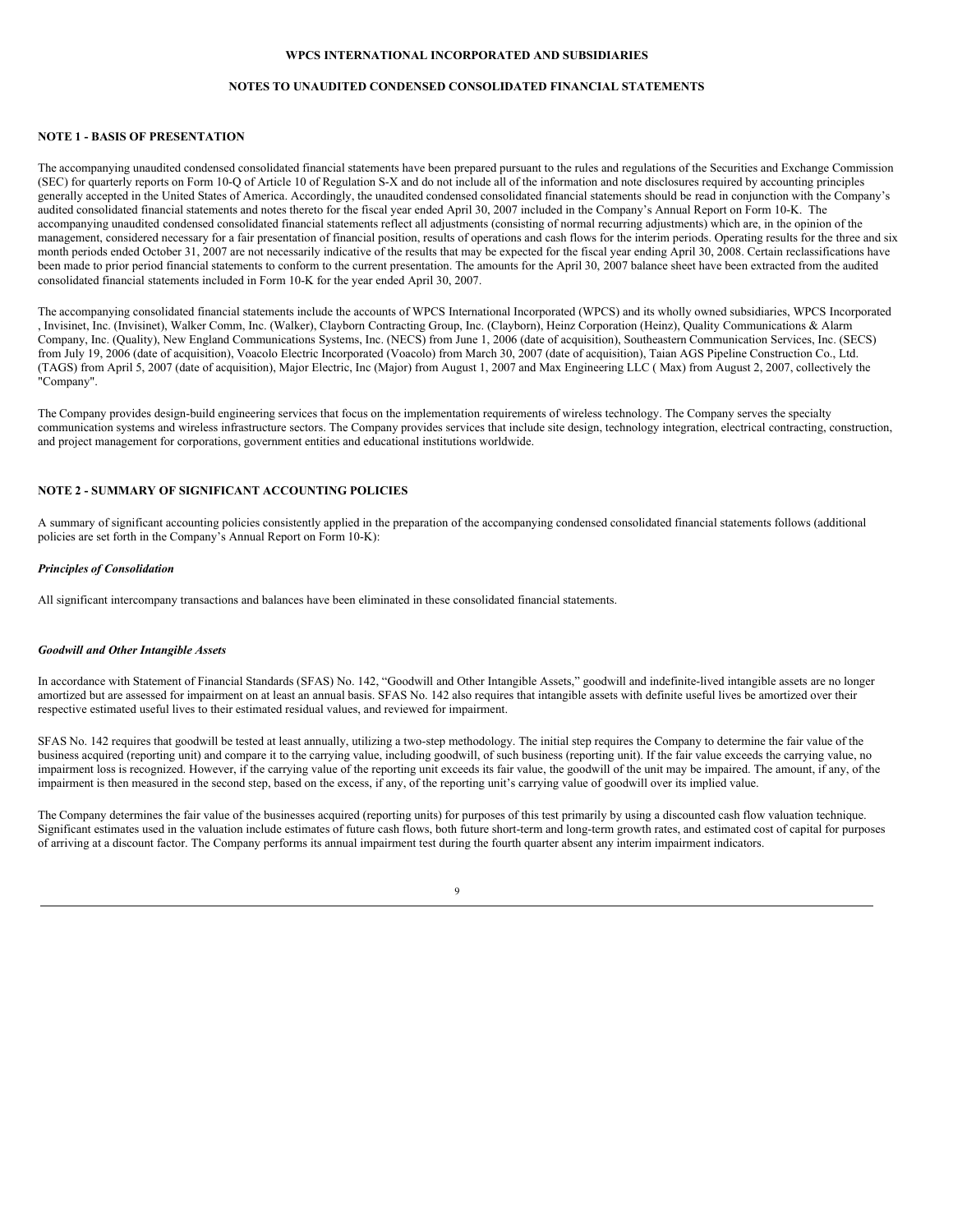# **NOTES TO UNAUDITED CONDENSED CONSOLIDATED FINANCIAL STATEMENTS**

Changes in goodwill consist of the following during the six months ended October 31, 2007:

| Beginning balance, May 1, 2007                  | 20,469,608 |
|-------------------------------------------------|------------|
|                                                 |            |
| Voacolo acquisition – purchase price adjustment | (41,366)   |
| Major acquisition                               | 1,487,499  |
| Max acquisition                                 | 302,880    |
| NECS- purchase price adjustment                 | 35,595     |
| SECS- purchase price adjustment                 | (39,775)   |
|                                                 |            |
| Ending balance, October 31, 2007                | 22,214,441 |

Other intangible assets consist of the following at October 31, 2007 and April 30, 2007:

|                                        | <b>Estimated useful</b><br>life (years) | October 31,<br>2007 | April 30,<br>2007 |
|----------------------------------------|-----------------------------------------|---------------------|-------------------|
| Customer lists                         | $5 - 9$                                 | 3,213,000           | 2,607,000         |
| Contract backlog                       | l - 3                                   | 455,200             | 325,200           |
|                                        |                                         | 3,668,200           | 2,932,200         |
| Less: accumulated amortization expense |                                         | (1,571,919)         | (1, 248, 851)     |
|                                        |                                         | 2,096,281           | 1,683,349         |

Amortization expense for other intangible assets for the six months ended October 31, 2007 and 2006 was approximately \$323,066 and \$233,750, respectively. There are no expected residual values related to these intangible assets.

#### *Inventory*

Inventory consists of materials, parts and supplies principally valued at the lower of cost using the first-in-first-out (FIFO) method, or market.

## *Revenue Recognition*

The Company generates its revenue by providing design-build engineering services for specialty communication systems and wireless infrastructure services. The Company provides services that include site design, technology integration, electrical contracting, construction and project management. The Company's engineering services report revenue pursuant to customer contracts that span varying periods of time. The Company reports revenue from contracts when persuasive evidence of an arrangement exists, fees are fixed or determinable, and collection is reasonably assured.

The Company records revenue and profit from long-term contracts on a percentage-of-completion basis, measured by the percentage of contract costs incurred to date to the estimated total costs for each contracts. Contracts in process are valued at cost plus accrued profits less earned revenues and progress payments on uncompleted contracts. Contract costs include direct materials, direct labor, third party subcontractor services and those indirect costs related to contract performance. Contracts are generally considered substantially complete when engineering is completed and/or site construction is completed.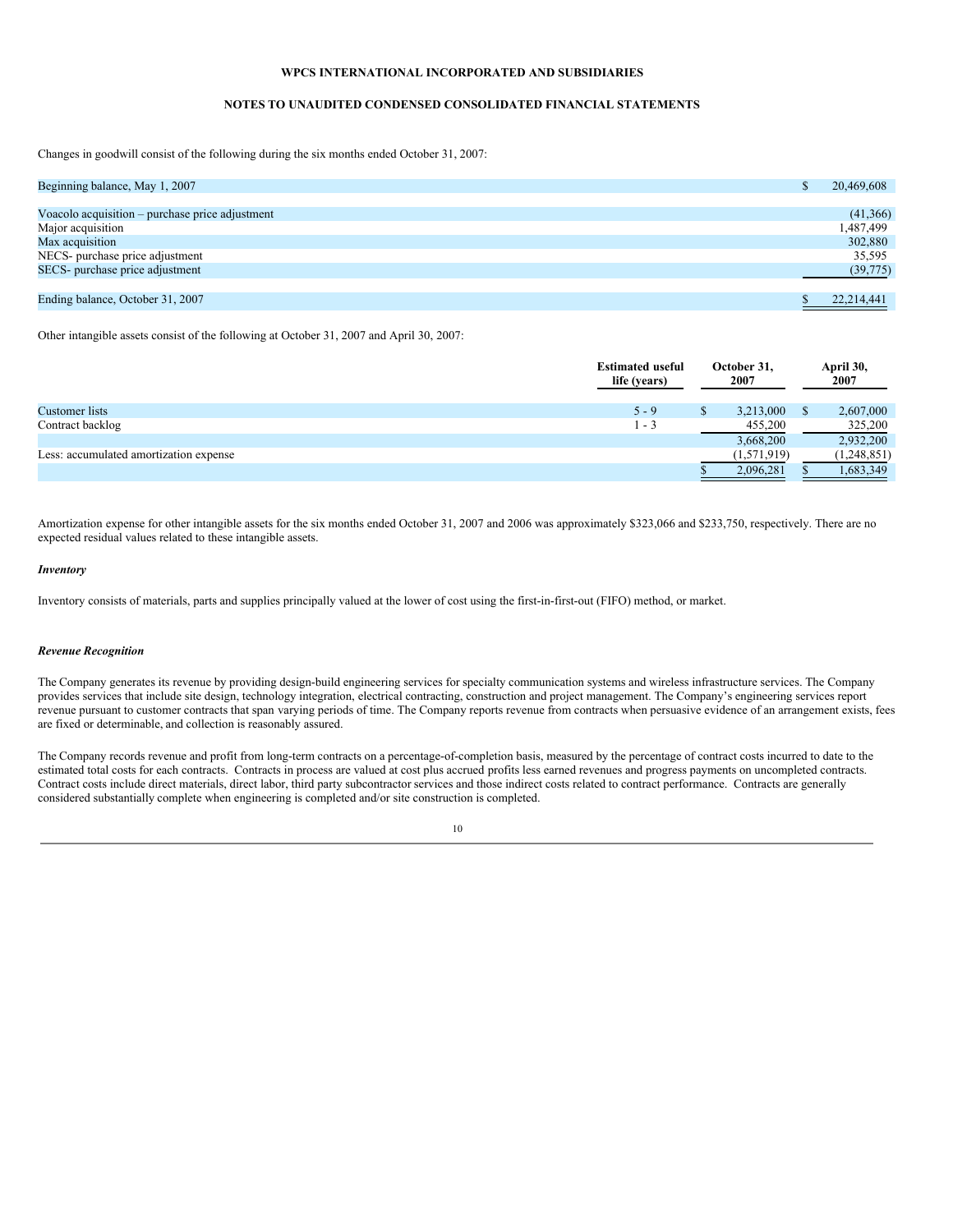### **NOTES TO UNAUDITED CONDENSED CONSOLIDATED FINANCIAL STATEMENTS**

The Company has numerous contracts that are in various stages of completion. Such contracts require estimates to determine the appropriate cost and revenue recognition. Cost estimates are reviewed monthly on a contract-by-contract basis, and are revised periodically throughout the life of the contract such that adjustments to profit resulting from revisions are made cumulative to the date of the revision. Significant management judgments and estimates, including the estimated cost to complete projects, which determines the project's percent complete, must be made and used in connection with the revenue recognized in the accounting period. Current estimates may be revised as additional information becomes available. If estimates of costs to complete long-term contracts indicate a loss, provision is made currently for the total loss anticipated.

The Company also recognizes certain revenue from short-term contracts when equipment is delivered or the services have been provided to the customer. For maintenance contracts, revenue is recognized ratably over the service period.

#### *Income Taxes*

Income taxes are accounted for in accordance with SFAS No. 109, "Accounting of Income Taxes". Under SFAS No. 109, deferred tax assets and liabilities are recognized for the future tax consequences attributable to differences between the financial statement carrying amounts of existing assets and liabilities and their respective tax basis. Deferred tax assets and liabilities are measured using enacted tax rates expected to apply to taxable income in the years in which those temporary differences are expected to be recovered or settled. Under SFAS No. 109, the effect on deferred tax assets and liabilities of a change in tax rates is recognized in income in the period that includes the enactment date. The recognition of deferred tax assets is reduced by a valuation allowance if it is more likely than not that the tax benefits will not be realized. The ultimate realization of deferred tax assets depends upon the generation of future taxable income during the periods in which those temporary differences become deductible.

In June 2006, the Financial Accounting Standards Board (FASB) issued Interpretation No. 48, "Accounting for Uncertainty in Income Taxes – an interpretation of FAS No. 109" (FIN 48), which clarifies the accounting for uncertainty in income taxes is subject to significant and varied interpretations that have resulted in diverse and inconsistent accounting practices and measurements. Addressing such diversity, FIN 48 prescribes a consistent recognition threshold and measurement attribute, as well as clear criteria for subsequently recognizing, derecognizing and measuring changes in such tax positions for financial statement purposes. FIN 48 also requires expanded disclosure with respect to the uncertainty in income taxes. The adoption of FIN 48 on May 1, 2007 had no impact on the Company's financial position, results of operations, cash flows or financial statements disclosures.

#### *Earnings Per Common Share*

Earnings per common share is computed pursuant to SFAS No. 128, "Earnings Per Share". Basic net income per common share is computed as net income divided by the weighted average number of common shares outstanding for the period. Diluted net income per common share reflects the potential dilution that could occur from common stock issuable through stock options and warrants. The table below presents the computation of basic and diluted earnings per common share for the three and six months ended October 31, 2007 and 2006, respectively:

| Basic earnings per share computation      |           | <b>Three Months Ended</b><br>October 31. |           | <b>Six Months Ended</b><br>October 31, |           |  |           |      |  |
|-------------------------------------------|-----------|------------------------------------------|-----------|----------------------------------------|-----------|--|-----------|------|--|
| Numerator:                                | 2007      |                                          |           |                                        | 2006      |  | 2007      | 2006 |  |
| Net Income                                |           | 1,501,513                                | 1,064,647 |                                        | 2,774,128 |  | 1,979,077 |      |  |
| Denominator:                              |           |                                          |           |                                        |           |  |           |      |  |
| Basic weighted average shares outstanding | 7,079,977 |                                          | 5,500,579 |                                        | 7,026,818 |  | 5,408,531 |      |  |
| Basic net income per common share         |           | 0.21                                     | 0.19      | м                                      | 0.39      |  | 0.37      |      |  |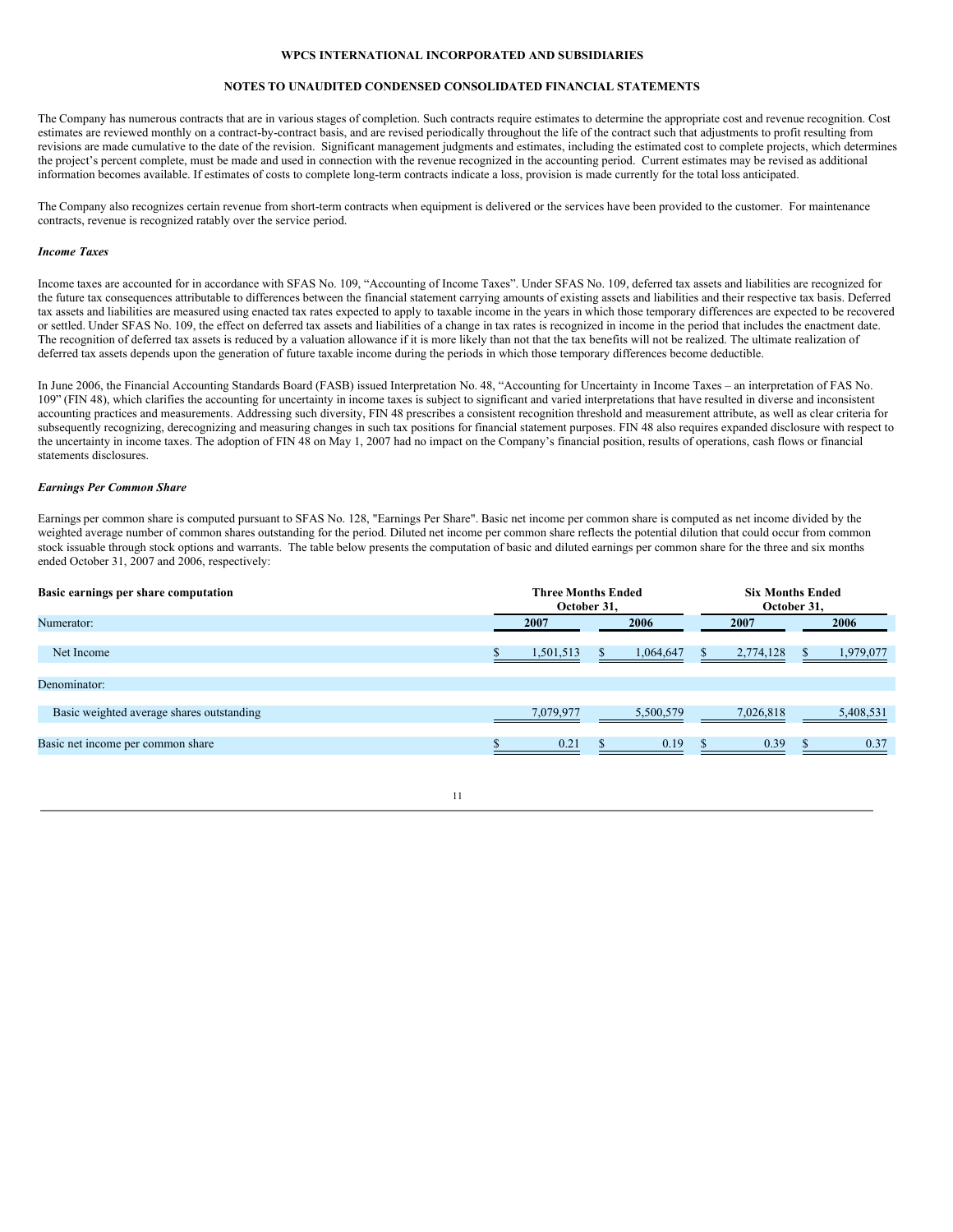# **NOTES TO UNAUDITED CONDENSED CONSOLIDATED FINANCIAL STATEMENTS**

| Diluted earnings per share computation      | <b>Three Months Ended</b> | <b>Six Months Ended</b><br>October 31, |    |           |      |           |    |           |
|---------------------------------------------|---------------------------|----------------------------------------|----|-----------|------|-----------|----|-----------|
| Numerator:                                  |                           | 2007                                   |    | 2006      | 2007 |           |    | 2006      |
| Net Income                                  |                           | 1,501,513                              | Ъ. | 1,064,647 | Ъ.   | 2,774,128 | Ъ. | 1,979,077 |
| Denominator:                                |                           |                                        |    |           |      |           |    |           |
| Basic weighted average shares outstanding   |                           | 7,079,977                              |    | 5,500,579 |      | 7,026,818 |    | 5,408,531 |
| Incremental shares from assumed conversion: |                           |                                        |    |           |      |           |    |           |
| Conversion of stock options                 |                           | 195,161                                |    | 170,099   |      | 215,243   |    | 151,240   |
| Conversion of common stock warrants         |                           | 677,960                                |    | 356,321   |      | 765,042   |    | 289,724   |
| Diluted weighted average shares             |                           | 7,953,098                              |    | 6,026,999 |      | 8,007,103 |    | 5,849,495 |
| Diluted net income per common share         |                           | 0.19                                   | S. | 0.18      | Ф    | 0.35      |    | 0.34      |

For the three months ended October 31, 2007 and 2006, 95,896 and 135,834 stock options were excluded from the computation of the diluted earnings per share, respectively. For the six months ended October 31, 2007 and 2006, 81,725 and 135,834 stock options were excluded from the computation of the diluted earnings per share, respectively. These potentially dilutive securities were excluded because the stock option exercise prices exceeded the average market price of the common stock and, therefore, the effects would be antidilutive.

### *Other Comprehensive Income*

Other comprehensive income for the three and six months ended October 31, 2007 consist of the following:

|                                                                       |    | Three Months<br>Ended<br>October, 31,<br>2007 | Six Months<br>Ended<br>October, 31,<br>2007 |           |  |
|-----------------------------------------------------------------------|----|-----------------------------------------------|---------------------------------------------|-----------|--|
| Net income                                                            | S. | 1,501,513                                     | S                                           | 2,774,128 |  |
|                                                                       |    |                                               |                                             |           |  |
| Other comprehensive income – foreign currency translation adjustments |    | 46,200                                        |                                             | 109,965   |  |
|                                                                       |    |                                               |                                             |           |  |
| Comprehensive income                                                  |    | 1,547,713                                     |                                             | 2,884,093 |  |

#### *Use of Estimates*

In preparing financial statements in conformity with accounting principles generally accepted in the United States of America, management is required to make estimates and assumptions that affect the reported amounts of assets and liabilities and the disclosure of contingent assets and liabilities at the date of the financial statements and revenues and expenses during the reporting period. The most significant estimates relate to the calculation of percentage-of-completion on uncompleted contracts, allowance for doubtful accounts, valuation of inventory, useful life of customer lists, deferred tax valuation allowance, the fair values of the assets and liabilities of purchased businesses and the factors related to determining if goodwill is impaired. Actual results will likely differ from those estimates.

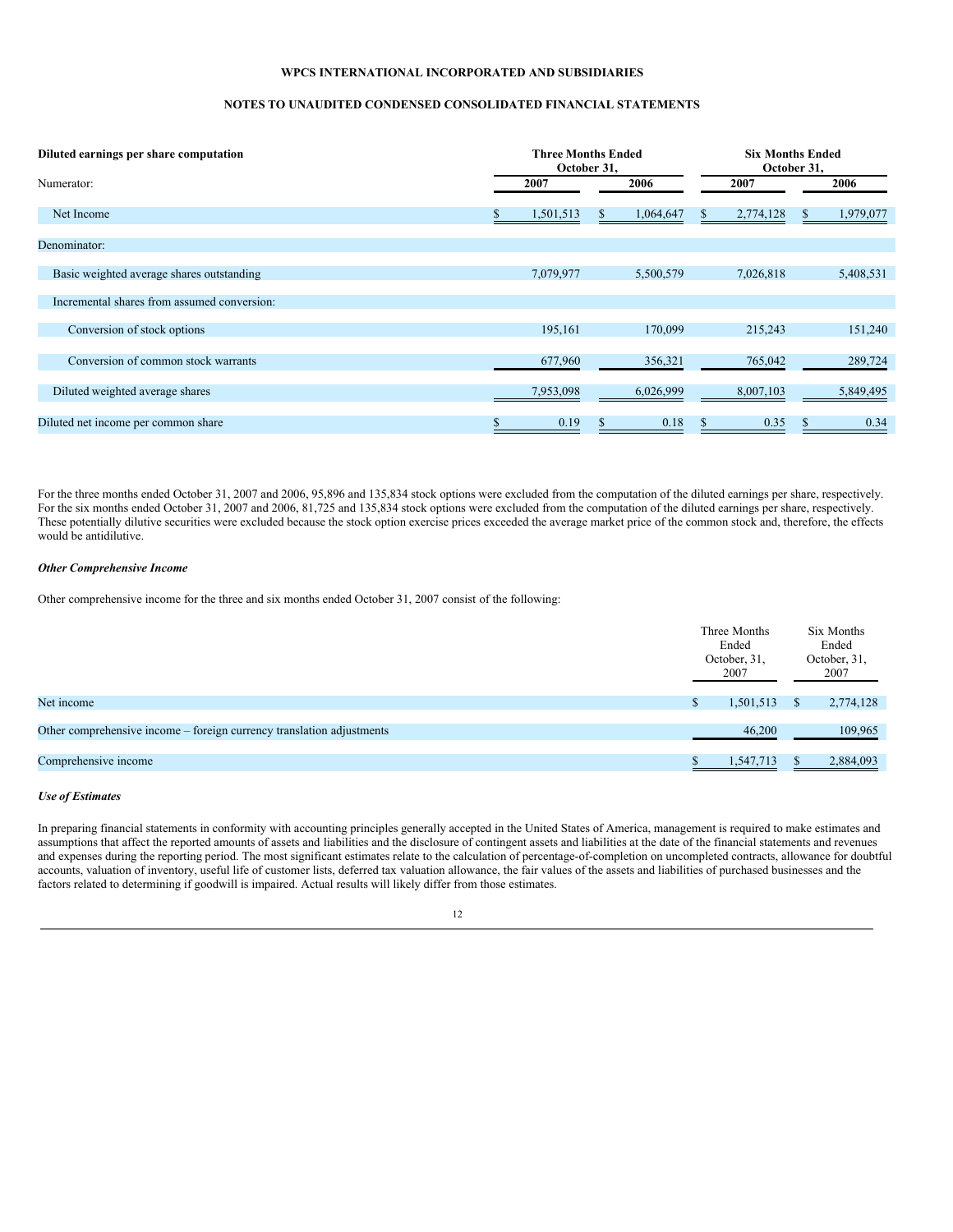### **NOTES TO UNAUDITED CONDENSED CONSOLIDATED FINANCIAL STATEMENTS**

#### *Recently Issued Accounting Pronouncements*

On September 15, 2006, the FASB issued SFAS No. 157, *"*Fair Value Measurements" (SFAS 157), which is effective for fiscal years beginning after November 15, 2007 and for interim periods within those years. SFAS 157 defines fair value, establishes a framework for measuring fair value and expands the related disclosure requirements. The Company is currently evaluating the potential impact, if any, of the adoption of SFAS 157 on the consolidated financial position, results of operations and cash flows or financial statement disclosures.

In February 2007, the FASB issued SFAS No. 159 "The Fair Value Option for Financial Assets and Financial Liabilities" (SFAS 159), which permits entities to choose to measure many financial assets and financial liabilities at fair value. Unrealized gains and losses on items for which the fair value option has been elected are reported in earnings. SFAS 159 is effective for fiscal years beginning after November 15, 2007. The Company has not yet determined the impact SFAS 159 may have on our results of operations or financial position.

On December 4, 2007, the FASB issued SFAS No. 141(R) "Business Combinations" (SFAS 141(R)), and SFAS No. 160 "Noncontrolling Interests in Consolidated Financial Statements, an amendment of ARB No. 51" (SFAS 160). These new standards will significantly change the accounting for and reporting for business combination transactions and noncontrolling (minority) interests in consolidated financial statements. SFAS 141(R) and SFAS 160 are required to be adopted simultaneously and are effective for the first annual reporting period beginning on or after December 15, 2008. Earlier adoption is prohibited. The Company will evaluate the impact of adopting SFAS 141(R) and SFAS 160 on its financial position, or results of operations.

#### **NOTE 3 - ACQUISITIONS**

In accordance with SFAS No. 141, "Business Combinations," acquisitions are accounted for under the purchase method of accounting. Under the purchase method of accounting, assets acquired and liabilities assumed are recorded at their estimated fair values. Goodwill is recorded to the extent the purchase price consideration, including certain acquisition and closing costs, exceeds the fair value of the net identifiable assets acquired at the date of the acquisition*.*

#### *Voacolo*

On March 30, 2007, the Company acquired Voacolo. The aggregate consideration paid by the Company to the Voacolo selling shareholders, including acquisition transaction costs of \$27,788, was \$2,527,788 of which \$1,250,000 was paid in cash, and the Company issued 113,534 shares of common stock valued at \$1,250,000. In addition, the Company shall pay an additional \$2,500,000 in cash or Company common stock if Voacolo's earnings before interest and taxes for the twelve months ended March 31, 2008 shall equal or exceed \$1,100,000. Voacolo was acquired pursuant to a Stock Purchase Agreement among WPCS International Incorporated, and the former Voacolo shareholders, dated and effective as of March 30, 2007. In connection with the acquisition, Voacolo entered into employment agreements with the former Voacolo shareholders, each for a period of two years. The acquisition of Voacolo expands the Company's geographic presence in the Mid-Atlantic region and provides additional electrical contracting services in both high and low voltage applications, structured cabling and voice/data/video solutions, as well as the expansion of its operations into wireless video surveillance.

A valuation of certain assets was completed, including property and equipment, list of major customers, and the Company internally determined the fair value of other assets and liabilities. In determining the fair value of acquired assets, standard valuation techniques were used including the market and income approach.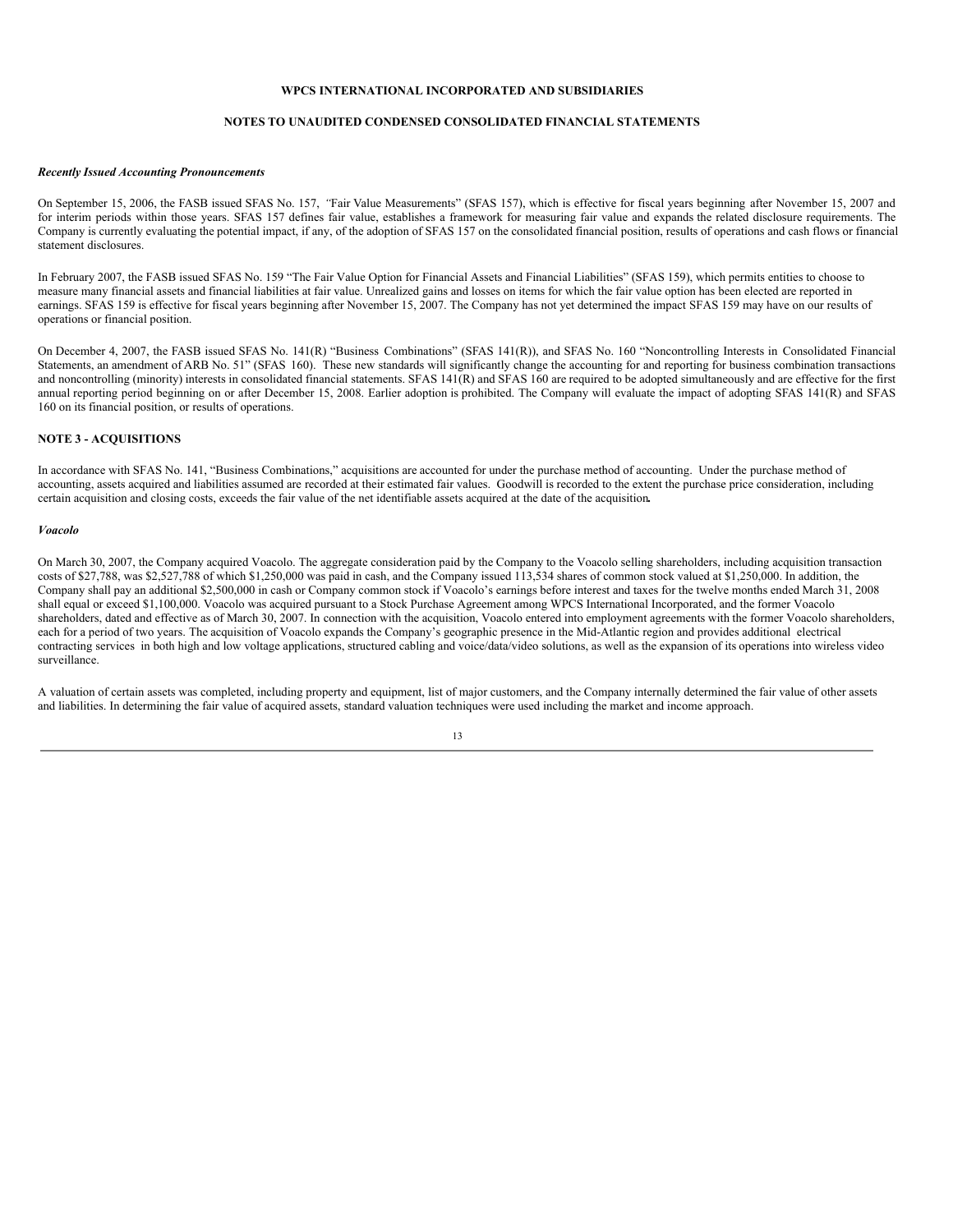# **NOTES TO UNAUDITED CONDENSED CONSOLIDATED FINANCIAL STATEMENTS**

The purchase price allocation has been determined as follows:

| Assets purchased:           |                 |
|-----------------------------|-----------------|
| Cash                        | \$<br>584,094   |
| Accounts receivable         | 2,102,984       |
| Inventory                   | 217,500         |
| Prepaid expenses            | 101,974         |
| Costs in excess of billings | 215,143         |
| Fixed assets                | 346,569         |
| Backlog                     | 200,200         |
| Customer lists              | 132,000         |
| Goodwill                    | 971,227         |
|                             | 4,871,691       |
| Liabilities assumed:        |                 |
| Accounts payable            | (732, 252)      |
| Accrued expenses            | (98, 232)       |
| Payroll and other payables  | (80, 672)       |
| Deferred income tax payable | (43,000)        |
| Loan payable                | (602, 984)      |
| Notes payable               | (100, 436)      |
| Billings in excess of costs | (686, 327)      |
|                             | (2,343,903)     |
| Purchase price              | 2,527,788<br>\$ |

# *TAGS*

On April 5, 2007, the Company acquired a 60% Equity Interest and a 60% Profit Interest (together the Interest) in TAGS, a joint venture enterprise in the City of Taian, Shandong province, the People's Republic of China, from American Gas Services, Inc. (AGS) and American Gas Services, Inc. Consultants (AGS Consultants), respectively. The aggregate consideration paid by the Company to AGS and AGS Consultants, including acquisition transaction costs of \$185,409, was \$1,785,409 of which \$800,000 was paid in cash, and the Company issued 68,085 shares of common stock valued at approximately \$800,000.

Founded in 1997, TAGS is a communications infrastructure engineering company serving the China market. TAGS is certified by the People's Republic of China as both a Construction Enterprise of Reform Development company and a Technically Advanced Construction Enterprise company for the Province of Shandong. TAGS is also licensed in 17 other provinces and has completed projects for a diverse customer base of businesses and government institutions in over 30 cities in China. The acquisition of TAGS provides the Company international expansion into China consistent with its emphasis on China and surrounding Pacific Rim countries.

A valuation of certain assets was completed, including property and equipment and the Company internally determined the fair value of other assets and liabilities. In determining the fair value of acquired assets, standard valuation techniques were used including the market and income approach.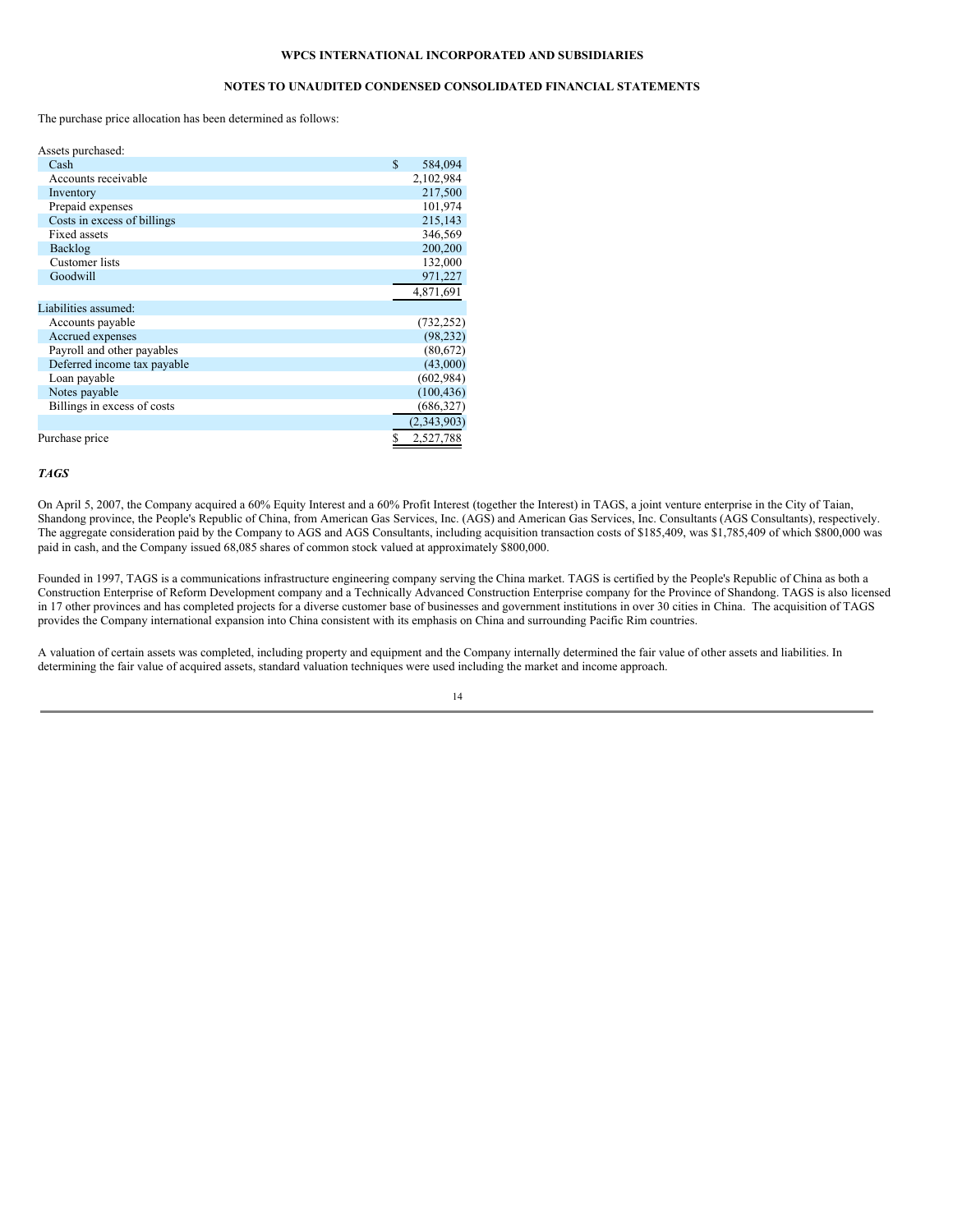# **NOTES TO UNAUDITED CONDENSED CONSOLIDATED FINANCIAL STATEMENTS**

The purchase price allocation has been determined as follows:

| Assets purchased:                  |               |             |
|------------------------------------|---------------|-------------|
| Cash                               | $\mathcal{S}$ | 141,564     |
| Accounts receivable                |               | 1,727,953   |
| Inventory                          |               | 621,725     |
| Other current assets               |               | 399,664     |
| Fixed assets                       |               | 3,415,035   |
|                                    |               | 6,305,941   |
| Liabilities assumed:               |               |             |
| Accounts payable                   |               | (72, 710)   |
| Accrued expenses and other payable |               | (714, 126)  |
| Payroll and other payables         |               | (171, 463)  |
| Dividends payable                  |               | (252, 724)  |
| Income tax payable                 |               | (235, 279)  |
| Notes payable                      |               | (1,681,846) |
| Deferred Revenue                   |               | (61, 519)   |
| Minority Interest                  |               | (1,330,865) |
|                                    |               | (4,520,532) |
| Purchase price                     |               | 1,785,409   |

### *Major*

On August 1, 2007, the Company acquired Major, a Washington corporation. The aggregate consideration paid by the Company to the Major selling shareholders, including acquisition transaction costs of \$39,158, was \$4,039,158, of which \$3,000,000 was paid in cash and the Company issued 80,000 shares of common stock valued at \$1,000,000. In addition, the Company shall pay an additional \$2,750,000 in cash or Company common stock if Major's earnings before interest and taxes for the year ending December 31, 2007 shall equal or exceed \$1,500,000. Major was acquired pursuant to a Stock Purchase Agreement among the Company and the former Major shareholders, dated and effective as of August 1, 2007. In connection with the acquisition, Major entered into employment agreements with the former president and vice president, for a period of one and two years, respectively. The acquisition of Major expands the Company's geographic presence into the Pacific Northwest region and provides additional wireless and electrical contracting services in direct digital controls, security, wireless SCADA applications and wireless infrastructure.

Based on the preliminary information currently available, the preliminary allocation has been made resulting in goodwill and other intangible assets of approximately \$2,007,000. Upon completion of a final purchase price allocation, there may be an increase or decrease in the amount assigned to goodwill and a corresponding increase or decrease in tangible or other intangible assets.

15

The preliminary purchase price allocation has been determined as follows:

| Assets purchased:           |           |
|-----------------------------|-----------|
| Accounts receivable         | 3,832,389 |
| Inventory                   | 162,647   |
| Prepaid expenses            | 117,348   |
| Costs in excess of billings | 1,769,462 |
| Fixed assets                | 699,472   |
| Other Assets                | 8,855     |
| Backlog                     | 130,000   |
| Customer lists              | 390,000   |
| Goodwill                    | 1,487,499 |
|                             | 8,597,672 |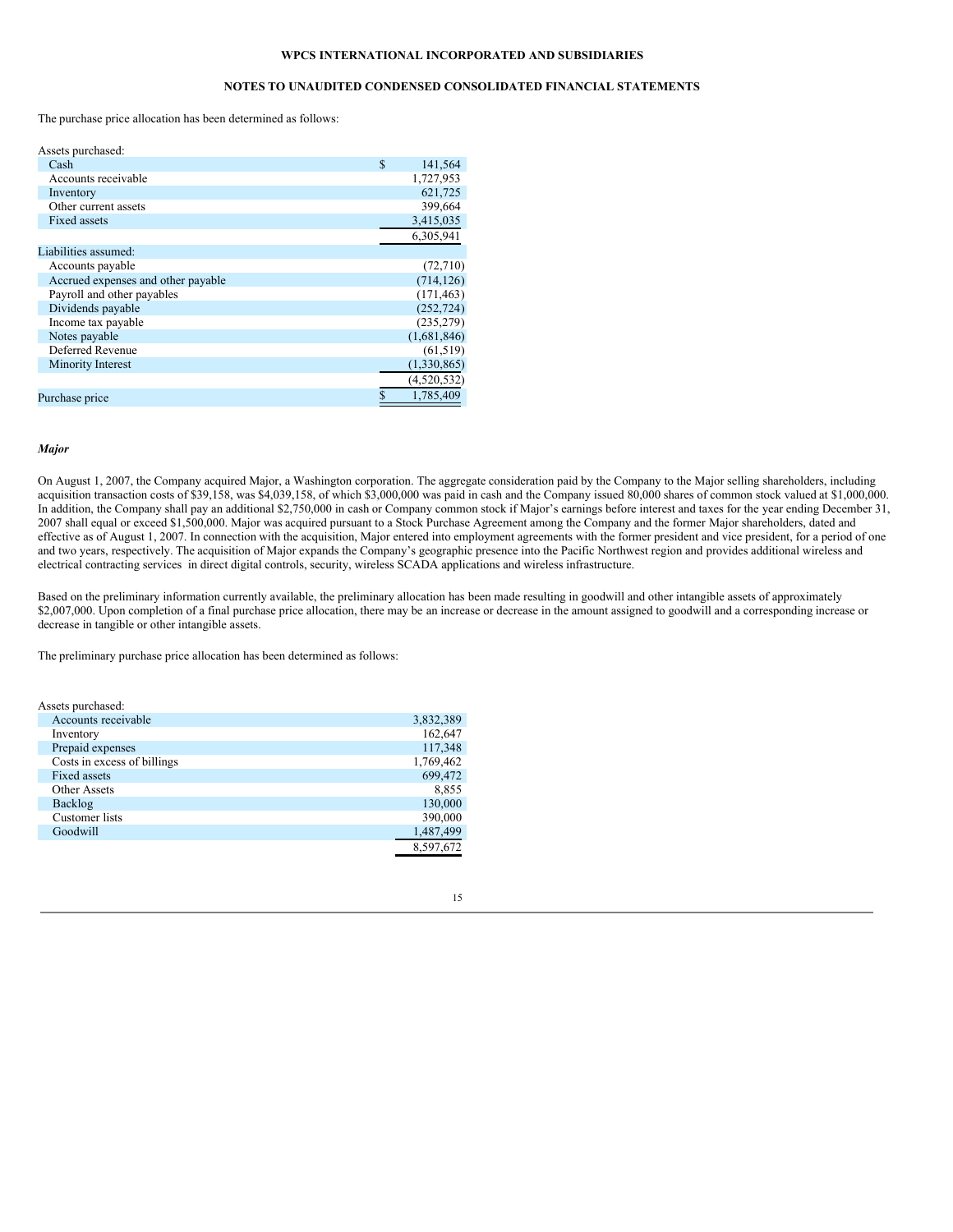# **NOTES TO UNAUDITED CONDENSED CONSOLIDATED FINANCIAL STATEMENTS**

| Liabilities assumed:        |               |
|-----------------------------|---------------|
| Cash overdraft              | (52, 618)     |
| Accounts payable            | (424, 513)    |
| Accrued expenses            | (6,094)       |
| Payroll and other payable   | (560, 956)    |
| Line of credit              | (2,086,774)   |
| Loan payable                | (24, 638)     |
| Capital lease obligation    | (242, 297)    |
| Shareholder Loan            | (175, 420)    |
| Billings in excess of costs | (985, 204)    |
|                             | (4, 558, 514) |
| Purchase price              | 4,039,158     |

#### *Max*

On August 2, 2007, the Company acquired Max, a Texas limited liability company. The aggregate consideration paid by the Company to the Max selling shareholders, including acquisition transaction costs of \$28,971, was \$828,971, of which \$600,000 was paid in cash and the Company issued 17,007 shares of common stock valued at \$200,000. In addition, the Company shall pay an additional: (i) \$350,000 in cash or Company common stock if Max's earnings before interest and taxes for the twelve months period ending August 1, 2008 shall equal or exceed \$275,000; and (ii) \$375,000 in cash or Company common stock if Max's earnings before interest and taxes for the twelve months period ending August 1, 2009 shall equal or exceed \$375,000. Max was acquired pursuant to a Membership Interest Purchase Agreement among the Company and the former Max members, dated and effective as of August 2, 2007. In connection with the acquisition, Max entered into employment agreements with the former members, each for a period of two years.The acquisition of Max expands the Company's geographic expansion into Texas and provides additional engineering services that specialize in the design of specialty communication systems and wireless infrastructure for the telecommunications, oil, gas and wind energy markets.

Based on the preliminary information currently available, the preliminary allocation has been made resulting in goodwill and other intangible assets of approximately \$519,000. Upon completion of a final purchase price allocation, there may be an increase or decrease in the amount assigned to goodwill and a corresponding increase or decrease in tangible or other intangible assets.

The preliminary purchase price allocation has been determined as follows:

| Assets purchased:           |               |         |
|-----------------------------|---------------|---------|
| Cash                        | \$<br>105,926 |         |
| Accounts receivable         | 256,829       |         |
| Costs in excess of billings |               | 4,500   |
| Fixed assets                | 21,890        |         |
| <b>Other Assets</b>         |               | 1,950   |
| Customer lists              | 216,000       |         |
| Goodwill                    | 302,880       |         |
|                             | 909,975       |         |
| Liabilities assumed:        |               |         |
| Accrued expenses            | (59, 186)     |         |
| Payroll and other payable   | (19,318)      |         |
| Accrued tax payable         |               | (2,500) |
|                             | (81,004)      |         |
| Purchase price              | 828,971       |         |
|                             |               |         |
|                             |               | 16      |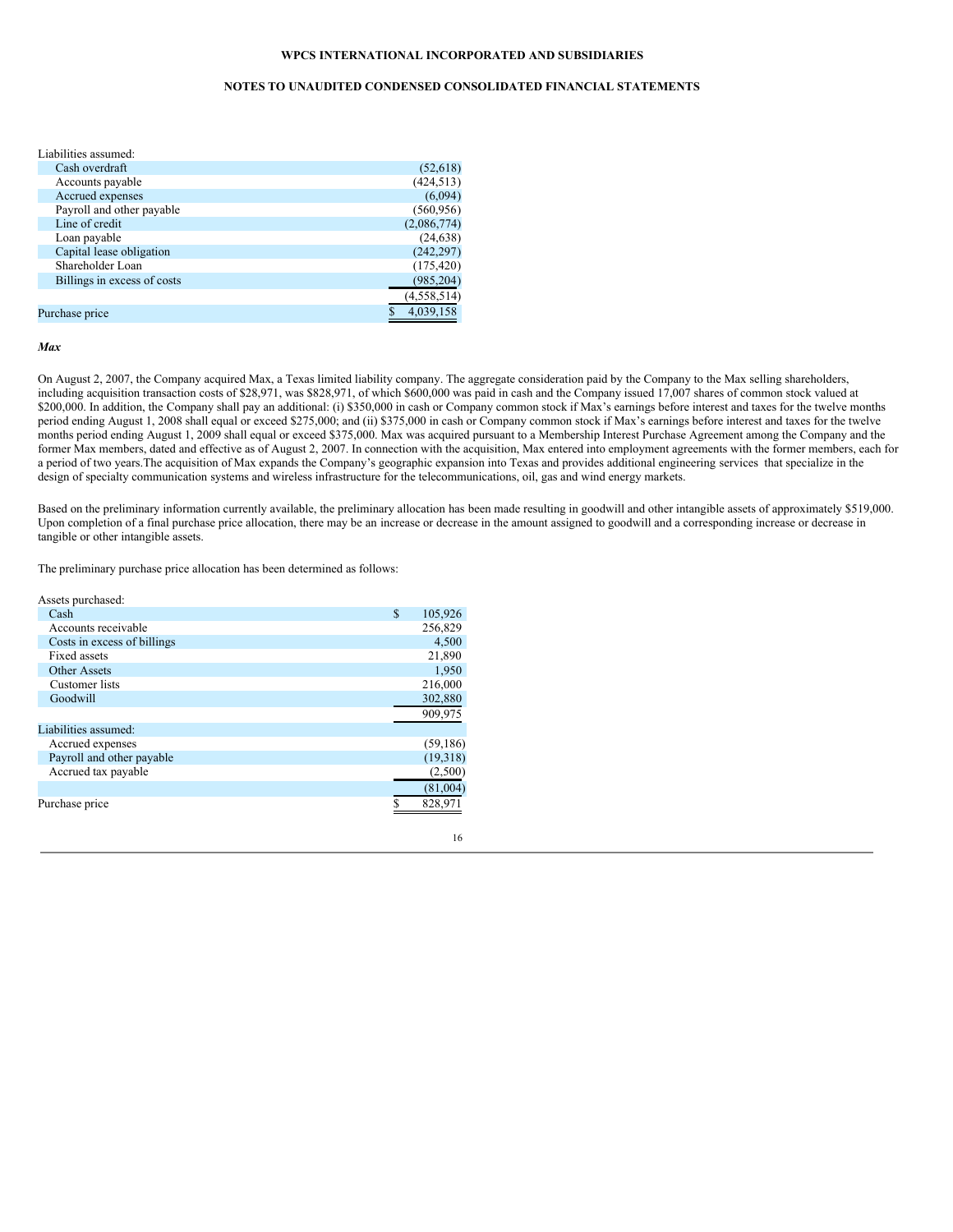# **NOTES TO UNAUDITED CONDENSED CONSOLIDATED FINANCIAL STATEMENTS**

# *Pro forma Information*

The following unaudited pro forma financial information presents the combined results of operations of the Company, NECS, SECS, Voacolo, TAGS, Major and Max for the three and six months ended October 31, 2006 as if the acquisitions had occurred at May 1, 2006, including the issuance of the Company's common stock as part of the consideration for the applicable acquisitions. The pro forma financial information does not necessarily reflect the results of operations that would have occurred had the Company, NECS, SECS, Voacolo, TAGS, Major and Max been a single entity during this period.

|                                                                |   |                                              |                                            | <b>Consolidated Pro Forma</b> |    |                                            |
|----------------------------------------------------------------|---|----------------------------------------------|--------------------------------------------|-------------------------------|----|--------------------------------------------|
|                                                                |   | Three months<br>ended<br>October 31,<br>2006 | Six months<br>ended<br>October 31,<br>2007 |                               |    | Six months<br>ended<br>October 31,<br>2006 |
| Revenues                                                       | S | 23,127,504                                   | S.                                         | 54,075,001                    | S. | 48, 334, 383                               |
| Net income                                                     |   | 1,222,630                                    |                                            | 2,771,805                     |    | 2,779,477                                  |
| Basic weighted common shares<br>Diluted weighted common shares |   | 5,799,621<br>6,326,041                       |                                            | 7,026,818<br>8,007,103        |    | 5,799,621<br>5,935,488                     |
| Basic net income per common share                              |   | 0.21                                         | £.                                         | 0.39                          | S  | 0.48                                       |
| Diluted net income per common share                            |   | 0.19                                         | S                                          | 0.35                          | S  | 0.47                                       |

# **NOTE 4 - COSTS AND ESTIMATED EARNINGS ON UNCOMPLETED CONTRACTS**

The asset, "Costs and estimated earnings in excess of billings on uncompleted contracts", represents revenue recognized in excess of amounts billed. The liability, "Billings in excess of costs and estimated earnings on uncompleted contracts", represents billings in excess of revenue recognized. Costs and estimated earnings on uncompleted contracts consist of the following at October 31, 2007 and April 30, 2007:

|                                                    |   | October 31, |    |                |
|----------------------------------------------------|---|-------------|----|----------------|
|                                                    |   | 2007        |    | April 30, 2007 |
| Costs incurred on uncompleted contracts            |   | 48,276,474  | Ъ. | 39,431,006     |
| Estimated contract profit                          |   | 15,723,589  |    | 12,513,277     |
|                                                    |   | 64,000,063  |    | 51,944,283     |
| Less: billings to date                             |   | 61,208,834  |    | 51,717,031     |
| Net excess of costs                                |   | 2,791,229   |    | 227,252        |
|                                                    |   |             |    |                |
| Costs and estimated earnings in excess of billings | S | 5,136,082   |    | 2,499,940      |
| Billings in excess of costs and estimated earnings |   |             |    |                |
| on uncompleted contracts                           |   | (2,344,853) |    | (2,272,688)    |
| Net excess of costs                                |   | 2,791,229   |    | 227,252        |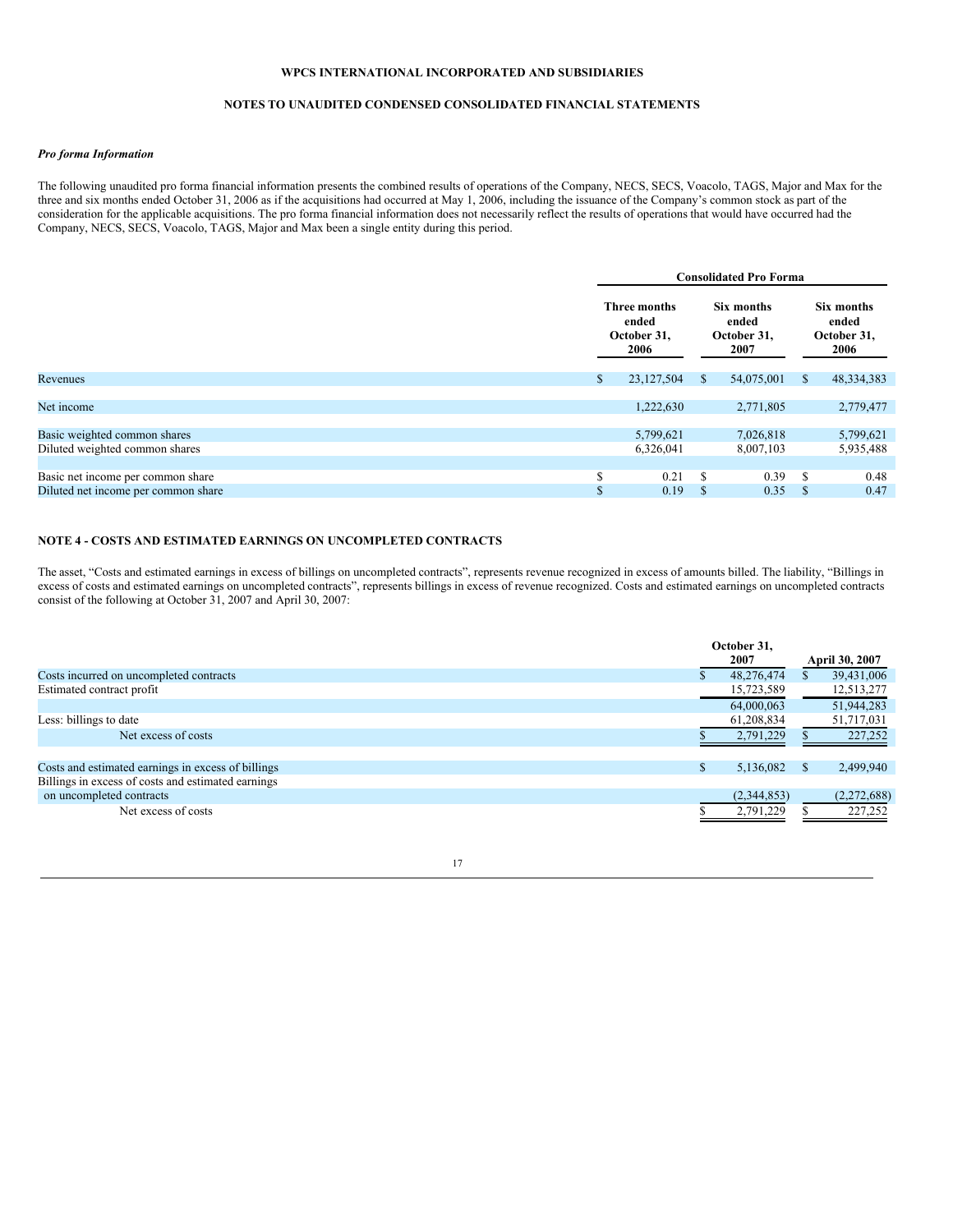# **NOTES TO UNAUDITED CONDENSED CONSOLIDATED FINANCIAL STATEMENTS**

# **NOTE 5 – LONG-TERM DEBT**

#### *Line of Credit*

On April 10, 2007, the Company entered into a loan agreement with Bank of America, N.A. (BOA). The loan agreement (the Loan Agreement), provides for a revolving line of credit in an amount not to exceed \$12,000,000, together with a letter of credit facility not to exceed \$2,000,000. The Company and its subsidiaries also entered into security agreements with BOA, pursuant to which each entity granted a security interest to BOA in all of their assets. The Loan Agreement contains customary covenants, including but not limited to (i) funded debt to tangible net worth, and (ii) minimum interest coverage ratio. As of October 31, 2007, the Company was in compliance with the Loan Agreement covenants. The loan commitment shall expire on April 10, 2010. The Company may prepay the loan at any time.

Loans under the Loan Agreement bear interest at a rate equal to BOA's prime rate, minus one percentage point. The Company has the option to elect to use the optional interest rate of LIBOR plus one hundred seventy-five basis points (5.0225% LIBOR rate plus one and three quarters percent as of October 31, 2007). As of October 31, 2007, there were no borrowings outstanding under the Loan Agreement.

#### *Loans Payable*

The Company's long-term debt also consists of notes issued by the Company or assumed in acquisitions related to the purchase of property and equipment in the ordinary course of business. At October 31, 2007, loans payable totaled approximately \$3,404,000 with interest rates ranging from 0% to 9.49%.

# **NOTE 6 - RELATED PARTY TRANSACTIONS**

In connection with the acquisition of Walker, the Company assumed a ten-year lease with a trust, of which, a certain officer of the Company is the trustee, for a building and land located in Fairfield, California, which is occupied by its Walker subsidiary. For the six months ended October 31, 2007 and 2006, the rent paid for this lease was \$48,234 and \$44,000, respectively.

In connection with the acquisition of Clayborn, an additional \$1,100,000 is due by December 31, 2007, payable in quarterly distributions to the Clayborn former shareholders, by payment of 50% of the quarterly post tax profits, as defined, of Clayborn and the payment of the remainder by that date. Through October 31, 2007, payments of \$456,000 have been made to the former Clayborn shareholders and the total remaining due by December 31, 2007 is \$644,000.

In connection with the acquisition of SECS in fiscal 2007, the Company leases its Sarasota, Florida location from a trust, of which one of the former shareholders of SECS is the trustee. For the six months ended October 31, 2007, the rent paid for this lease was \$26,065.

In connection with the acquisition of Voacolo in fiscal 2007, the Company leases its Trenton, New Jersey location from Voacolo Properties LLC, of which the former shareholders of Voacolo are the members. For the six months ended October 31, 2007, the rent paid for this lease was \$27,000.

# **NOTE 7 – STOCK-BASED COMPENSATION**

In September 2006, the Company adopted the 2007 Incentive Stock Plan, under which officers, directors, key employees or consultants may be granted options. Under the 2007 Incentive Stock Plan, 400,000 shares of common stock were reserved for issuance upon the exercise of stock options, stock awards or restricted stock. At October 31, 2007, there were no stock options granted under this plan.

In September 2005, the Company adopted the 2006 Incentive Stock Plan, under which officers, directors, key employees or consultants may be granted options. Under the 2006 Incentive Stock Plan, 400,000 shares of common stock were reserved for issuance upon the exercise of stock options, stock awards or restricted stock. These shares were registered under Form S-8. Under the terms of the 2006 Incentive Stock Plan, stock options are granted at exercise prices equal to the fair market value of the common stock at the date of grant, and become exercisable and expire in accordance with the terms of the stock option agreement between the optionee and the Company at the date of grant. These options generally vest based on between one to three years of continuous service and have five-year contractual terms. At October 31, 2007, options to purchase 326,826 shares were outstanding at exercise prices ranging from \$6.14 to \$12.10. At October 31, 2007, there were 1,598 options available for grant under the 2006 Incentive Stock Plan.

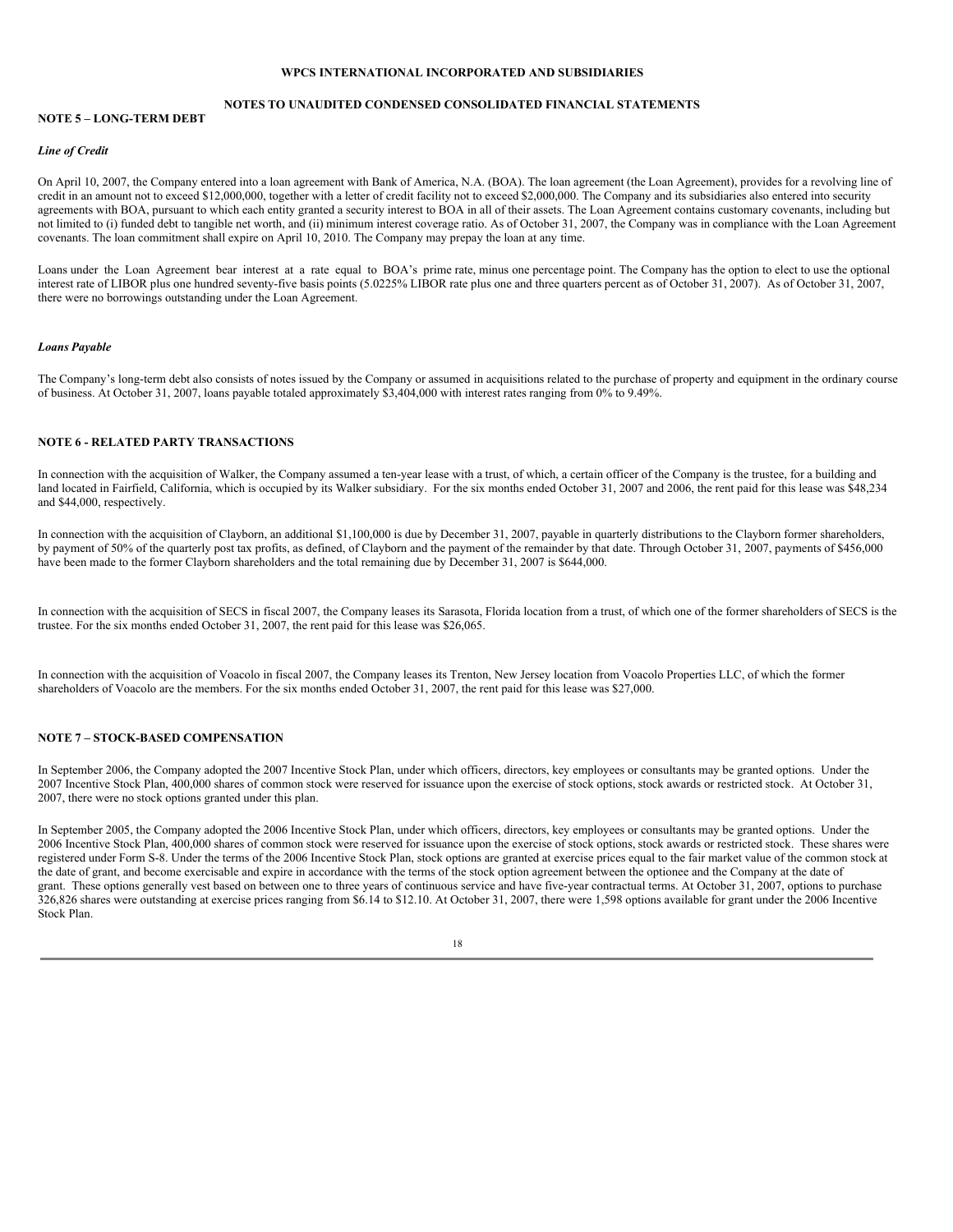### **NOTES TO UNAUDITED CONDENSED CONSOLIDATED FINANCIAL STATEMENTS**

In March 2003, the Company established a stock option plan pursuant to which options to acquire a maximum of 416,667 shares of the Company's common stock were reserved for grant (the 2002 Plan). These shares were registered under Form S-8. Under the terms of the 2002 Plan, the options are exercisable at prices equal to the fair market value of the stock at the date of the grant and become exercisable in accordance with terms established at the time of the grant. These options generally vest based on between one to three years of continuous service and have five-year contractual terms. At October 31, 2007, options to purchase 233,426 shares were outstanding at exercise prices ranging from \$4.80 to \$16.44. At October 31, 2007, there were 41,724 shares available for grant under the 2002 Plan.

In accordance with SFAS 123(R) (revised December 2004), "Share-Based Payment," an amendment of SFAS 123, "Accounting for Stock-Based Compensation," the Company recognizes stock-based employee compensation expense. The Company recorded stock-based compensation of \$24,435 for the six months ended October 31, 2007, compared to \$21,302 for the six months ended October 31, 2006.

At October 31, 2007, the total compensation cost related to unvested stock options granted to employees under the Company's stock option plans but not yet recognized was approximately \$100,000 and is expected to be recognized over a weighted-average period of 2.1 years. For the six months ended October 31, 2007 and 2006, the weighted average fair value of stock options granted was \$5.23 and \$3.86, respectively.

The Company has elected to adopt the shortcut method provided in Staff Position No. FAS 123(R)-3, "Transition Election Related to Accounting for the Tax Effects of Share-Based Payment Awards," for determining the initial pool of excess tax benefits available to absorb tax deficiencies related to stock-based compensation subsequent to the adoption of SFAS 123R. The shortcut method includes simplified procedures for establishing the beginning balance of the pool of excess tax benefits (the APIC Tax Pool) and for determining the subsequent effect on the APIC Tax Pool and the Company's Consolidated Statements of Cash Flows of the tax effects of share-based compensation awards. SFAS 123R requires that excess tax benefits related to share-based compensation be reflected as financing cash inflows.

The Company estimates the fair value of stock options granted using the Black-Scholes-Merton option-pricing model. Compensation cost is then recognized on a straight-line basis over the vesting or service period and is net of estimated forfeitures. The following assumptions were used to compute the fair value of stock options granted during the three and six months ended October 31, 2007 and 2006, respectively:

|                          | <b>Three Months Ended</b><br>October 31, |          | <b>Six Months Ended</b><br>October 31, |                      |
|--------------------------|------------------------------------------|----------|----------------------------------------|----------------------|
|                          | 2007                                     | 2006     | 2007                                   | 2006                 |
| Risk-free interest rate  | $4.31\%$                                 | 4.73%    | 4.31\% to 4.74\%                       | 4.73% to 4.96%       |
| Expected volatility      | 57.0%                                    | 61.0%    | 57.0% to 58.3%                         | $61.0\%$ to $62.4\%$ |
| Expected dividend yield  | $0.00\%$                                 | $0.00\%$ | $0.00\%$                               | $0.00\%$             |
| Expected term (in years) | 3.5                                      | 3.5      | 3.5                                    | 3.5                  |

The risk-free rate is based on the rate of U.S Treasury zero-coupon issues with a remaining term equal to the expected term of the option grants. Expected volatility is based on the historical volatility of the Company's common stock using the weekly closing price of the Company's common stock, pursuant to SEC Staff Accounting Bulletin No. 107 (SAB 107). The expected dividend yield is zero based on the fact that the Company has never paid cash dividends and has no present intention to pay cash dividends. The expected term represents the period that the Company's stock-based awards are expected to be outstanding and was calculated using the simplified method pursuant to SAB 107.

The following table summarizes stock option activity for the six months ended October 31, 2007, during which there were 8,831 options exercised under the Company's stock option plans:

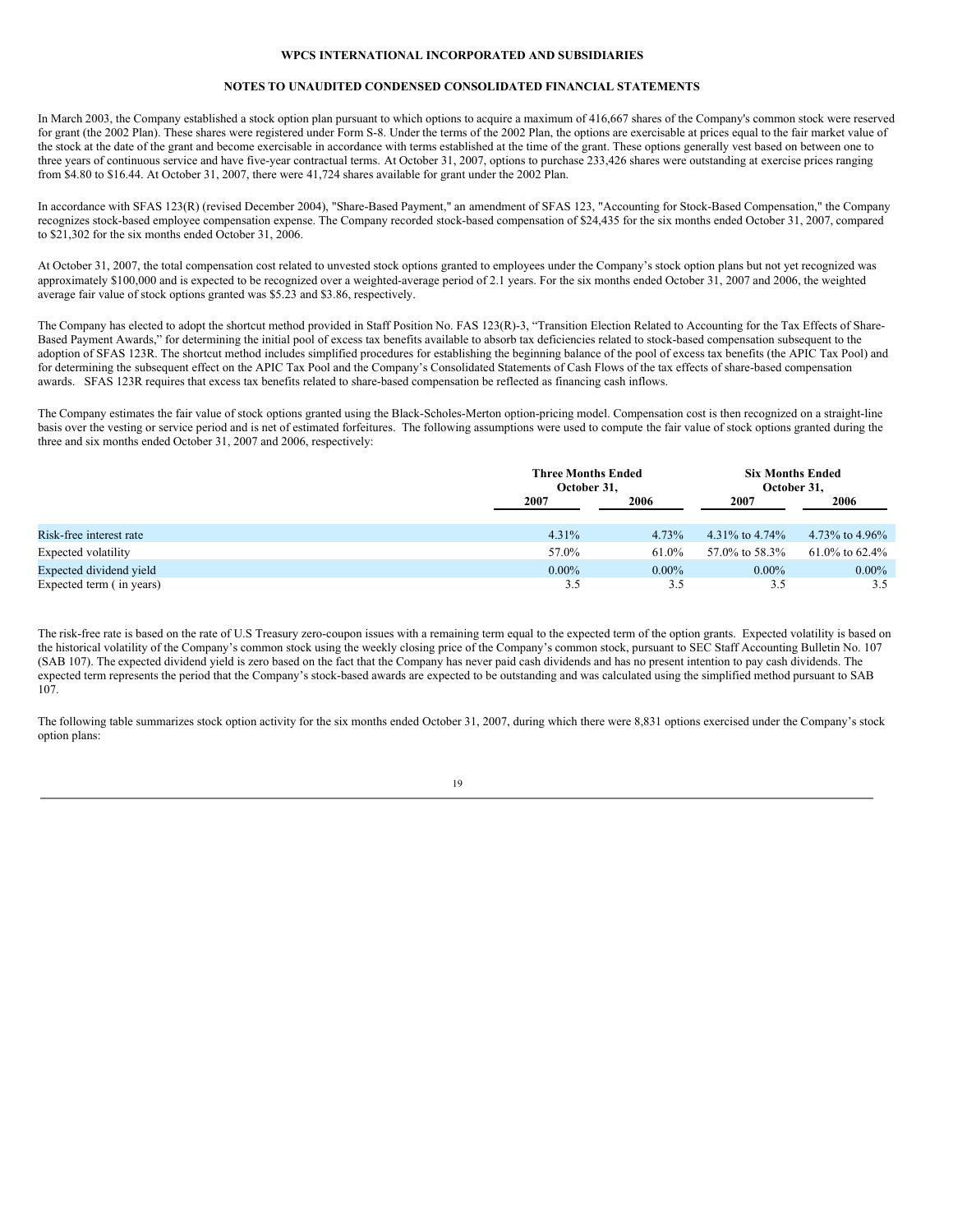# **NOTES TO UNAUDITED CONDENSED CONSOLIDATED FINANCIAL STATEMENTS**

|                                                    | 2002 Plan                  |              |                                           |                                                          |               |                                 |                            |               | 2006 Plan                                 |                                                          |             |                                 |  |  |  |
|----------------------------------------------------|----------------------------|--------------|-------------------------------------------|----------------------------------------------------------|---------------|---------------------------------|----------------------------|---------------|-------------------------------------------|----------------------------------------------------------|-------------|---------------------------------|--|--|--|
|                                                    | Number of<br><b>Shares</b> |              | Weighted-<br>average<br>Exercise<br>Price | Weighted-<br>average<br>Remaining<br>Contractual<br>Term |               | Aggregate<br>Intrinsic<br>Value | Number of<br><b>Shares</b> |               | Weighted-<br>average<br>Exercise<br>Price | Weighted-<br>average<br>Remaining<br>Contractual<br>Term |             | Aggregate<br>Intrinsic<br>Value |  |  |  |
| Outstanding, May 1, 2007                           | 233,575                    | $\mathbf S$  | 8.43                                      |                                                          |               |                                 | 327,259                    | $\mathbb{S}$  | 6.22                                      |                                                          |             |                                 |  |  |  |
|                                                    |                            |              |                                           |                                                          |               |                                 |                            |               |                                           |                                                          |             |                                 |  |  |  |
| Granted                                            | 9,200                      | <sup>S</sup> | 10.95                                     |                                                          |               |                                 | 6,000                      | <sup>\$</sup> | 12.10                                     |                                                          |             |                                 |  |  |  |
| Exercised                                          | (3,498)                    | - \$         | 5.84                                      |                                                          |               |                                 | (5,333)                    | -S            | 6.65                                      |                                                          |             |                                 |  |  |  |
| Forfeited/Expired                                  | (5,851)                    | <sup>S</sup> | 13.88                                     |                                                          |               |                                 | (1,100)                    | <sup>S</sup>  | 7.25                                      |                                                          |             |                                 |  |  |  |
|                                                    |                            |              |                                           |                                                          |               |                                 |                            |               |                                           |                                                          |             |                                 |  |  |  |
| Outstanding, October 31, 2007                      | 233,426                    | <sup>S</sup> | 8.44                                      | 1.7                                                      | <sup>\$</sup> | 769,102                         | 326,826                    | <sup>\$</sup> | 6.32                                      | 3.0                                                      | S           | 1,678,871                       |  |  |  |
|                                                    |                            |              |                                           |                                                          |               |                                 |                            |               |                                           |                                                          |             |                                 |  |  |  |
| Vested and expected to vested,<br>October 31, 2007 | 230,969                    | <sup>S</sup> | 8.42                                      | 1.7                                                      | <sup>\$</sup> | 764,079                         | 325,183                    | $\mathbb{S}$  | 6.29                                      | 3.0                                                      | $\mathbf S$ | 1,676,463                       |  |  |  |
| Exercisable, October 31, 2007                      | 215,213                    | $\mathbf S$  | 8.39                                      | 1.5                                                      | <sup>\$</sup> | 722,580                         | 313,933                    | $\mathbb{S}$  | 6.17                                      | 3.0                                                      | S           | 1,654,166                       |  |  |  |

## **NOTE 8 - SEGMENT REPORTING**

The Company's reportable segments are determined and reviewed by management based upon the nature of the services, the external customers and customer industries and the sales and distribution methods used to market the products. The Company has two reportable segments: wireless infrastructure services and specialty communication systems. Management evaluates performance based upon income (loss) before income taxes. Corporate includes corporate salaries and external professional fees, such as accounting, legal and investor relations costs. Corporate assets primarily include cash and prepaid expenses. Segment results for the three and six months ended October 31, 2007 and 2006 are as follows:

|                                      | For Three Months Ended October 31, 2007 |  |                            |  |                            |  |              |   | For Three Months Ended October 31, 2006 |  |                            |  |                            |  |              |  |  |
|--------------------------------------|-----------------------------------------|--|----------------------------|--|----------------------------|--|--------------|---|-----------------------------------------|--|----------------------------|--|----------------------------|--|--------------|--|--|
|                                      | Corporate                               |  | Wireless<br>Infrastructure |  | Specialty<br>Communication |  | Total        |   | Corporate                               |  | Wireless<br>Infrastructure |  | Specialty<br>Communication |  | Total        |  |  |
| Revenue                              | $\sim$                                  |  | 3.090.764                  |  | 25.014.280                 |  | \$28,105,044 |   | <b>Contract</b>                         |  | 3.729.849                  |  | 14,023,195                 |  | \$17,753,044 |  |  |
| Depreciation and amortization        | 8.786                                   |  | 65,903                     |  | 393,926                    |  | 468.615      |   | 14.432                                  |  | 90.796                     |  | 232,014                    |  | 337,242      |  |  |
| Income (loss) before income<br>taxes | (551, 427)                              |  | 220.611                    |  | 2.699.435                  |  | 2.368.619    | S | (373, 853)                              |  | 217,397                    |  | 1,911,270                  |  | 1,754,814    |  |  |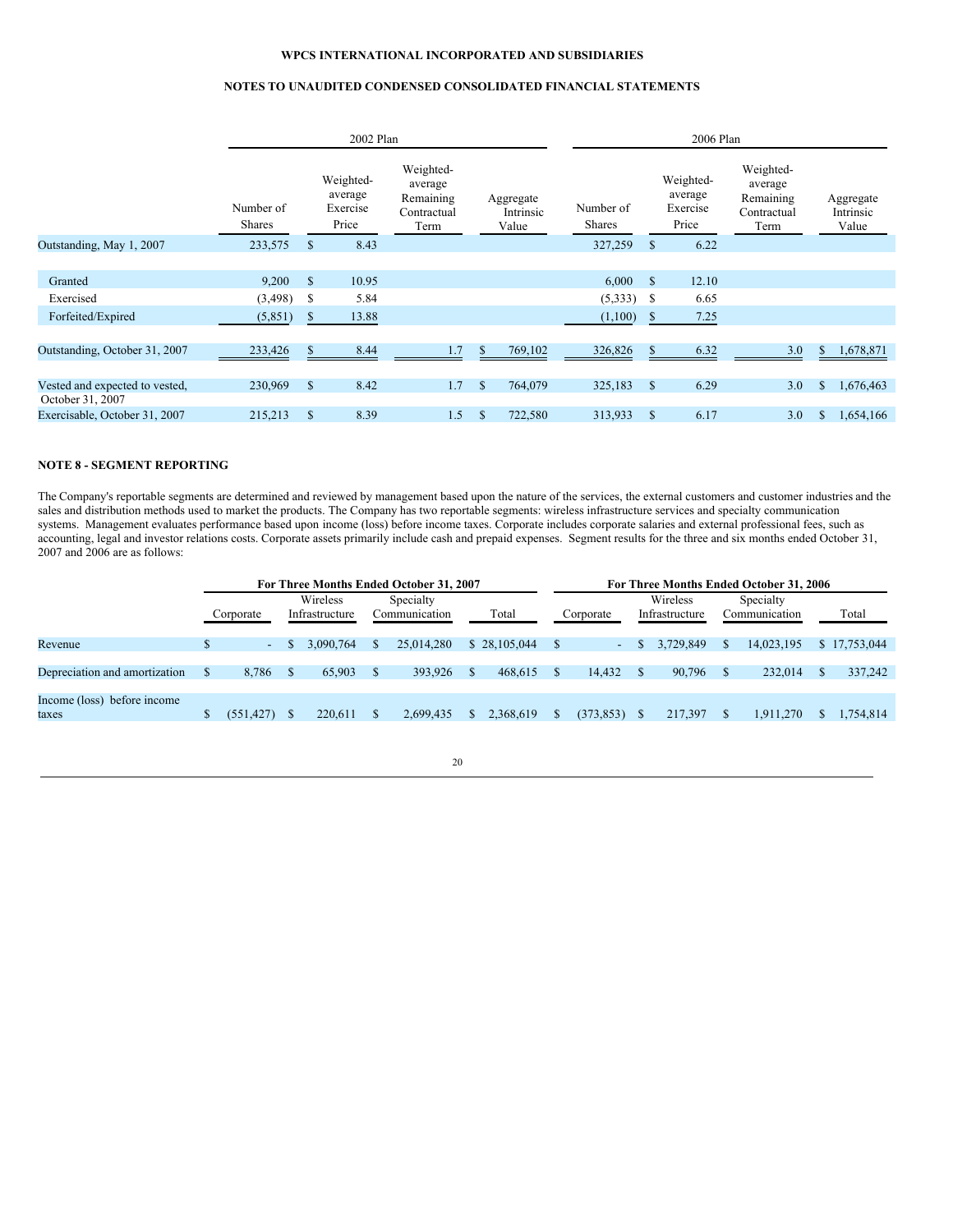# **NOTES TO UNAUDITED CONDENSED CONSOLIDATED FINANCIAL STATEMENTS**

|                                      |              | As of and for the Six Months Ended October 31, 2007 |   |                            |               |                            |               |              |    |                  | As of and for the Six Months Ended October 31, 2006 |                            |     |                            |    |              |  |  |
|--------------------------------------|--------------|-----------------------------------------------------|---|----------------------------|---------------|----------------------------|---------------|--------------|----|------------------|-----------------------------------------------------|----------------------------|-----|----------------------------|----|--------------|--|--|
|                                      |              | Corporate                                           |   | Wireless<br>Infrastructure |               | Specialty<br>Communication |               | Total        |    | Corporate        |                                                     | Wireless<br>Infrastructure |     | Specialty<br>Communication |    | Total        |  |  |
| Revenue                              | \$           | $\sim$                                              |   | 6.593.935                  | \$.           | 43.327.115                 |               | \$49,921,050 | S  | $\sim$           |                                                     | 6.414.969                  |     | 27,774,353                 |    | \$34,189,322 |  |  |
| Depreciation and amortization        | <sup>S</sup> | 19.411                                              | S | 134.398                    | \$.           | 844,393                    | <sup>\$</sup> | 998,202      | S. | 28.843           | <sup>\$</sup>                                       | 125,025                    | \$. | 417,023                    | \$ | 570,891      |  |  |
| Income (loss) before income<br>taxes |              | (1,281,348)                                         | S | 750,550                    | <sup>\$</sup> | 5.027.110                  | S             | 4.496.312    | S. | $(1,008,551)$ \$ |                                                     | 543.125                    | S   | 3.655.683                  | S. | 3,190,257    |  |  |
| Goodwill                             | \$           | $\sim$                                              |   | 4.582.176                  | \$            | 17.632.265                 |               | \$22,214,441 | S  | $\sim$           |                                                     | 4.098.917                  |     | 14,724,821                 |    | \$18,823,738 |  |  |
| Total assets                         |              | 3.848.730                                           |   | \$11,958,969               | \$.           | 59.429.714                 |               | \$75,237,413 | S. | 4.659.261        |                                                     | \$10,782,827               |     | 36,440,852                 |    | \$51,882,940 |  |  |

As of and for the six months ended October 31, 2007, the specialty communication systems segment includes approximately \$1,007,000 in revenue and \$1,888,000 of net assets held in China related to the Company's 60% Interest in TAGS.

#### **NOTE 9 – SUBSEQUENT EVENTS**

On November 1, 2007, the Company acquired Gomes and Gomes, Inc. dba Empire Electric, a California corporation (Empire). The purchase price was \$2,000,000 in cash, subject to adjustment. In addition, the Company shall pay an additional \$1,000,000 in cash if Empire's earnings before interest and taxes for the twelve months ending October 31, 2007 shall equal or exceed \$850,000. Empire was acquired pursuant to a Stock Purchase Agreement among the Company and the former shareholders, dated as of November 1, 2007. In connection with the acquisition, Empire entered into employment agreements with the former president and vice president for a period of two years. The acquisition of Empire expands the Company's geographic presence in California and provides additional electrical contracting services that specialize in low voltage applications, for customers that include Kaiser Permanente, the State of California and Beale Air Force Base.

On November 30, 2007, the Company acquired James Design Pty Ltd, an Australia corporation (James Design). The purchase price was \$1,200,000 in cash, subject to adjustment. James Design was acquired pursuant to a Stock Purchase Agreement among the Company and the former shareholders, dated as of November 30, 2007. In connection with the acquisition, James Design entered into an employment agreement with the former president for a period of two years. James Design is a design engineering services company specializing in building automation including mechanical, electrical, hydraulic, fire protection, lift, security access and wireless systems, and has completed projects for many Australian customers including Woolworths Limited, IGA, Spar Group, Hutchinson Builders, Coles Group, Australand Holdings and The Good Guys chain of retail outlets. The acquisition of James Design provides the Company international expansion into Australia consistent with its emphasis on China, Australia and surrounding Pacific Rim countries.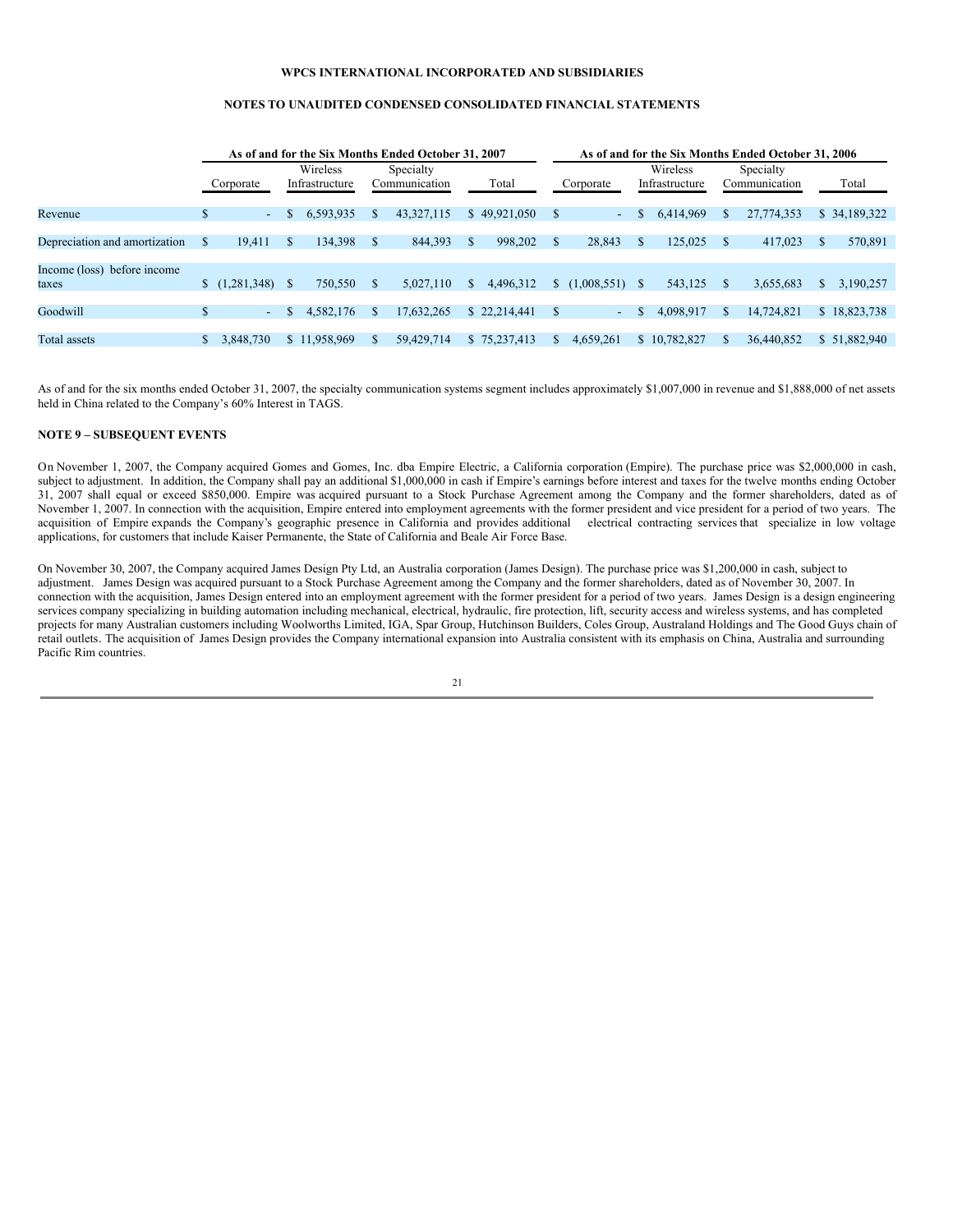### **ITEM 2 – MANAGEMENT'S DISCUSSION AND ANALYSIS OF FINANCIAL CONDITION AND RESULTS OF OPERATIONS**

This Management's Discussion and Analysis of Financial Condition and Results of Operations includes a number of forward-looking statements that reflect<br>nent's current views with respect to future events and financial perfo Management's current views with respect to future events and financial performance. You can identify these statements by forward-looking words such as "may," "expect," "anticipate," "believe," "estimate" and "continue," or similar words. Those statements include statements regarding the intent, belief or current expectations of us and members of its management team as well as the assumptions on which such statements are based. Prospective investors are cautioned that any such forward-looking statements are not guarantees of future performance and involve risk and uncertainties, and that actual results may differ materially from those contemplated by such forward*looking statements.*

Readers are urged to carefully review and consider the various disclosures made by us in this report and in our other reports filed with the Securities and Exchange Commission. Important factors currently known to Management could cause actual results to differ materially from those in forward-looking statements. We undertake no obligation to update or revise forward-looking statements to reflect changed assumptions, the occurrence of unanticipated events or changes in the future operating results over time. We believe that its assumptions are based upon reasonable data derived from and known about our business and operations and the business and operations of the Company. No assurances are made that actual results of operations or the results of our future activities will not differ materially from its assumptions. Factors that could cause differences include, but are not limited to, expected market demand for the Company's services, fluctuations in pricing for materials, and competition.

### **Business Overview**

The increasing demand for wireless services has become the driving force behind the recent growth in the global communications industry. Wireless technology has advanced substantially to the point where wireless networks have proven to be an effective alternative to land line networks, a key factor in its broad acceptance. The advantages of wireless over land line communication are apparent in the aspects of mobility, capacity, cost, and deployment. The use of dedicated wireless networks for specified applications has improved productivity for individuals and organizations alike. We provide design-build engineering services that focus on the implementation requirements of wireless technology. We serve the specialty communication systems and wireless infrastructure sectors. We provide services that include site design, technology integration, electrical contracting, construction, and project management for corporations, government entities and educational institutions worldwide. Because we are technology and vendor independent, we can integrate multiple products and services across a variety of communication requirements. This ability gives our customers the flexibility to obtain the most appropriate solution for their communication needs on a cost effective basis.

### **Specialty Communication Systems**

We provide specialty communication systems which are wireless networks designed to improve productivity for a specified application by communicating data, voice or video information in situations where land line networks are non-existent, more difficult to deploy or too expensive. The types of specialty communication systems that we implement are used for mobile communication and general wireless connectivity purposes. In mobile communication, the most popular applications include asset tracking, telematics and telemetry.

In general wireless connectivity, we design and deploy networks that allow entities to reduce their dependence on high cost leased land lines. We have the engineering expertise to utilize any facet of wireless technology or a combination of various wireless technologies to engineer a cost effective network for a customer's wireless communication requirement. In addition, the design and deployment of a specialty communication system is a comprehensive effort that requires an in-depth knowledge of radio frequency engineering so that the wireless network is free from interference with other signals and amplified sufficiently to carry data, voice or video with speed and accuracy. For the six months ended October 31, 2007, specialty communication systems represented approximately 87% of our total revenue.

#### **Wireless Infrastructure Services**

We provide wireless infrastructure services to major wireless carriers, which are services that include the engineering, installation, integration and maintenance of wireless carrier equipment. Wireless carriers continue to be focused on building and expanding their networks, increasing capacity, upgrading their networks with new technologies and maintaining their existing infrastructure. Our engineers install, test and commission base station equipment at the carrier cell site, including installation of new equipment, technology upgrades, equipment modifications and reconfigurations. These services may also include tower construction.

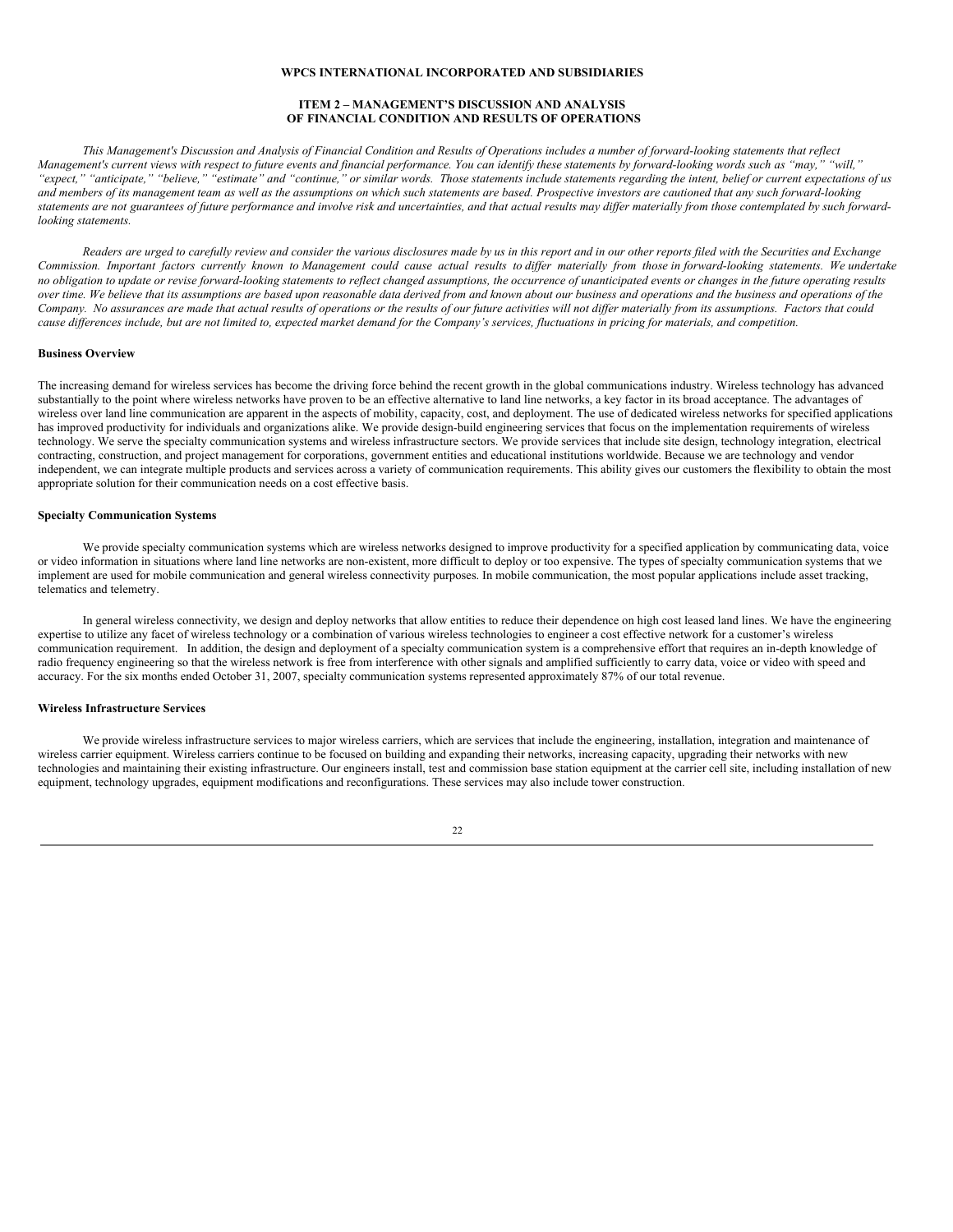## **ITEM 2 – MANAGEMENT'S DISCUSSION AND ANALYSIS OF FINANCIAL CONDITION AND RESULTS OF OPERATIONS**

Major wireless carriers have come to depend on our experience in providing engineering and support services that keep their networks technologically advanced and consistently operational. We have extensive experience in the installation, testing and commissioning of base station equipment. We provide complete services including testing, equipment modification, reconfiguration, structured cabling and relocating equipment at the cell site. In addition, WPCS also performs network modifications, antenna sectorization, electrical work and maintenance. For the six months ended October 31, 2007, wireless infrastructure services represented approximately 13% of our total revenue.

Management currently considers the following events, trends and uncertainties to be important in understanding our results of operations and financial condition:

- For the six months ended October 31, 2007, the specialty communication systems segment represented approximately 87% of total revenue, and the wireless infrastructure services segment represented approximately 13%. This revenue mix remains consistent with our historical performance, in which over 80% of our total revenue has been derived from specialty communication systems.
- As we continue to search for acquisitions, our primary goal is to identify companies which are performing well financially, that expand our customer base and are compatible with the services that we perform in the specialty communication systems segment. This trend could lead to a further shift in our revenue composition towards the specialty communication systems segment. We believe that the strength of our experience in the design and deployment of specialty communication systems gives us a competitive advantage.
- With regard to our acquisition strategy, we are also focused on expanding in the international sector with an emphasis on China, Australia and surrounding Pacific Rim countries. This trend could lead to a change of revenue composition in which as much as 50% of our revenue could be generated from international sales in the future.
- We also seek to achieve organic growth in our existing business by maximizing the value of our existing customer base, maintaining and expanding our focus in vertical markets and developing our relationships with technology providers.
- We believe that the wireless market continues to display strong growth and the demand for our engineering services remains favorable domestically and in China and Australia, particularly in public safety and healthcare. We believe that the advancement of wireless technology will create additional opportunities for us to design and deploy wireless solutions. Also, we continue to identify new vertical sectors for wireless technology.
- We believe that our two most important economic indicators for measuring our future revenue producing capability is our backlog and bid list. At October 31, 2007, our backlog of unfilled orders was approximately \$36 million and our bid list, which represents project bids under proposal for new and existing customers, was approximately \$125 million.
- In general, we plan for our consolidated cost of revenue to fall in the range of 70 to 72% of revenue. For the three months ended October 31, 2007, consolidated cost of revenue was 73% compared to 70% for the three months ended July 31, 2007. During the second quarter, due to the subprime credit issues and the lack of residential housing projects, in certain markets there are a growing number of general contractors competing for non-wireless projects and bidding down prices. While we are primarily focused on the high-end wireless design and deployment market, we have a modest exposure to this type of low-end contracting work. Accordingly, we experienced modest gross margin pressure for the second quarter of approximately 1%, compared to the first quarter. However, for the six months ended October 31, 2007, the year to date consolidated cost of revenue was 72%, which was within our plan.

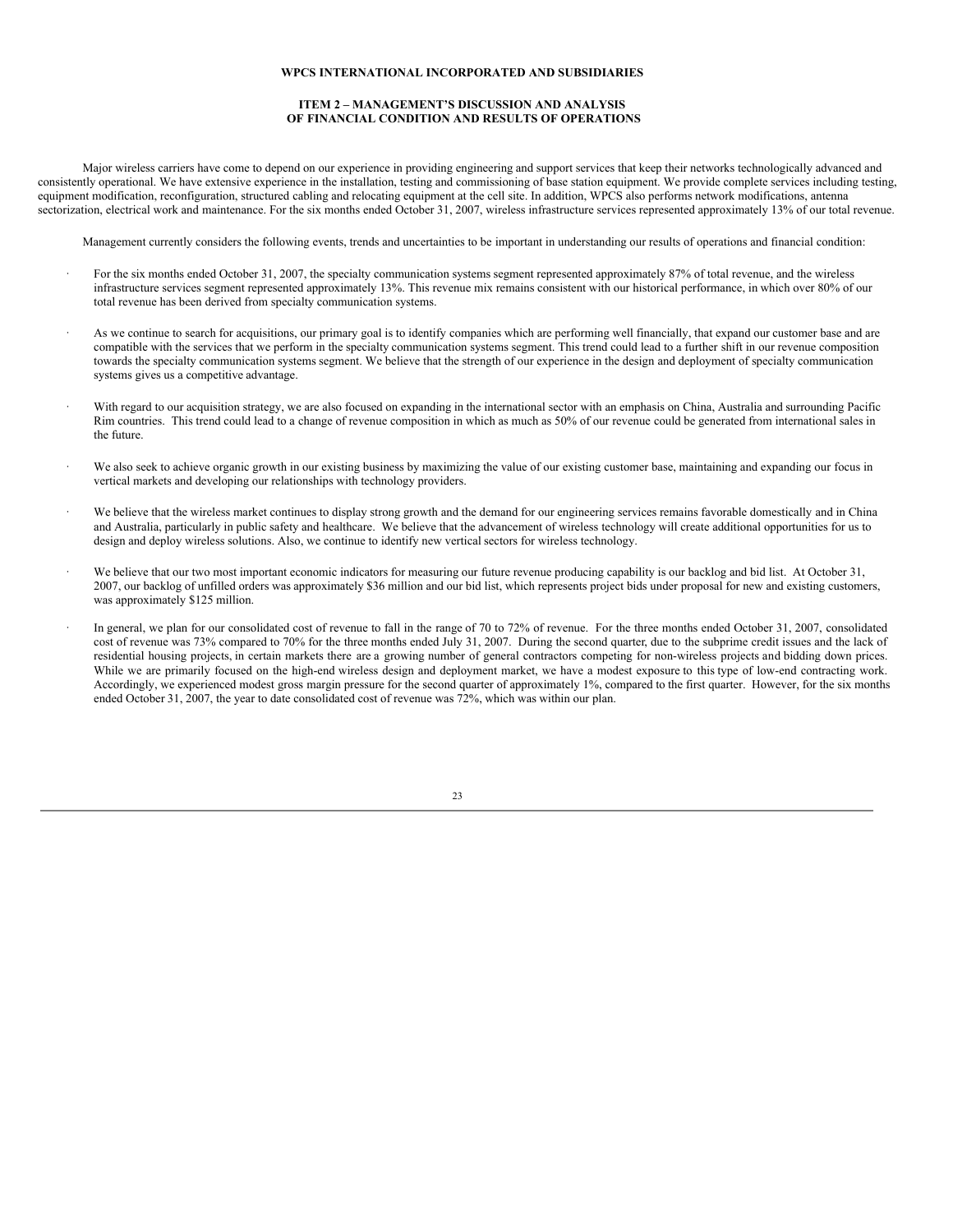# **ITEM 2 – MANAGEMENT'S DISCUSSION AND ANALYSIS OF FINANCIAL CONDITION AND RESULTS OF OPERATIONS**

## Results of Operations for the Three Months Ended October 31, 2007 Compared to the Three Months Ended October 31, 2006

The accompanying consolidated financial statements include the accounts of WPCS International Incorporated (WPCS) and its wholly owned subsidiaries, WPCS Incorporated , Invisinet, Inc. (Invisinet), Walker Comm, Inc. (Walker), Clayborn Contracting Group, Inc. (Clayborn), Heinz Corporation (Heinz), Quality Communications & Alarm Company, Inc. (Quality), New England Communications Systems, Inc. (NECS) from June 1, 2006 (date of acquisition), Southeastern Communication Services, Inc. (SECS) from July 19, 2006 (date of acquisition), Voacolo Electric Incorporated (Voacolo) from March 30, 2007 (date of acquisition), Taian AGS Pipeline Construction Co., Ltd. (TAGS) from April 5, 2007 (date of acquisition), Major Electric, Inc ( Major) from August 1, 2007 and Max Engineering LLC ( Max) from August 2, 2007, collectively the "Company".

|                                              | <b>Three Months Ended October 31.</b> |                         |            |           |  |  |  |  |  |
|----------------------------------------------|---------------------------------------|-------------------------|------------|-----------|--|--|--|--|--|
|                                              | 2007                                  |                         | 2006       |           |  |  |  |  |  |
| <b>REVENUE</b>                               | 28,105,044                            | 100.0%<br><sup>\$</sup> | 17,753,044 | 100.0%    |  |  |  |  |  |
| <b>COSTS AND EXPENSES:</b>                   |                                       |                         |            |           |  |  |  |  |  |
| Cost of revenue                              | 20,646,816                            | 73.4%                   | 12,360,962 | 69.6%     |  |  |  |  |  |
| Selling, general and administrative expenses | 4,518,881                             | $16.1\%$                | 3,239,738  | 18.3%     |  |  |  |  |  |
| Depreciation and amortization                | 468,615                               | $1.7\%$                 | 337,242    | 1.9%      |  |  |  |  |  |
| Total costs and expenses                     | 25,634,312                            | 91.2%                   | 15,937,942 | 89.8%     |  |  |  |  |  |
| OPERATING INCOME                             | 2,470,732                             | 8.8%                    | 1,815,102  | 10.2%     |  |  |  |  |  |
| OTHER EXPENSE (INCOME):                      |                                       |                         |            |           |  |  |  |  |  |
| Interest expense                             | 185,636                               | $0.7\%$                 | 134,502    | 0.7%      |  |  |  |  |  |
| Interest income                              | (140, 663)                            | $(0.5\%)$               | (74,214)   | $(0.4\%)$ |  |  |  |  |  |
| Minority interest                            | 57,140                                | $0.2\%$                 |            | $0.0\%$   |  |  |  |  |  |
| INCOME BEFORE INCOME TAX PROVISION           | 2,368,619                             | 8.4%                    | 1,754,814  | $9.9\%$   |  |  |  |  |  |
| Income tax provision                         | 867,106                               | $3.1\%$                 | 690,167    | 3.9%      |  |  |  |  |  |
| <b>NET INCOME</b>                            | 1,501,513                             | $5.3\%$<br>-S           | 1,064,647  | $6.0\%$   |  |  |  |  |  |

#### *Revenue*

Revenue for the three months ended October 31, 2007 was approximately \$28,105,000, as compared to approximately \$17,753,000 for the three months ended October 31, 2006. The increase in revenue for the period was primarily attributable to the acquisitions of Voacolo on March 30, 2007, TAGS on April 5, 2007, Major on August, 2007, Max on August 2, 2007 and secondarily from a consolidated organic growth rate of approximately 12% or \$2,100,000. For the three months ended October 31, 2007, there were no customers which comprised more than 10% of total revenue. For the three months ended October 31, 2006, we had one customer that comprised 19.5% of total revenue.

Total revenue from the specialty communication segment for the three months ended October 31, 2007 and 2006 was approximately \$25,014,000 or 89.0% and \$14,023,000 or 79.0% of total revenue, respectively. The increase in revenue was primarily attributable to the acquisitions of Voacolo, TAGS, and Major. Wireless infrastructure segment revenue for the three months ended October 31, 2007 and 2006 was approximately \$3,091,000 or 11.0% and \$3,730,000 or 21.0% of total revenue, respectively. The decrease in revenue was due primarily to delays or postponement of certain projects with wireless carriers.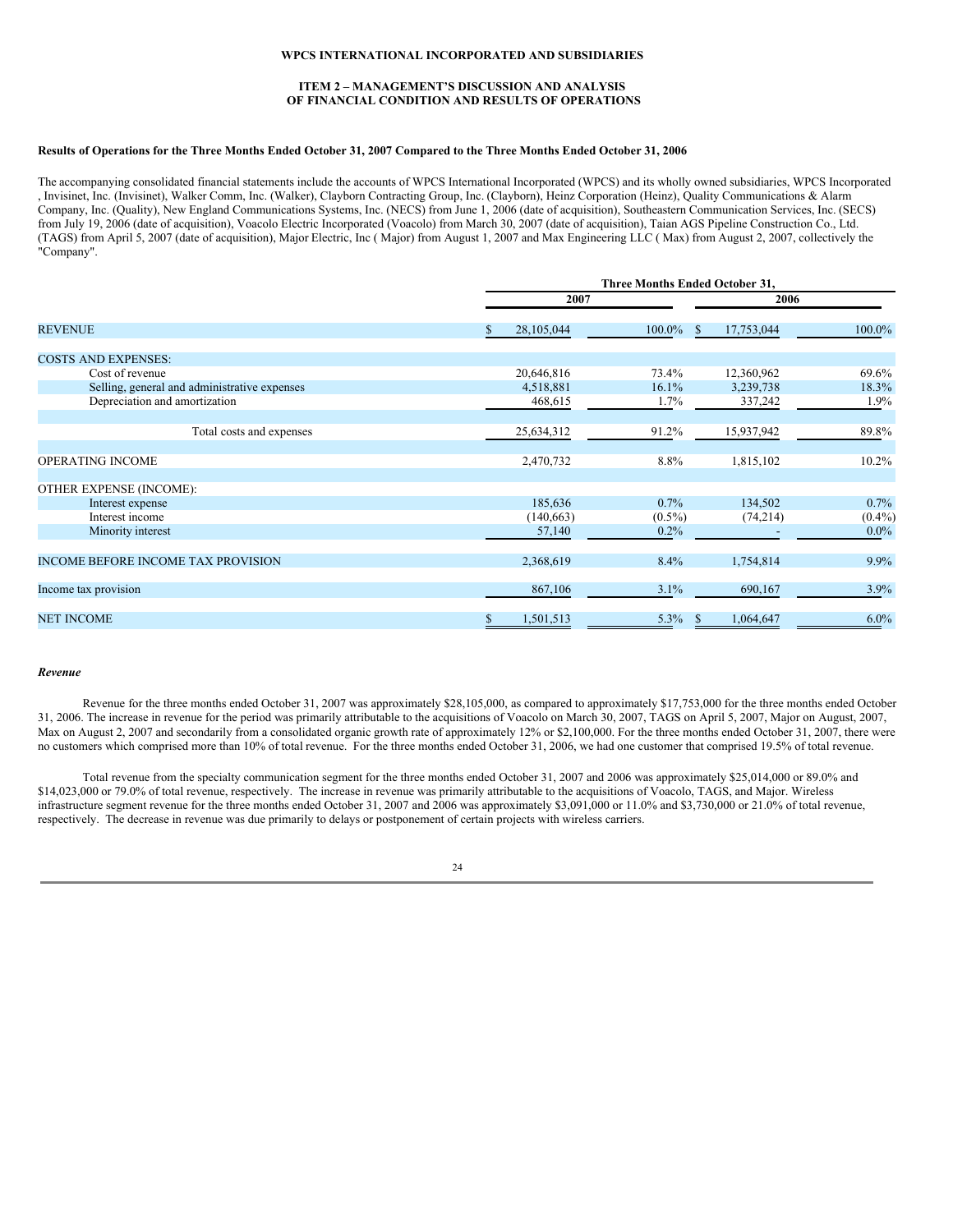### **ITEM 2 – MANAGEMENT'S DISCUSSION AND ANALYSIS OF FINANCIAL CONDITION AND RESULTS OF OPERATIONS**

# *Cost of Revenue*

Cost of revenue consists of direct costs on contracts, materials, direct labor, third party subcontractor services, union benefits and other overhead costs. Our cost of revenue was approximately \$20,647,000 or 73.4% of revenue for the three months ended October 31, 2007, compared to \$12,361,000 or 69.6% for the same period of the prior year. The dollar increase in our total cost of revenue is due to primarily to the corresponding increase in revenue during the three months ended October 31, 2007 as a result of the acquisitions of Voacolo, TAGS, Major, Max and secondarily from organic growth. The increase as a percentage of revenue is due primarily to the revenue blend attributable to our existing subsidiaries and recent acquisitions.

The specialty communication segment cost of revenue and cost of revenue as a percentage of revenue for the three months ended October 31, 2007 and 2006 was approximately \$18,427,000 and 73.6% and \$9,574,000 and 68.3%, respectively. As discussed above, the dollar increase in our total cost of revenue is due primarily to the corresponding increase in revenue during the three months ended October 31, 2007 as a result of the acquisitions completed within the last year and secondarily from organic growth. The increase as a percentage of revenue is due primarily to the revenue blend attributable to Walker, Clayborn, Quality, NECS and the recent acquisitions of Voacolo, TAGS, and Major. Secondarily, we have experienced modest gross margin pressure in certain markets from more general contractors competing for non-wireless projects and bidding down prices on this type of low-end contracting work.

Wireless infrastructure segment cost of revenue and cost of revenue as a percentage of revenue for the three months ended October 31, 2007 and 2006 was approximately \$2,220,000 and 71.8% and \$2,787,000 and 74.7%, respectively. The dollar decrease in our total cost of revenue is primarily due to the corresponding decrease in revenue during the three months ended October 31, 2007 as described above. The decrease as a percentage of revenue was due primarily to the revenue blend attributable to Heinz, SECS and the recent acquisition of Max.

#### *Selling, General and Administrative Expenses*

For the three months ended October 31, 2007, total selling, general and administrative expenses were approximately \$4,519,000, or 16.1% of total revenue compared to \$3,240,000, or 18.3% of revenue for the same period of the prior year. The decrease in the percentage is due to the management of our operating expenses in connection with the increase in revenue during the quarter. Included in selling, general and administrative expenses for the three months ended October 31, 2007 are \$2,551,000 for salaries, commissions, payroll taxes and other employee benefits. The increase in salaries and payroll taxes compared to the same period of the prior year (see below) is due to the increase in headcount as a result of the acquisition of Voacolo, TAGS, Major and Max. Professional fees were \$188,000, which include accounting, legal and investor relation fees. Insurance costs were \$534,000 and rent for office facilities was \$187,000. Automobile and other travel expenses were \$382,000 and telecommunication expenses were \$130,000. Other selling, general and administrative expenses totaled \$547,000. For the three months ended October 31, 2007, total selling, general and administrative expenses for the specialty communication and wireless infrastructure segments were \$3,290,000 and \$721,000, respectively.

For the three months ended October 31, 2006, total selling, general and administrative expenses were approximately \$3,240,000, or 18.3% of total revenue. Included in selling, general and administrative expenses for the three months ended October 31, 2006 were \$1,730,000 for salaries, commissions, and payroll taxes. Professional fees were \$85,000, which include accounting, legal and investor relation fees. Insurance costs were \$497,000 and rent for office facilities was \$145,000. Automobile and other travel expenses were \$257,000 and telecommunication expenses were \$90,000. Other selling, general and administrative expenses totaled \$436,000. For the three months ended October 31, 2006, total selling, general and administrative expenses for the specialty communication and wireless infrastructure segments were approximately \$2,336,000 and \$633,000, respectively.

## *Depreciation and Amortization*

For the three months ended October 31, 2007 and 2006, depreciation was approximately \$285,000 and \$182,000, respectively. The increase in depreciation is due to the purchase of property and equipment and the acquisition of fixed assets from acquiring Voacolo, TAGS, Major and Max. The amortization of customer lists and backlog for the three months ended October 31, 2007 was \$184,000 as compared to \$156,000 for the same period of the prior year. The increase in amortization was due to the acquisition of customer lists from Voacolo, Major and Max and backlog from Voacolo and Major. All customer lists are amortized over a period of five to nine years from the date of their acquisitions. Backlog is amortized over a period of one to three years from the date of acquisition based on the expected completion period of the related contracts.

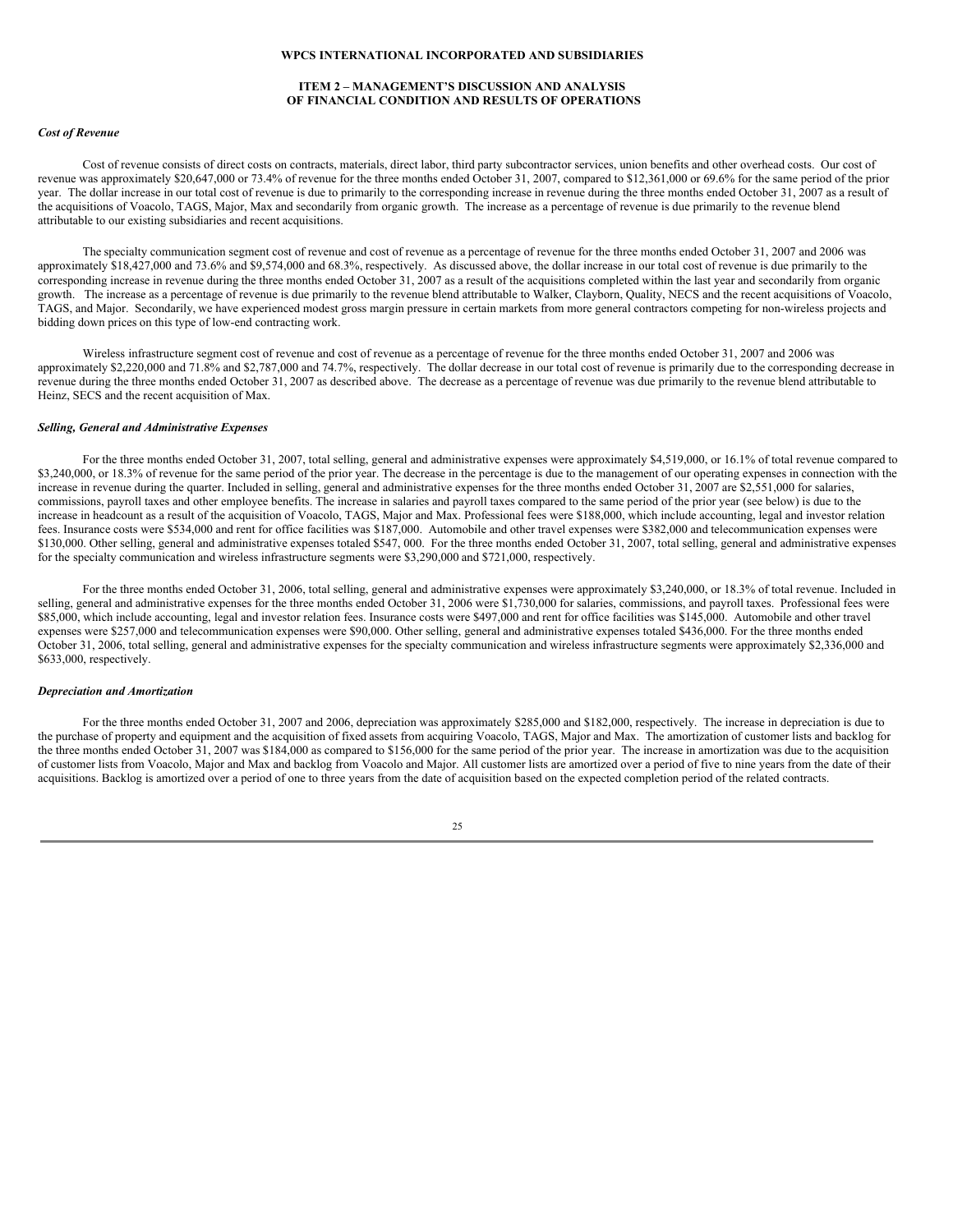# **ITEM 2 – MANAGEMENT'S DISCUSSION AND ANALYSIS OF FINANCIAL CONDITION AND RESULTS OF OPERATIONS**

#### *Interest Expense and Interest Income*

For the three months ended October 31, 2007 and 2006, interest expense was approximately \$186,000 and \$135,000, respectively. The increase in interest expense is due principally from the acquisition of Major and borrowings on the revolving line of credit under the credit agreement entered into on April 10, 2007. As of October 31, 2007, there were no borrowings outstanding under the credit agreement.

For the three months ended October 31, 2007 and 2006, interest income was approximately \$141,000 and \$74,000, respectively. The increase in interest earned is due principally to the increase in our cash and cash equivalent balance over the same period in the prior year.

#### *Net Income*

The net income was approximately \$1,502,000 for the three months ended October 31, 2007. Net income was net of federal and state income tax expense of approximately \$867,000. The decrease in the effective tax rate was primarily the result of the mix of pre-tax income generated by the various operating subsidiaries.

The net income was approximately \$1,065,000 for the three months ended October 31, 2006. Net income was net of federal and state income tax expense of approximately \$690,000.

#### Results of Operations for the Six Months Ended October 31, 2007 Compared to the Six Months Ended October 31, 2006

Consolidated results for the six months ended October 31, 2007 and 2006 were as follows:

|                                              | Six Months Ended October 31, |              |            |           |
|----------------------------------------------|------------------------------|--------------|------------|-----------|
|                                              | 2007                         |              | 2006       |           |
| <b>REVENUE</b>                               | 49,921,050                   | 100.0%<br>-S | 34,189,322 | 100.0%    |
| <b>COSTS AND EXPENSES:</b>                   |                              |              |            |           |
| Cost of revenue                              | 35,834,568                   | 71.8%        | 24,052,430 | 70.4%     |
| Selling, general and administrative expenses | 8,578,137                    | $17.2\%$     | 6,336,060  | 18.5%     |
| Depreciation and amortization                | 998,202                      | $2.0\%$      | 570,891    | $1.7\%$   |
| Total costs and expenses                     | 45,410,907                   | 91.0%        | 30,959,381 | 90.6%     |
| <b>OPERATING INCOME</b>                      | 4,510,143                    | $9.0\%$      | 3,229,941  | 9.4%      |
| OTHER EXPENSE (INCOME):                      |                              |              |            |           |
| Interest expense                             | 308,218                      | $0.6\%$      | 214,436    | $0.6\%$   |
| Interest income                              | (355, 175)                   | $(0.7\%)$    | (174, 752) | $(0.5\%)$ |
| Minority interest                            | 60,788                       | 0.1%         |            | $0.0\%$   |
| INCOME BEFORE INCOME TAX PROVISION           | 4,496,312                    | $9.0\%$      | 3,190,257  | 9.3%      |
| Income tax provision                         | 1,722,184                    | $3.4\%$      | 1,211,180  | 3.5%      |
| <b>NET INCOME</b>                            | 2,774,128                    | $5.6\%$      | 1,979,077  | 5.8%      |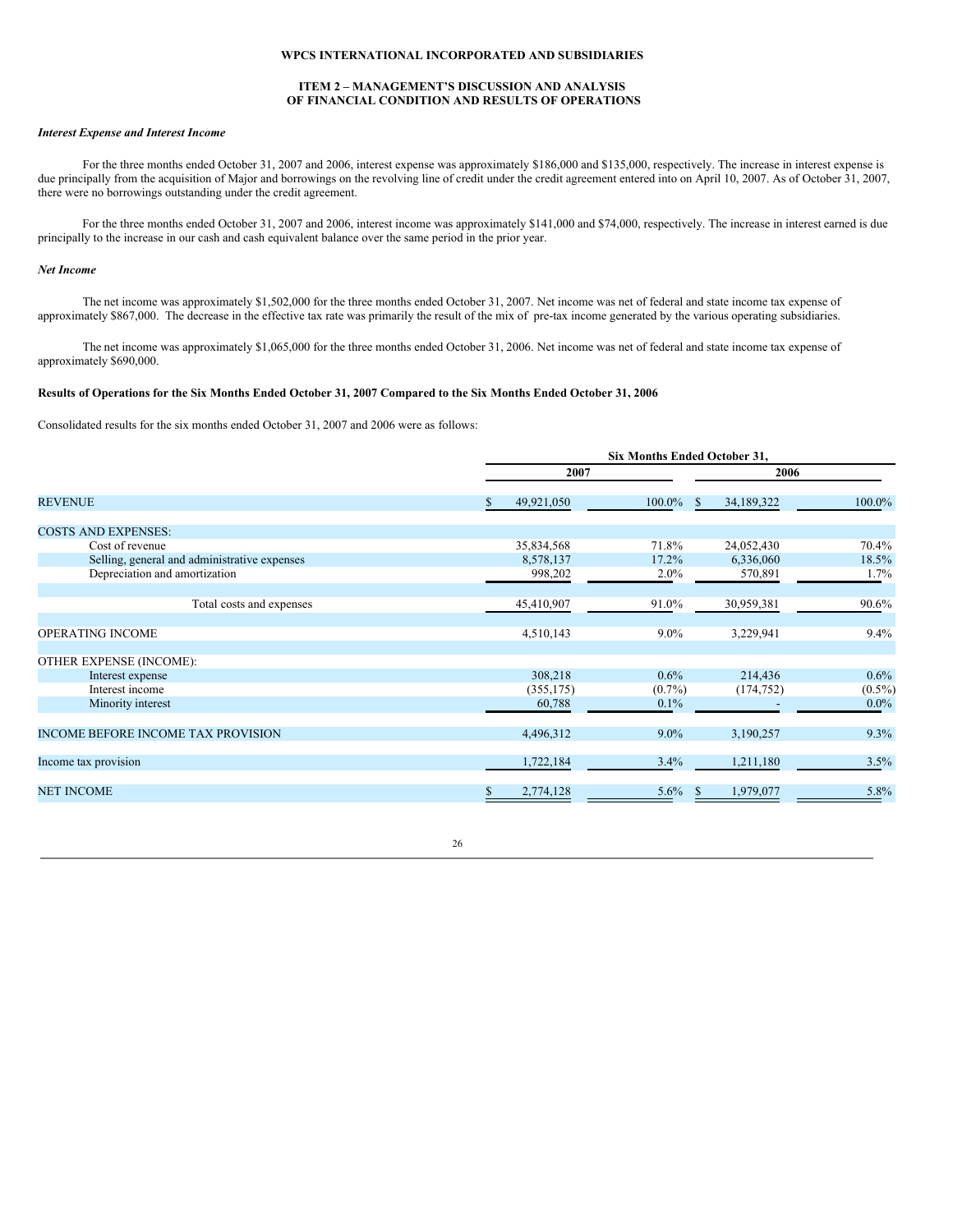# **ITEM 2 – MANAGEMENT'S DISCUSSION AND ANALYSIS OF FINANCIAL CONDITION AND RESULTS OF OPERATIONS**

#### *Revenue*

Revenue for the six months ended October 31, 2007 was approximately \$49,921,000, as compared to approximately \$34,189,000 for the six months ended October 31, 2006. The increase in revenue for the period was primarily attributable to the acquisitions of NECS, SECS, Voacolo, TAGS, Major and Max and secondarily from a consolidated organic growth rate of approximately 8% or \$2,600,000. For the six months ended October 31, 2007, there were no customers which comprised more than 10% of total revenue. For the six months ended October 31, 2006, we had two separate customers which comprised 18.0% and 14.0% of total revenue.

Total revenue from the specialty communication segment for the six months ended October 31, 2007 and 2006 was approximately \$43,327,000 or 86.8% and \$27,774,000 or 81.2% of total revenue, respectively. Wireless infrastructure segment revenue for the six months ended October 31, 2007 and 2006 was approximately \$6,594,000 or 13.2% and \$6,415,000 or 18.8% of total revenue, respectively.

## *Cost of Revenue*

Cost of revenue consists of direct costs on contracts, materials, direct labor, third party subcontractor services, union benefits and other overhead costs. Our cost of revenue was approximately \$35,835,000 or 71.8% of revenue for the six months ended October 31, 2007, compared to approximately \$24,052,000 or 70.4% for the prior year. The dollar increase in our total cost of revenue was due to the corresponding increase in revenue during the six months ended October 31, 2007, primarily from the revenue blend from the acquisitions of NECS, SECS, Voacolo, TAGS, Major and Max, and secondarily from organic growth. The increase as a percentage of revenue is due primarily to the revenue blend attributable to our existing subsidiaries and recent acquisitions.

The specialty communication segment cost of revenue and cost of revenue as a percentage of revenue for the six months ended October 31, 2007 and 2006 was approximately \$31,255,000 and 72.1% and \$19,265,000 and 69.4%, respectively. As discussed above, the dollar increase in our total cost of revenue was due to the corresponding increase in revenue during the six months ended October 31, 2007 primarily attributable to the acquisition completed within the last year and secondarily from organic growth. The increase as a percentage of revenue is due primarily to the revenue blend attributable to Walker, Clayborn, Quality, NECS and the recent acquisitions of Voacolo, TAGS, and Major. Secondarily, we have experienced modest gross margin pressure in certain markets from more general contractors competing for non-wireless projects and bidding down prices on this type of low-end contracting work.

Wireless infrastructure segment cost of revenue and cost of revenue as a percentage of revenue for the six months ended October 31, 2007 and 2006 was approximately \$4,580,000 and 69.5% and \$4,787,000 and 74.6%, respectively. The dollar decrease in our cost of revenue is due to the corresponding decrease in revenue during the six months ended October 31, 2007. The decrease as a percentage of revenue is due primarily to the completion of a specific project at greater than normal gross margin during the first quarter of fiscal 2008, and secondarily from the revenue blend from Heinz, SECS and the acquisition of Max.

### *Selling, General and Administrative Expenses*

For the six months ended October 31, 2007, total selling, general and administrative expenses were approximately \$8,578,000, or 17.2% of total revenue compared to \$6,336,000 or 18.5% of revenue for the same period in the prior year. The decrease in the percentage is due to the management of our operating expenses in connection with the increase in revenue during the first two quarters. Included in selling, general and administrative expenses for the six months ended October 31, 2007 were \$4,879,000 for salaries, commissions, and payroll taxes. The increase in salaries and payroll taxes compared to the prior year was due to the increase in headcount as a result of the acquisitions of NECS, SECS, Voacolo, TAGS, Major and Max. Professional fees were \$497,000, which include accounting, legal and investor relation fees. Insurance costs were \$992,000 and rent for office facilities was \$344,000. Automobile and other travel expenses were \$724,000 and telecommunication expenses were \$224,000. Other selling, general and administrative expenses totaled \$918,000. For the six months ended October 31, 2007, total selling, general and administrative expenses for the specialty communication and wireless infrastructure segments were approximately \$5,917,000 and \$1,425,000, respectively.

For the six months ended October 31, 2006, total selling, general and administrative expenses were approximately \$6,336,000, or 18.5% of total revenue. Included in selling, general and administrative expenses for the six months ended October 31, 2006 were \$3,304,000 for salaries, commissions, and payroll taxes. Professional fees were \$423,000, which include accounting, legal and investor relation fees. Insurance costs were \$862,000 and rent for office facilities was \$271,000. Automobile and other travel expenses were \$480,000 and telecommunication expenses were \$150,000. Other selling, general and administrative expenses totaled \$846,000. For the six months ended October 31, 2006, total selling, general and administrative expenses for the specialty communication and wireless infrastructure segments were approximately \$4,481,000 and \$958,000, respectively.

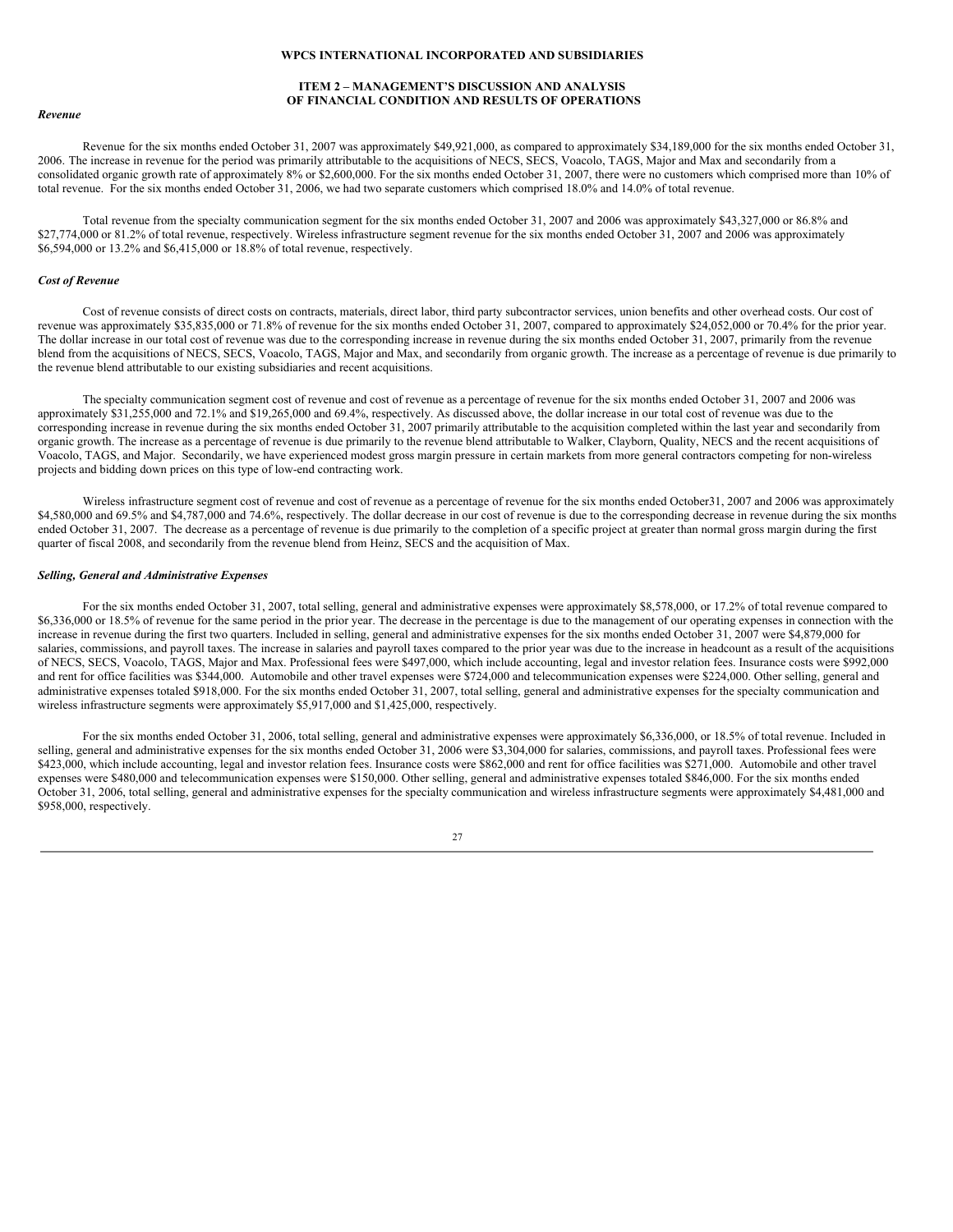### **ITEM 2 – MANAGEMENT'S DISCUSSION AND ANALYSIS OF FINANCIAL CONDITION AND RESULTS OF OPERATIONS**

#### *Depreciation and Amortization*

For the six months ended October 31, 2007 and 2006, depreciation was approximately \$675,000 and \$337,000, respectively. The increase in depreciation was due to the purchase of property and equipment and the acquisition of fixed assets from acquiring NECS, SECS, Voacolo, TAGS, Major and Max. The amortization of customer lists and backlog for the six months ended October 31, 2007 was approximately \$323,000 as compared to \$234,000 for the same period of the prior year. The increase in amortization was due to the acquisition of customer lists from NECS, SECS, Voacolo, Major and Max and backlog from SECS, Voacolo and Major. All customer lists are amortized over a period of five to nine years from the date of their acquisition. Backlog is amortized over a period of one to three years from the date of its acquisition based on the expected completion period of the related contracts.

## *Net Income (Loss)*

The net income was approximately \$2,774,000 for the six months ended October 31, 2007. Net income was net of federal and state income tax expense of approximately \$1,722,000.

The net income was approximately \$1,979,000 for the six months ended October 31, 2006. Net income was net of federal and state income tax expense of approximately \$1,211,000.

#### *Liquidity and Capital Resources*

At October 31, 2007, we had working capital of approximately \$27,683,000, which consisted of current assets of approximately \$44,474,000 and current liabilities of \$16,791,000.

Operating activities used approximately \$181,000 in cash for the six months ended October 31, 2007. Working capital components used cash during the first six months of the fiscal year primarily from higher levels of accounts receivable and inventory in connection with overall sales growth. The sources of cash from operating activities total approximately \$5,830,000, comprised of \$2,774,000 in net income, \$1,144,000 in net non-cash charges, a \$1,620,000 increase in accounts payables and accrued expenses, a \$152,000 increase in deferred revenue and a \$140,000 increase in other assets. The uses of cash from operating activities total approximately \$6,011,000, comprised of a \$862,000 increase in costs and estimated earnings in excess of billings on uncompleted contracts, a \$2,805,000 increase in accounts receivables, a \$429,000 increase in prepaid expenses and other assets, a \$948,000 increase of inventory, a \$913,000 decrease in billings in excess of costs and estimated earnings on uncompleted contracts payable and a \$54,000 decrease in income tax payable.

Our investing activities utilized approximately \$3,997,000 in cash during the six months ended October 31, 2007, which consisted of \$370,000 paid for property and equipment and \$3,627,000 paid for the acquisitions of NECS, SECS, Voacolo, Major and Max.

Our financing activities used cash of approximately \$6,362,000 during the six months ended October 31, 2007. Financing activities included net proceeds from the exercise of stock options of \$55,000, additional borrowings of loans payable of \$400,000, and a \$12,000 tax benefit from the exercise of stock options, offset by \$6,541,000 of line of credit payments, \$45,000 of capital lease obligation payments, \$238,000 to pay amounts due to shareholders and \$5,000 of equity issuance costs.

Our capital requirements depend on numerous factors, including the market for our services, the resources we devote to developing, marketing, selling and supporting our business, the timing and extent of establishing additional markets and other factors.

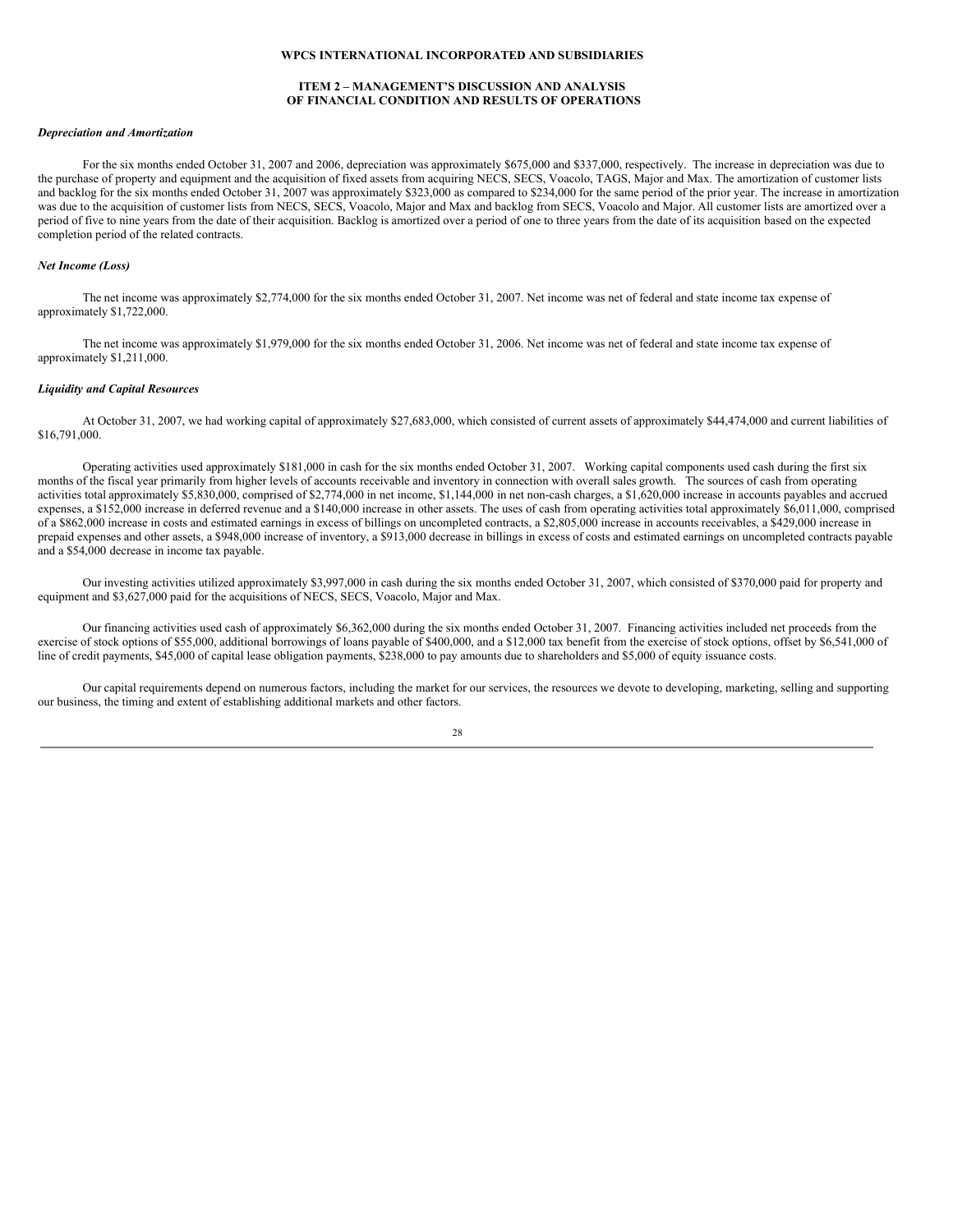## **ITEM 2 – MANAGEMENT'S DISCUSSION AND ANALYSIS OF FINANCIAL CONDITION AND RESULTS OF OPERATIONS**

On April 10, 2007, we entered into a loan agreement with Bank of America, N.A. (BOA). The loan agreement (the Loan Agreement), provides for a revolving line of credit in an amount not to exceed \$12,000,000, together with a letter of credit facility not to exceed \$2,000,000. We and our subsidiaries also entered into security agreements with BOA, pursuant to which we granted a security interest to BOA in all of our assets. The Loan Agreement contains customary covenants, including but not limited to (i) funded debt to tangible net worth, and (ii) minimum interest coverage ratio. As of October 31, 2007, we were in compliance with the Loan Agreement covenants. The loan commitment shall expire on April 10, 2010, and we may prepay the loan at any time. Loans under the Loan Agreement bear interest at a rate equal to BOA's prime rate, minus one percentage point, or we have the option to elect to use the optional interest rate of LIBOR plus one hundred seventy-five basis points (5.0225% LIBOR rate plus one and three quarters percent as of October 31, 2007). As of October 31, 2007, there were no borrowings outstanding under the Loan Agreement.

At October 31, 2007, we had cash and cash equivalents of approximately \$11,024,000 and working capital of approximately \$27,683,000. With the funds available from the recently obtained revolving credit line and internally available funds, we believe that we have sufficient capital to meet our needs through April 30, 2008. Our future operating results may be affected by a number of factors including our success in bidding on future contracts and our continued ability to manage controllable costs effectively. To the extent we grow by future acquisitions that involve consideration other than stock, our cash requirements may increase.

Effective March 30, 2007, we acquired Voacolo. The aggregate consideration we paid to the Voacolo selling shareholders, including acquisition transaction costs of  $$27,788$ , was \$2,527,788 of which \$1,250,000 was paid in cash and we issued 113,534 shares of common stock valued at approximately \$1,250,000. In addition, we agreed to pay an additional \$2,500,000 in cash or our common stock if Voacolo's earnings before interest and taxes for the twelve months ended March 31, 2008 shall equal or exceed  $$1,100,000$ . The acquisition of Voacolo expands our geographic presence in the Mid-Atlantic region and provides additional electrical contracting services that specialize in both high and low voltage applications, structured cabling and voice/data/video solutions, as well as expanding our operations into wireless video surveillance.

Effective April 5, 2007, we acquired a 60% Equity Interest and a 60% Profit Interest in TAGS, a joint venture enterprise in the City of Taian, Shandong province, the People's Republic of China, from AGS and AGS Consultants, respectively. The aggregate consideration paid by us to AGS and AGS Consultants, including acquisition transaction costs of \$185,409, was \$1,785,409 of which \$800,000 was paid in cash, and we issued 68,085 shares of common stock valued at approximately \$800,000. Founded in 1997, TAGS is a communications infrastructure engineering company serving the China market. TAGS is certified by the People's Republic of China as both a Construction Enterprise of Reform Development company and a Technically Advanced Construction Enterprise company for the Province of Shandong, which are two of the highest certifications achievable for engineering and construction based businesses in China. TAGS is also licensed in 17 other provinces and has completed projects for a diverse customer base of businesses and government institutions in over 30 cities in China. The acquisition of TAGS provides us with international expansion into China consistent with our emphasis on China and surrounding Pacific Rim countries.

On August 1, 2007, we acquired Major. The aggregate consideration paid by us to the Major selling shareholders, including acquisition transaction costs of \$39,158, was \$4,039,158, of which \$3,000,000 was paid in cash and we issued 80,000 shares of common stock valued at \$1,000,000. In addition, we shall pay an additional \$2,750,000 in cash or our common stock if Major's earnings before interest and taxes for the year ending December 31, 2007 shall equal or exceed \$1,500,000. Major was acquired pursuant to a Stock Purchase Agreement among us and the former Major shareholders, dated and effective as of August 1, 2007. In connection with the acquisition, Major entered into employment agreements with the former president and vice president, for a period of one and two years, respectively. The acquisition of Major expands our geopgraphic presence into the Pacific Northwet region and provides additional wireless and electrical contractor services that specialize in direct digital controls, security, wireless SCADA applications and wireless infrastructure services.

On August 2, 2007, we acquired Max. The aggregate consideration paid by us to the Max selling shareholders, including acquisition transaction costs of \$28,971, was \$828,971, of which \$600,000 was paid in cash and we issued 17,007 shares of common stock valued \$200,000. In addition, we shall pay an additional: (i) \$350,000 in cash or our common stock if Max's earnings before interest and taxes for the twelve months period ending August 1, 2008 shall equal or exceed \$275,000; and (ii) \$375,000 in cash or our common stock if Max's earnings before interest and taxes for the twelve months period ending August 1, 2009 shall equal or exceed \$375,000. Max was acquired pursuant to a Membership Interest Purchase Agreement among us and the former Max members, dated and effective as of August 2, 2007. In connection with the acquisition, Max entered into employment agreements with the former members, each for a period of two years.The acquisition of Max expands our geographic presence into Texas and provides additional engineering services that specialize in the design of specialty communication systems and wireless infrastructure for the telecommunications, oil, gas and wind energy markets.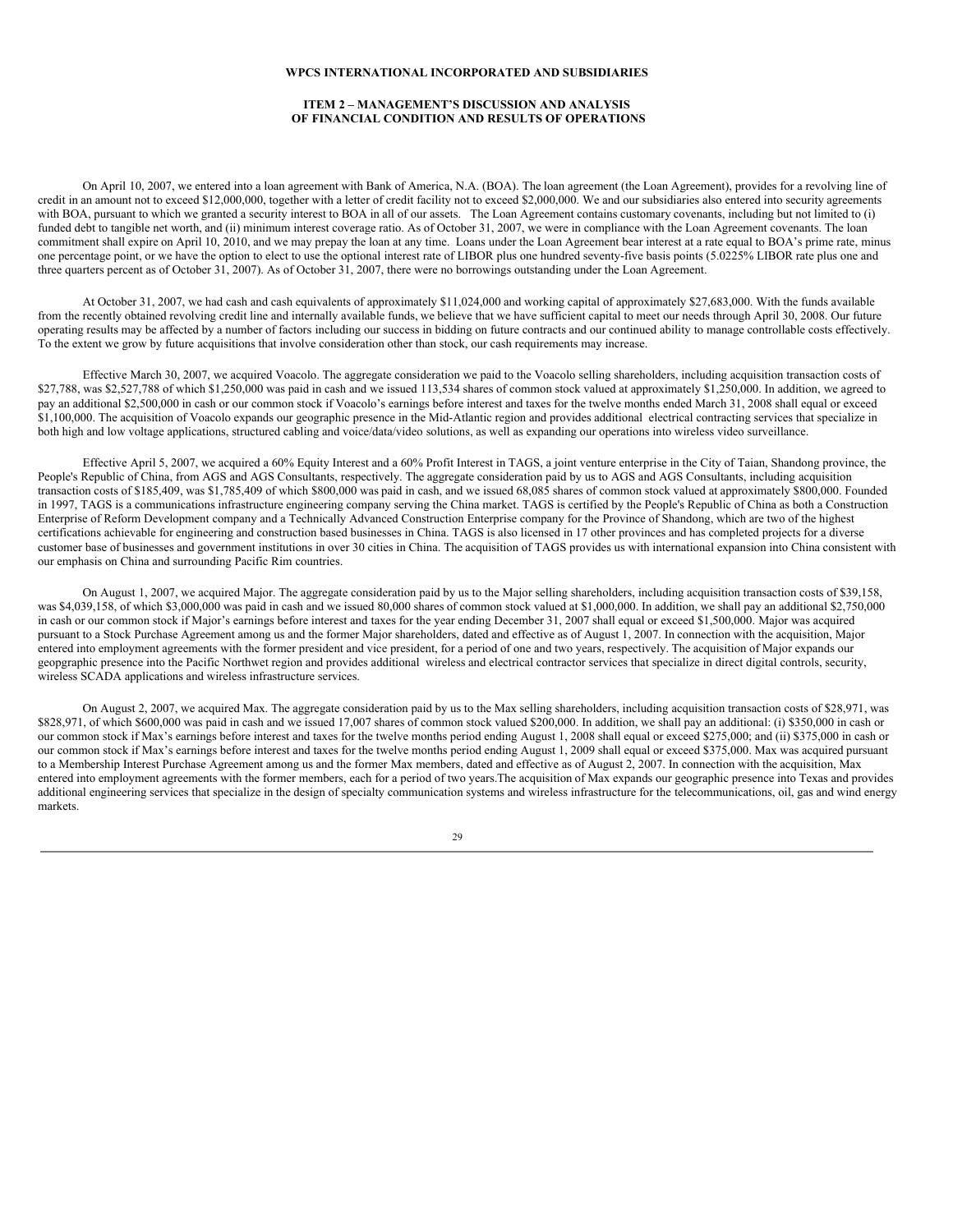### **ITEM 2 – MANAGEMENT'S DISCUSSION AND ANALYSIS OF FINANCIAL CONDITION AND RESULTS OF OPERATIONS**

On November 1, 2007, we acquired Gomes and Gomes, Inc. dba Empire Electric, a California corporation (Empire). The purchase price was \$2,000,000 in cash, subject to adjustment. In addition, we shall pay an additional \$1,000,000 in cash if Empire's earnings before interest and taxes for the year ending October 31, 2007 shall equal or exceed \$850,000. Empire was acquired pursuant to a Stock Purchase Agreement among us and the former shareholders of Empire, dated as of November 1, 2007. In connection with the acquisition, Empire entered into employment agreements with the former shareholders for a period of two years. The acquisition of Empire expands our geopgraphic presence in California and provides additional electrical contractor services that specialize in low voltage applications for customers that include Kaiser Permanente, the State of California and Beale Air Force Base.

On November 30, 2007, we acquired James Design Pty Ltd, an Australia corporation (James Design). The purchase price was \$1,200,000 in cash, subject to adjustment. James Design was acquired pursuant to a Stock Purchase Agreement among us and the former shareholders of James Design, dated as of November 30, 2007. In connection with the acquisition, James Design entered into an employment agreement with the former president for a period of two years. James Design is a design engineering services company specializing in building automation including mechanical, electrical, hydraulic, fire protection, lift, security access and wireless systems, and has completed projects for many Australian customers including Woolworths Limited, IGA, Spar Group, Hutchinson Builders, Coles Group, Australand Holdings and The Good Guys chain of retail outlets. The acquisition of James Design provides us international expansion into Australia consistent with our emphasis on Australia, China and surrounding Pacific Rim countries.

#### *Backlog*

As of October 31, 2007, we had a backlog of unfilled orders of approximately \$35.7 million compared to approximately \$20.3 million at October 31, 2006. We define backlog as the value of work-in-hand to be provided for customers as of a specific date where the following conditions are met (with the exception of engineering change orders): (i) the price of the work to be done is fixed; (ii) the scope of the work to be done is fixed, both in definition and amount; and (iii) there is a written contract, purchase order, agreement or other documentary evidence which represents a firm commitment by the customer to pay us for the work to be performed. These backlog amounts are based on contract values and purchase orders and may not result in actual receipt of revenue in the originally anticipated period or at all. We have experienced variances in the realization of our backlog because of project delays or cancellations resulting from external market factors and economic factors beyond our control and we may experience such delays or cancellations in the future. Backlog does not include new firm commitments that may be awarded to us by our customers from time to time in future periods. These new project awards could be started and completed in this same future period. Accordingly, our backlog does not necessarily represent the total revenue that could be earned by us in future periods.

#### *Of -Balance Sheet Arrangements*

We have no off-balance sheet arrangements.

#### *Critical Accounting Policies*

Financial Reporting Release No. 60, published by the SEC, recommends that all companies include a discussion of critical accounting policies used in the preparation of their financial statements. While all these significant accounting policies impact our financial condition and results of operations, we view certain of these policies as critical. Policies determined to be critical are those policies that have the most significant impact on our consolidated financial statements and require management to use a greater degree of judgment and estimates. Actual results may differ from those estimates.

We believe that given current facts and circumstances, it is unlikely that applying any other reasonable judgments or estimate methodologies would cause a material effect on our consolidated results of operations, financial position or liquidity for the periods presented in this report.

The accounting policies identified as critical are as follows: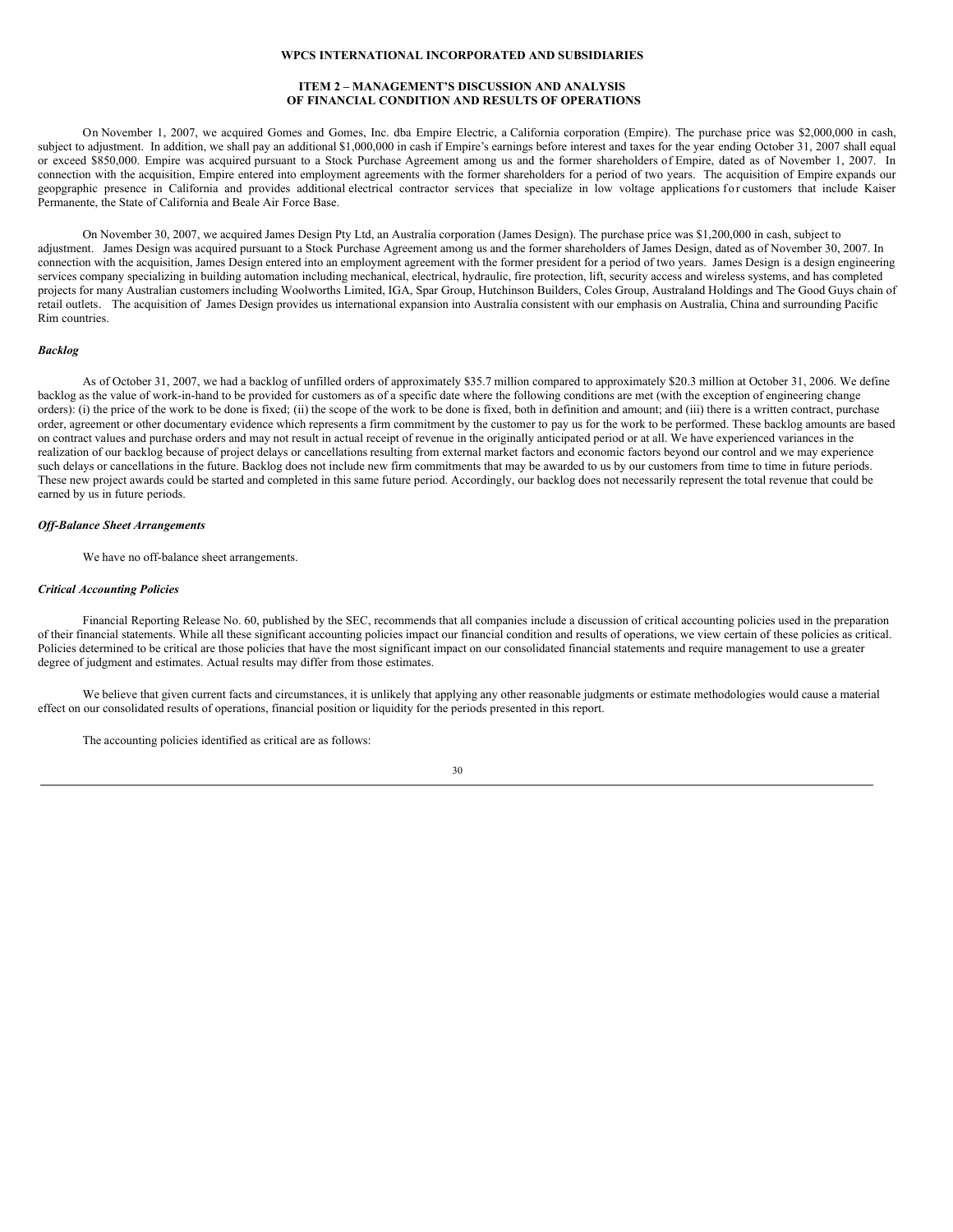## **ITEM 2 – MANAGEMENT'S DISCUSSION AND ANALYSIS OF FINANCIAL CONDITION AND RESULTS OF OPERATIONS**

### *Use of Estimates*

In preparing financial statements in conformity with accounting principles generally accepted in the United States of America, management is required to make estimates and assumptions that affect the reported amounts of assets and liabilities and the disclosure of contingent assets and liabilities at the date of the financial statements and revenue and expenses during the reporting period. The most significant estimates relate to revenue recognition based on the estimation of percentage of completion on uncompleted contracts, valuation of inventory, allowance for doubtful accounts, estimated life of customer lists and estimates of the fair value of reporting units and discounted cash flows used in determining whether goodwill has been impaired. Actual results could differ from those estimates.

## *Accounts Receivable*

Accounts receivable are due within contractual payment terms and are stated at amounts due from customers net of an allowance for doubtful accounts. Credit is extended based on evaluation of a customer's financial condition. Accounts outstanding longer than the contractual payment terms are considered past due. We determine our allowance by considering a number of factors, including the length of time trade accounts receivable are past due, the Company's previous loss history, the customer's current ability to pay its obligation to the us, and the condition of the general economy and the industry as a whole. We write off accounts receivable when they become uncollectible, and payment subsequently received on such receivables are credited to the allowance for doubtful accounts.

## *Goodwill and Other Long-lived Assets*

We assess the impairment of long-lived assets whenever events or changes in circumstances indicate that their carrying value may not be recoverable from the estimated future cash flows expected to result from their use and eventual disposition. Our long-lived assets subject to this evaluation include property and equipment and amortizable intangible assets. We assess the impairment of goodwill annually as of April 30 and whenever events or changes in circumstances indicate that it is more likely than not that an impairment loss has been incurred. Intangible assets other than goodwill are reviewed for impairment whenever events or changes in circumstances indicate that the carrying value may not be fully recoverable. We are required to make judgments and assumptions in identifying those events or changes in circumstances that may trigger impairment. Some of the factors we consider include a significant decrease in the market value of an asset, significant changes in the extent or manner for which the asset is being used or in its physical condition, a significant change, delay or departure in our business strategy related to the asset, significant negative changes in the business climate, industry or economic condition, or current period operating losses, or negative cash flow combined with a history of similar losses or a forecast that indicates continuing losses associated with the use of an asset.

Our annual review for goodwill impairment for the fiscal years 2007 and 2006 found that no impairment existed. Our impairment review is based on comparing the fair value to the carrying value of the reporting units with goodwill. The fair value of a reporting unit is measured at the business unit level using a discounted cash flow approach that incorporates our estimates of future revenues and costs for those business units. Reporting units with goodwill include Heinz/Invisinet, SECS and Max within our wireless infrastructure segment and Walker, Clayborn, Quality, NECS, Voacolo and Major within our specialty communications segment. Our estimates are consistent with the plans and estimates that we are using to manage the underlying businesses. If we fail to deliver products and services for these business units, or market conditions for these businesses fail to improve, our revenue and cost forecasts may not be achieved and we may incur charges for goodwill impairment, which could be significant and could have a material adverse effect on our net equity and results of operations.

## *Deferred Income Taxes*

We determine deferred tax liabilities and assets at the end of each period based on the future tax consequences that can be attributed to net operating loss and credit carryovers and differences between the financial statement carrying amounts of existing assets and liabilities and their respective tax bases, using the tax rate expected to be in effect when the taxes are actually paid or recovered. The recognition of deferred tax assets is reduced by a valuation allowance if it is more likely than not that the tax benefits will not be realized. The ultimate realization of deferred tax assets depends upon the generation of future taxable income during the periods in which those temporary differences become deductible.

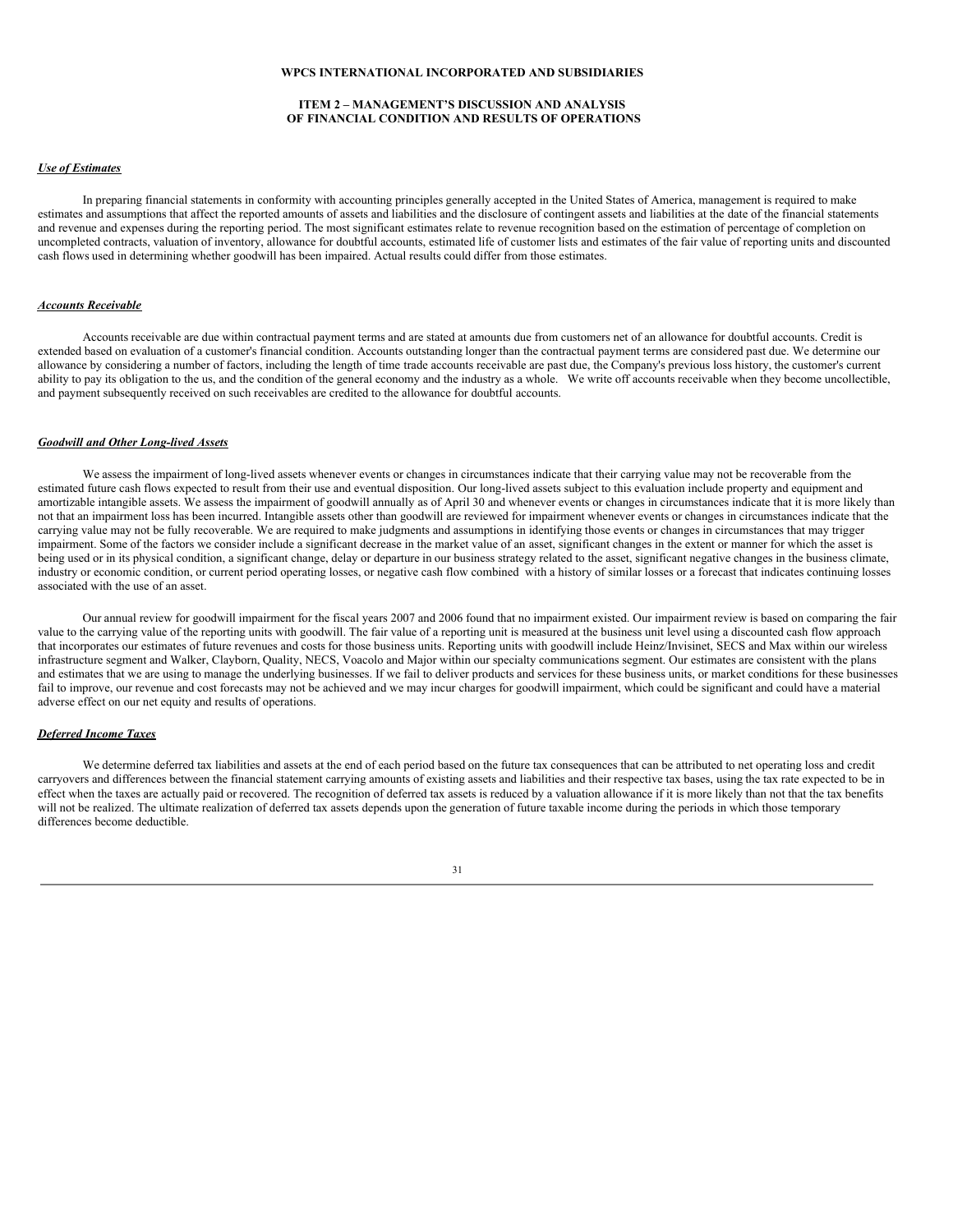### **ITEM 2 – MANAGEMENT'S DISCUSSION AND ANALYSIS OF FINANCIAL CONDITION AND RESULTS OF OPERATIONS**

We consider past performance, expected future taxable income and prudent and feasible tax planning strategies in assessing the amount of the valuation allowance. Our forecast of expected future taxable income is based over such future periods that we believe can be reasonably estimated. Changes in market conditions that differ materially from our current expectations and changes in future tax laws in the U.S. may cause us to change our judgments of future taxable income. These changes, if any, may require us to adjust our existing tax valuation allowance higher or lower than the amount we have recorded.

#### *Revenue Recognition*

We generate our revenue by providing design-build engineering services for specialty communication systems and wireless infrastructure services. We provide services that include site design, technology integration, electrical contracting, construction and project management. Our engineering services report revenue pursuant to customer contracts that span varying periods of time. We report revenue from contracts when persuasive evidence of an arrangement exists, fees are fixed or determinable, and collection is reasonably assured.

We record revenue and profit from long-term contracts on a percentage-of-completion basis, measured by the percentage of contract costs incurred to date to the estimated total costs for each contracts. Contracts in process are valued at cost plus accrued profits less earned revenues and progress payments on uncompleted contracts. Contract costs include direct materials, direct labor, third party subcontractor services and those indirect costs related to contract performance. Contracts are generally considered substantially complete when engineering is completed and/or site construction is completed.

We have numerous contracts that are in various stages of completion. Such contracts require estimates to determine the appropriate cost and revenue recognition. Cost estimates are reviewed monthly on a contract-by-contract basis, and are revised periodically throughout the life of the contract such that adjustments to profit resulting from revisions are made cumulative to the date of the revision. Significant management judgments and estimates, including the estimated cost to complete projects, which determines the project's percent complete, must be made and used in connection with the revenue recognized in the accounting period. Current estimates may be revised as additional information becomes available. If estimates of costs to complete long-term contracts indicate a loss, provision is made currently for the total loss anticipated.

We also recognize certain revenue from short-term contracts when equipment is delivered or the services have been provided to the customer. For maintenance contracts, revenue is recognized ratably over the service period.

#### *Recently Issued Accounting Pronouncements*

In June 2006, the Financial Accounting Standards Board (FASB) issued Interpretation No. 11, "Accounting for Uncertainty in Income Taxes*–* an interpretation of FAS No. 109" (FIN 48), which clarifies the accounting for uncertainty in income taxes is subject to significant and varied interpretations that have resulted in diverse and inconsistent accounting practices and measurements. Addressing such diversity, FIN 48 prescribes a consistent recognition threshold and measurement attribute, as well as clear criteria for subsequently recognizing, derecognizing and measuring changes in such tax positions for financial statement purposes. FIN 48 also requires expanded disclosure with respect to the uncertainty in income taxes. FIN 48 is effective for fiscal years beginning after December 15, 2006. The adoption of FIN 48 on May 1, 2007 had no impact on our consolidated financial position, results of operations, cash flows or financial statement disclosures.

On September 15, 2006, the FASB issued Statement of Financial Accounting Standards No. 157,"Fair Value Measurements" (SFAS 157), which is effective for fiscal years beginning after November 15, 2007 and for interim periods within those years. SFAS 157 defines fair value, establishes a framework for measuring fair value and expands the related disclosure requirements. We are currently evaluating the potential impact, if any, of the adoption of SFAS 157 on our consolidated financial position, results of operations and cash flows or financial statement disclosures.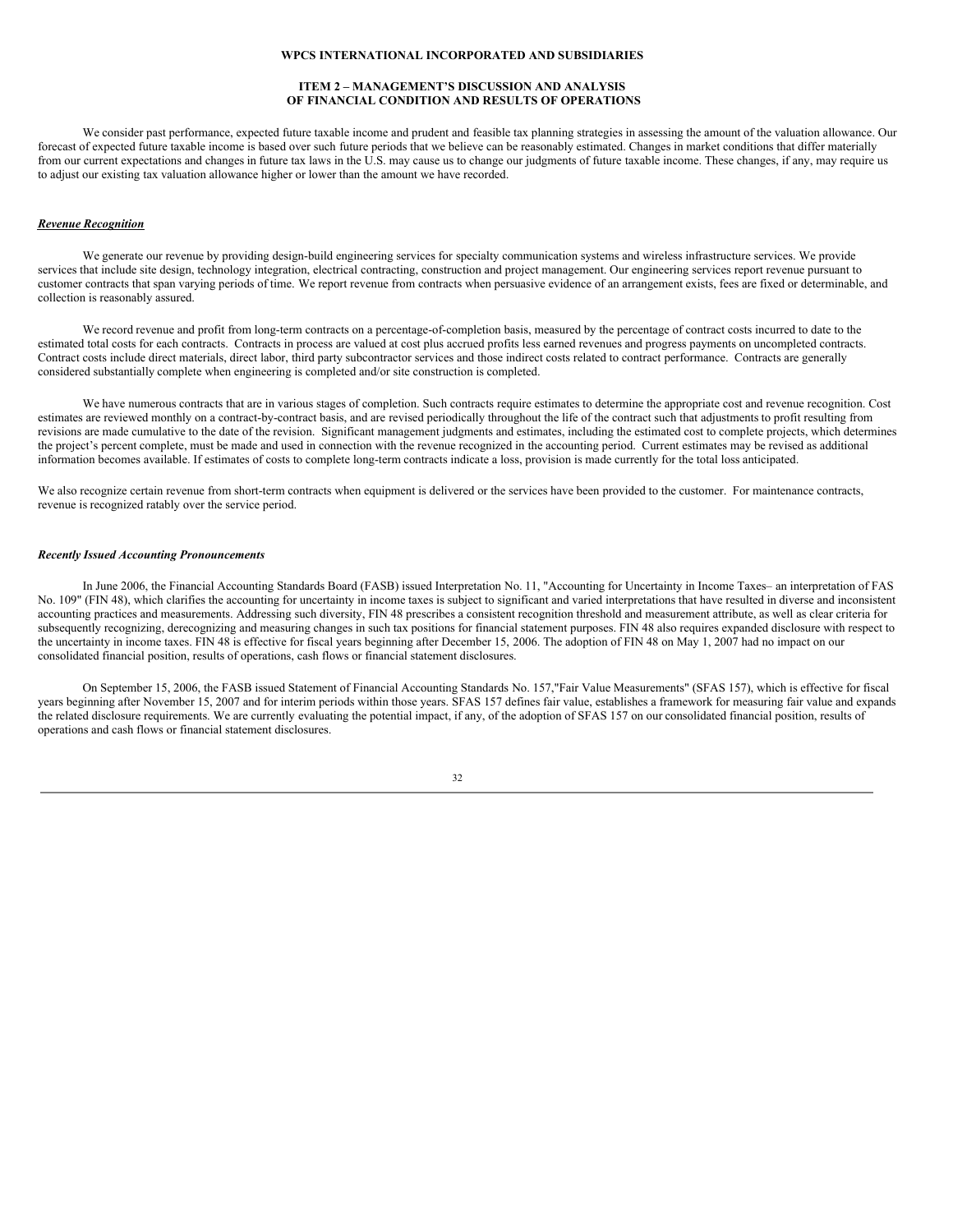## **ITEM 2 – MANAGEMENT'S DISCUSSION AND ANALYSIS OF FINANCIAL CONDITION AND RESULTS OF OPERATIONS**

In February, 2007, the FASB issued FASB Statement of Financial Accounting Standards No. 159, "The Fair Value Option for Financial Assets and Financial Liabilities" (SFAS 159), which permits entities to choose to measure many financial assets and financial liabilities at fair value. Unrealized gains and losses on items for which the fair value option has been elected are reported in earnings. SFAS 159 is effective for fiscal years beginning after November 15, 2007. We have not yet determined the impact SFAS 159 may have on our results of operations or financial position.

On December 4, 2007, the FASB issued SFAS No. 141(R) "Business Combinations" (SFAS 141(R)), and SFAS No. 160 "Noncontrolling Interests in Consolidated Financial Statements, an amendment of ARB No. 51" (SFAS 160). These new standards will significantly change the accounting for and reporting for business combination transactions and noncontrolling (minority) interests in consolidated financial statements. SFAS 141(R) and SFAS 160 are required to be adopted simultaneously and are effective for the first annual reporting period beginning on or after December 15, 2008. Earlier adoption is prohibited. The Company will evaluate the impact of adopting SFAS 141(R) and SFAS 160 on its financial position, or results of operations.

No other recently issued accounting pronouncement issued or effective after the end of the fiscal year is expected to have a material impact on our consolidated financial statements.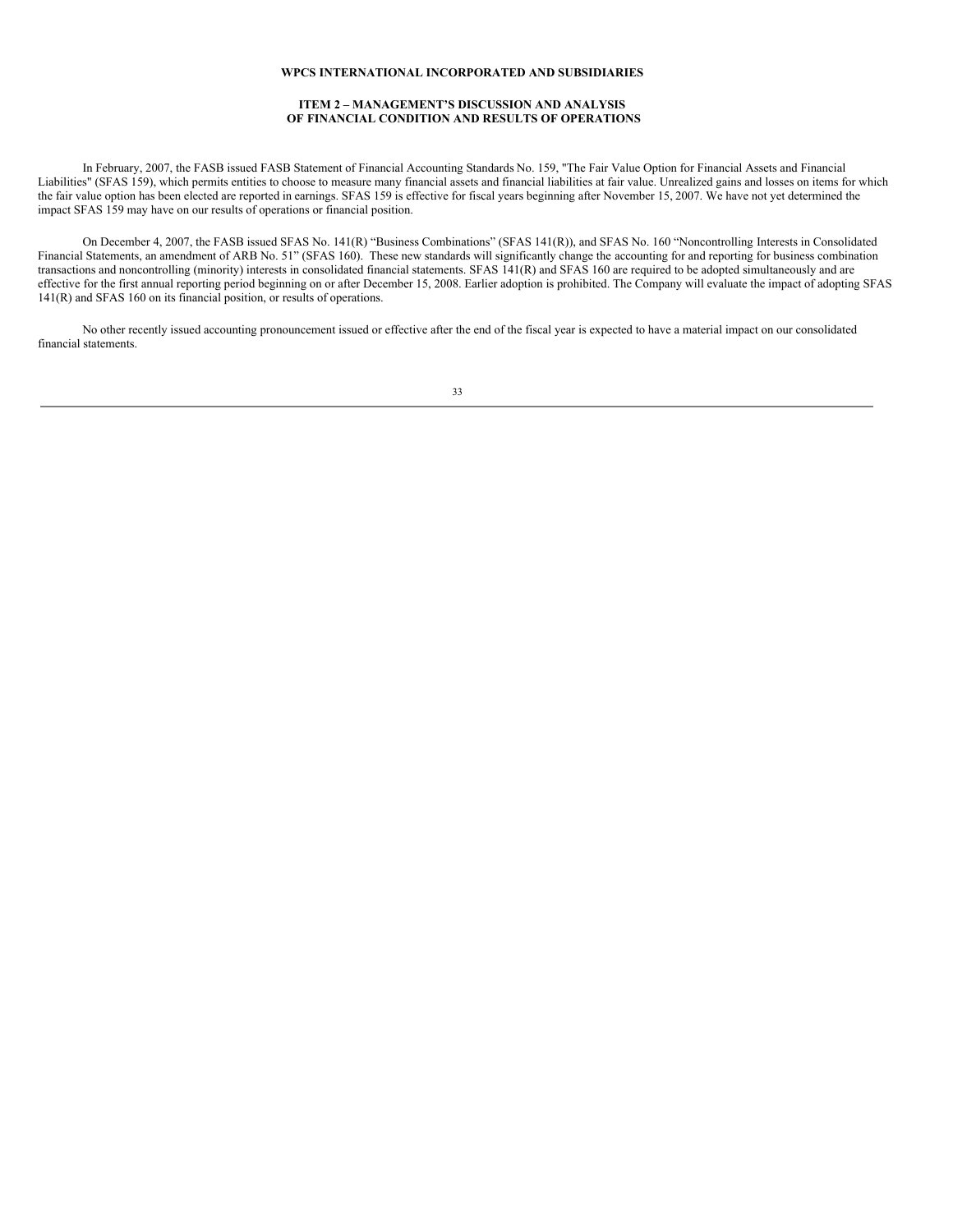## **ITEM 3 – QUANTITATIVE AND QUALITATIVE DISCLOSURES ABOUT MARKET RISK**

# *Interest Rate Risk*

Interest rate risk represents the potential loss from adverse changes in market interest rates. We are subject to interest rate risk with respect to amounts borrowed under our credit facility because such amounts bear interest at a variable rate. The interest rate is equal to the BOA's prime rate minus one percent, or LIBOR plus one and threequarters (1.75%) percent, as we may request (5.0225% LIBOR rate plus one and three-quarters percent as of October 31, 2007). At July 31, 2007 and October 31, 2007, we had approximately \$4,454,000 and \$0 of indebtedness outstanding under our revolving credit facility, respectively. A 1.0% increase in interest rates on un-hedged variable rate borrowings of \$4,400,000 at July 31, 2007 would result in additional interest expense of approximately \$0 and \$11,000 for three and six months ended October 31, 2007, respectively.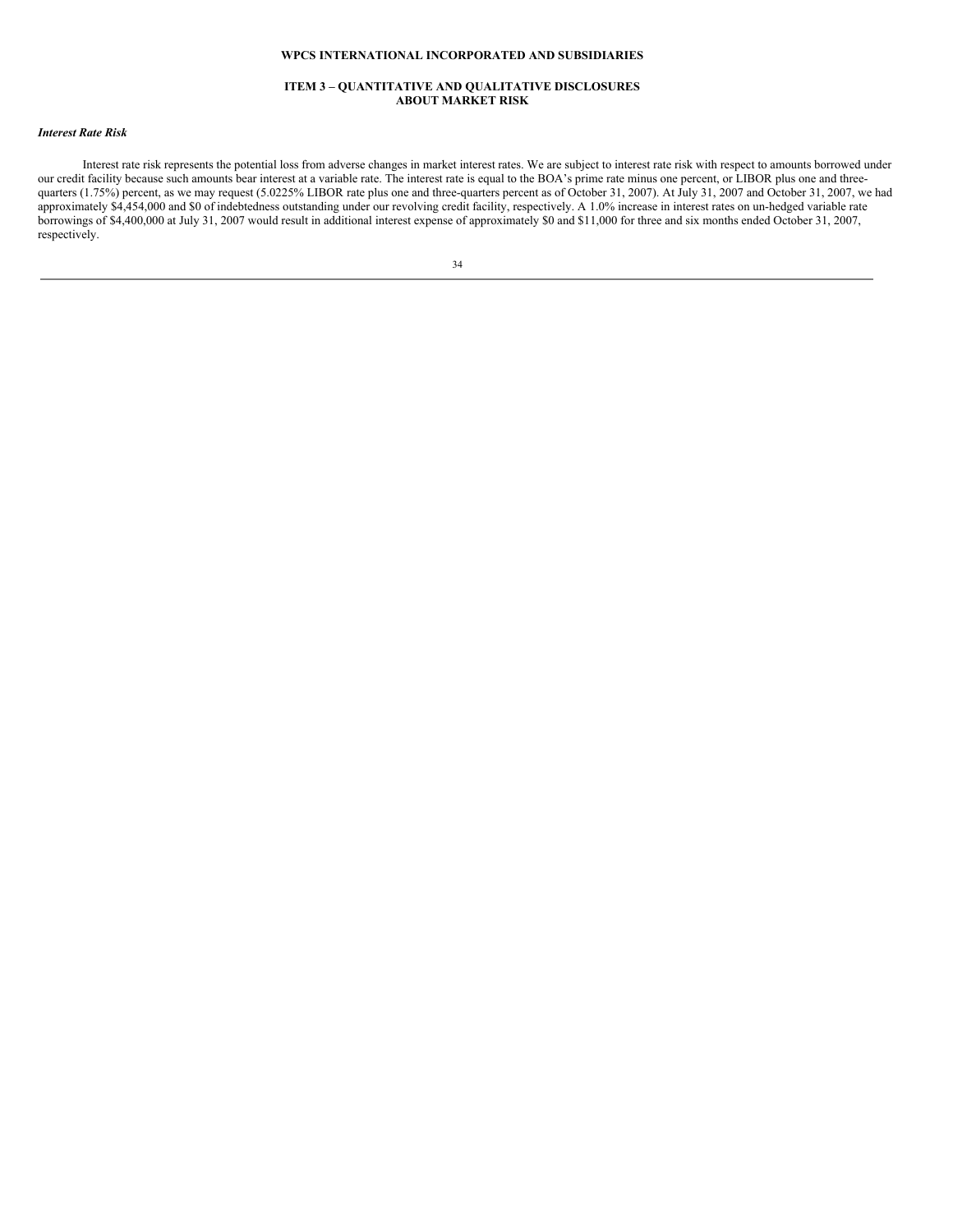# **ITEM 4. CONTROLS AND PROCEDURES**

#### *(a) Evaluation of disclosure controls and procedures.*

Our management, with the participation of our chief executive officer and chief financial officer, evaluated the effectiveness of our disclosure controls and procedures pursuant to Rule 13a-15 under the Securities Exchange Act of 1934 as of October 31, 2007. In designing and evaluating the disclosure controls and procedures, management recognizes that any controls and procedures, no matter how well designed and operated, can provide only reasonable assurance of achieving the desired control objectives. In addition, the design of disclosure controls and procedures must reflect the fact that there are resource constraints and that management is required to apply its judgment in evaluating the benefits of possible controls and procedures relative to their costs.

Based on our evaluation, our chief executive officer and chief financial officer concluded that our disclosure controls and procedures are designed at a reasonable assurance level and are effective to provide reasonable assurance that information we are required to disclose in reports that we file or submit under the Exchange Act is recorded, processed, summarized and reported within the time periods specified in Securities and Exchange Commission rules and forms, and that such information is accumulated and communicated to our management, including our chief executive officer and chief financial officer, as appropriate, to allow timely decisions regarding required disclosure.

#### *(b) Changes in internal control over financial reporting.*

We regularly review our system of internal control over financial reporting and make changes to our processes and systems to improve controls and increase efficiency, while ensuring that we maintain an effective internal control environment. Changes may include such activities as implementing new, more efficient systems, consolidating activities, and migrating processes.

There were no changes in our internal control over financial reporting that occurred during the period covered by this Quarterly Report on Form 10-Q that have materially affected, or are reasonably likely to materially affect, our internal control over financial reporting.

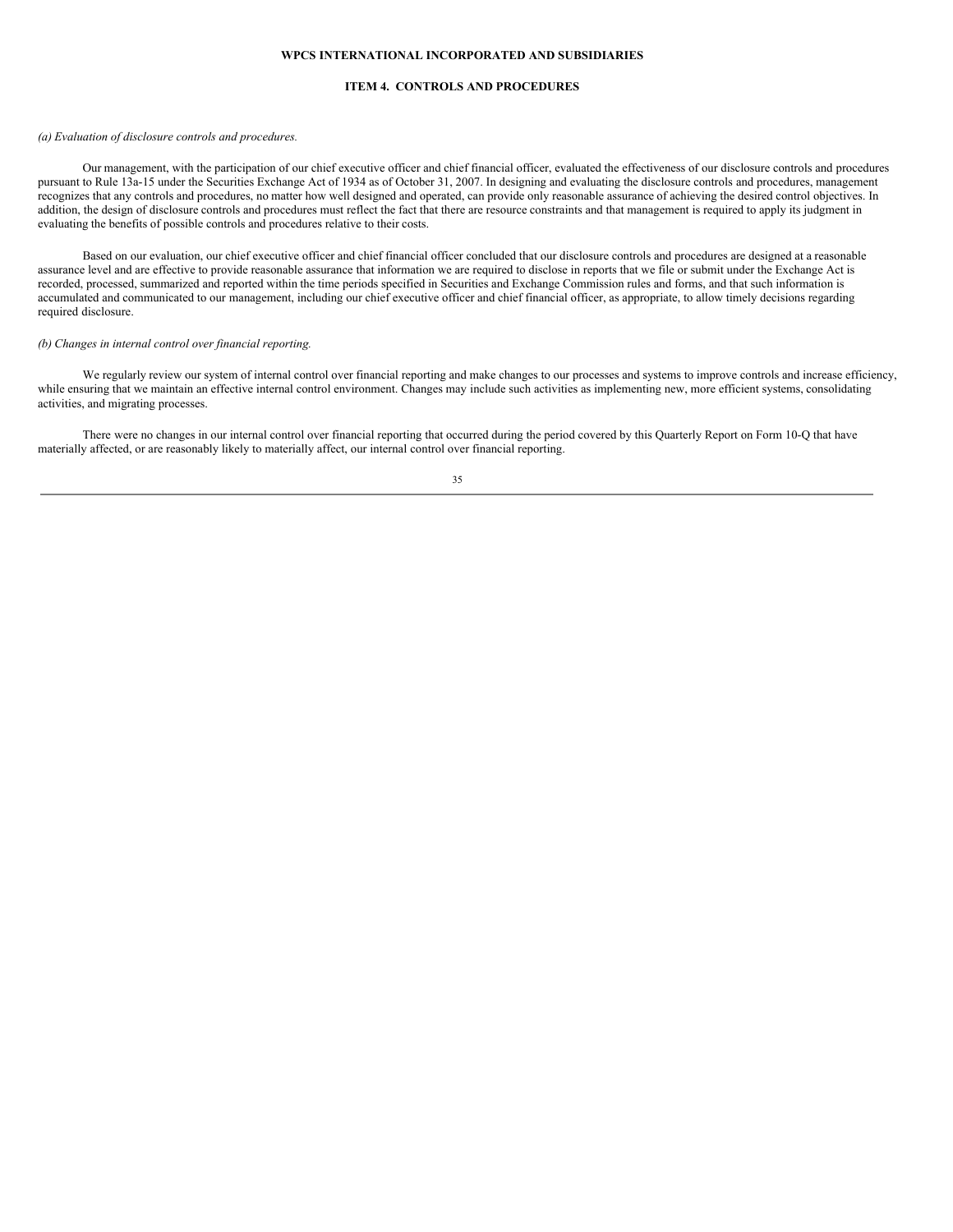# **PART II – OTHER INFORMATION**

## **ITEM 1. LEGAL PROCEEDINGS**

We are currently not a party to any material legal proceedings or claims.

#### **ITEM 1A. RISK FACTORS**

There have been no material changes from the risk factors previously disclosed in Part I, "Risk Factors," of the Company's Annual Report on Form 10-K for the year ended April 30, 2007, other than to update certain financial information as of and for the three months ended October 31, 2007 regarding the following risk factors.

#### **Amounts included in our backlog may not result in actual revenue or translate into profits.**

As of October 31, 2007, we had a backlog of unfilled orders of approximately \$36 million. This backlog amount is based on contract values and purchase orders and may not result in actual receipt of revenue in the originally anticipated period or at all. In addition, contracts included in our backlog may not be profitable. We have experienced variances in the realization of our backlog because of project delays or cancellations resulting from external market factors and economic factors beyond our control and we may experience delays or cancellations in the future. If our backlog fails to materialize, we could experience a reduction in revenue, profitability and liquidity.

# There may be an adverse effect on the market price of our shares as a result of shares being available for sale in the future.

As of October 31, 2007, holders of our outstanding options and warrants have the right to acquire 2,444,048 shares of common stock issuable upon the exercise of stock options and warrants, at exercise prices ranging from \$4.80 to \$16.44 per share, with a weighted average exercise price of \$7.04. The sale or availability for sale in the market of the shares underlying these options and warrants could depress our stock price. We have registered substantially all of the underlying shares described above for resale. Holders of registered underlying shares may resell the shares immediately upon exercise of an option or warrant.

If our stockholders sell substantial amounts of our shares of common stock, including shares issued upon the exercise of outstanding options and warrants, the market price of our common stock may decline. These sales also might make it more difficult for us to sell equity or equity-related securities in the future at a time and price that we deem appropriate.

# **ITEM 2. UNREGISTERED SALES OF EQUITY SECURITIES AND USE OF PROCEEDS**

In August 2007, we issued 80,000 shares of common stock to the selling shareholders in connection with the acquisition of Major Electric, Inc. The shares were issued to three accredited investors in a transaction exempt under Rule 506 of Regulation D promulgated under Section 4(2) of the Securities Act of 1933, as amended.

In August 2007, we issued 17,007 shares of common stock to the selling members in connection with the acquisition of Max Engineering LLC. The shares were issued to two accredited investors in a transaction exempt under Rule 506 of Regulation D promulgated under Section  $4(2)$  of the Securities Act of 1933, as amended.

### **ITEM 3. DEFAULTS UPON SENIOR SECURITIES**

None.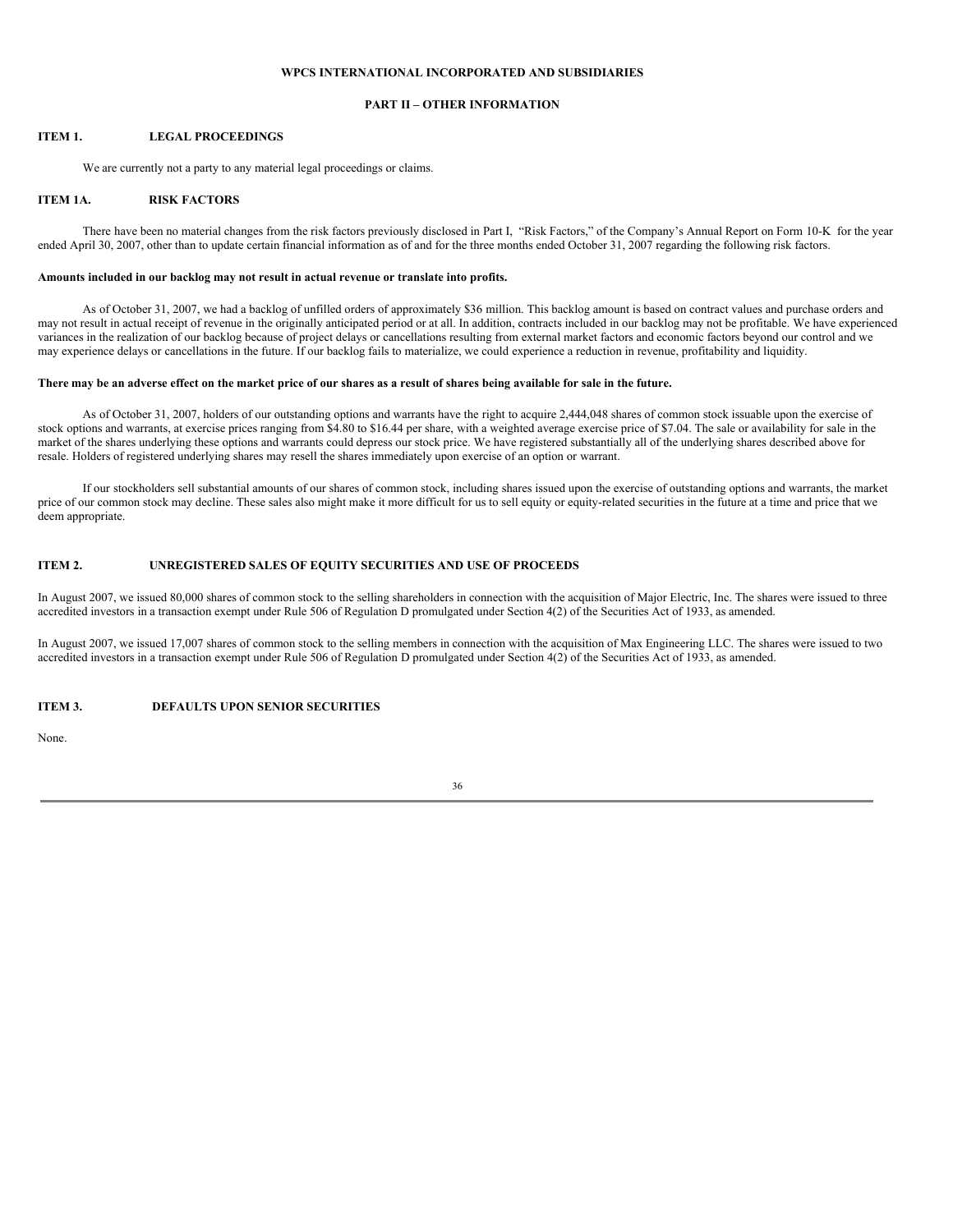# **PART II – OTHER INFORMATION**

# **ITEM 4. SUBMISSION OF MATTERS TO A VOTE OF SECURITY HOLDERS**

On October 2, 2007, we held our annual meeting of stockholders. During the annual meeting, two proposals were put to the stockholders for a vote. The stockholders approved both proposals, including: 1) the election of five directors to the Board of Directors; and 2) ratifying the selection of J.H. Cohn LLP as our independent registered public accounting firm for the fiscal year ending April 30, 2008.

# **ITEM 5. OTHER INFORMATION**

None.

| ITEM 6. |          | <b>EXHIBITS</b>                                                                                                                                                   |
|---------|----------|-------------------------------------------------------------------------------------------------------------------------------------------------------------------|
|         | $31.1 -$ | Certification of Principal Executive Officer pursuant to Rule 13a-14 and Rule 15d-14(a), promulgated under the Securities and Exchange Act of 1934,<br>as amended |
|         |          |                                                                                                                                                                   |
|         | $31.2 -$ | Certification of Principal Financial Officer pursuant to Rule 13a-14 and Rule 15d-14(a), promulgated under the Securities and Exchange Act of 1934,<br>as amended |
|         |          |                                                                                                                                                                   |
|         | $32.1 -$ | Certification pursuant to 18 U.S.C. Section 1350, as adopted pursuant to Section 906 of the Sarbanes-Oxley Act of 2002 (Chief Executive Officer)                  |
|         |          |                                                                                                                                                                   |
|         | $32.2 -$ | Certification pursuant to 18 U.S.C. Section 1350, as adopted pursuant to Section 906 of the Sarbanes-Oxley Act of 2002 (Chief Financial Officer)                  |
|         |          |                                                                                                                                                                   |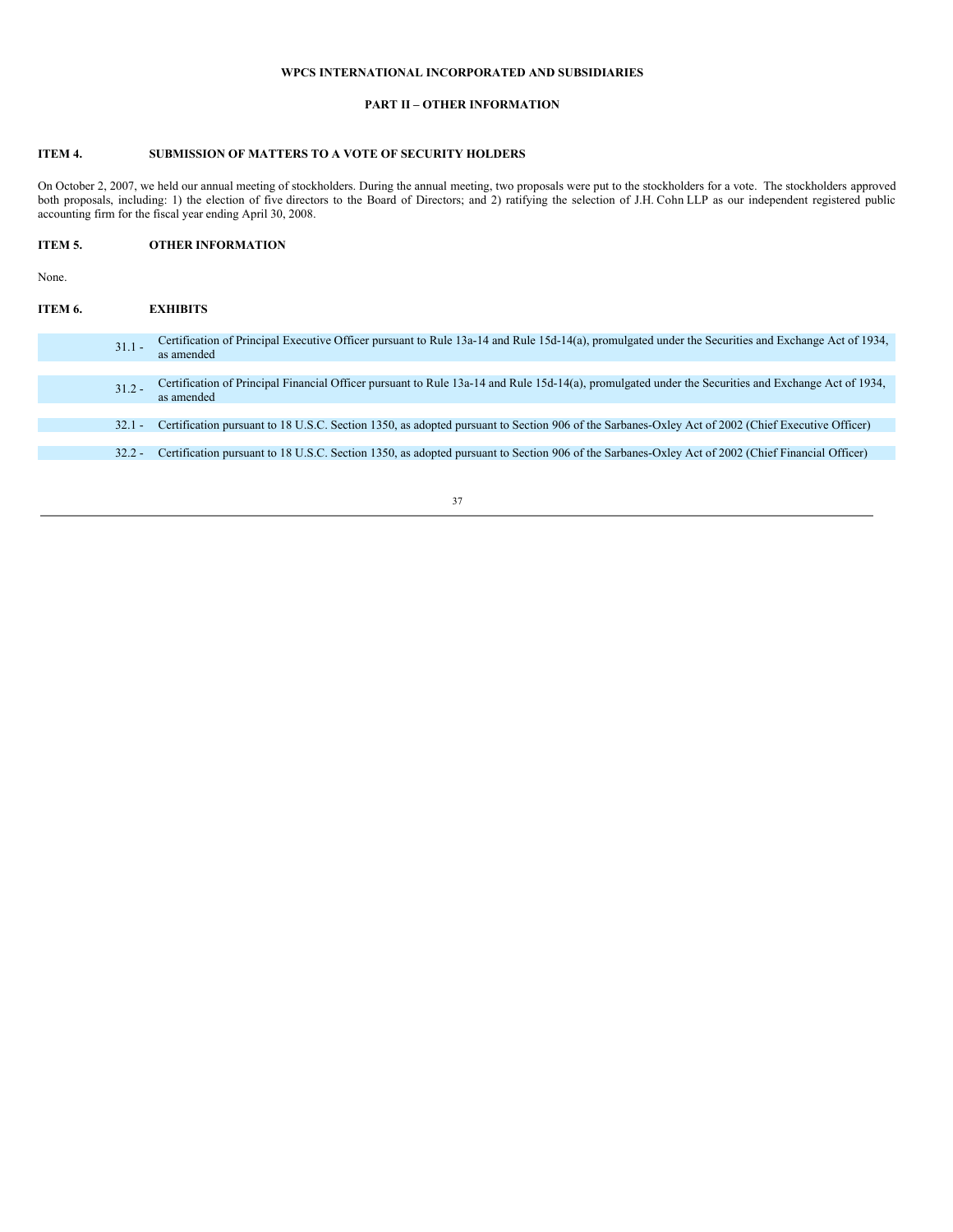# **SIGNATURES**

In accordance with the requirements of the Exchange Act, the registrant caused this report to be signed on its behalf by the undersigned, thereunto duly authorized.

# **WPCS INTERNATIONAL INCORPORATED**

Date: December 17, 2007 **By:** /s/ *JOSEPH HEATER* 

Joseph Heater Chief Financial Officer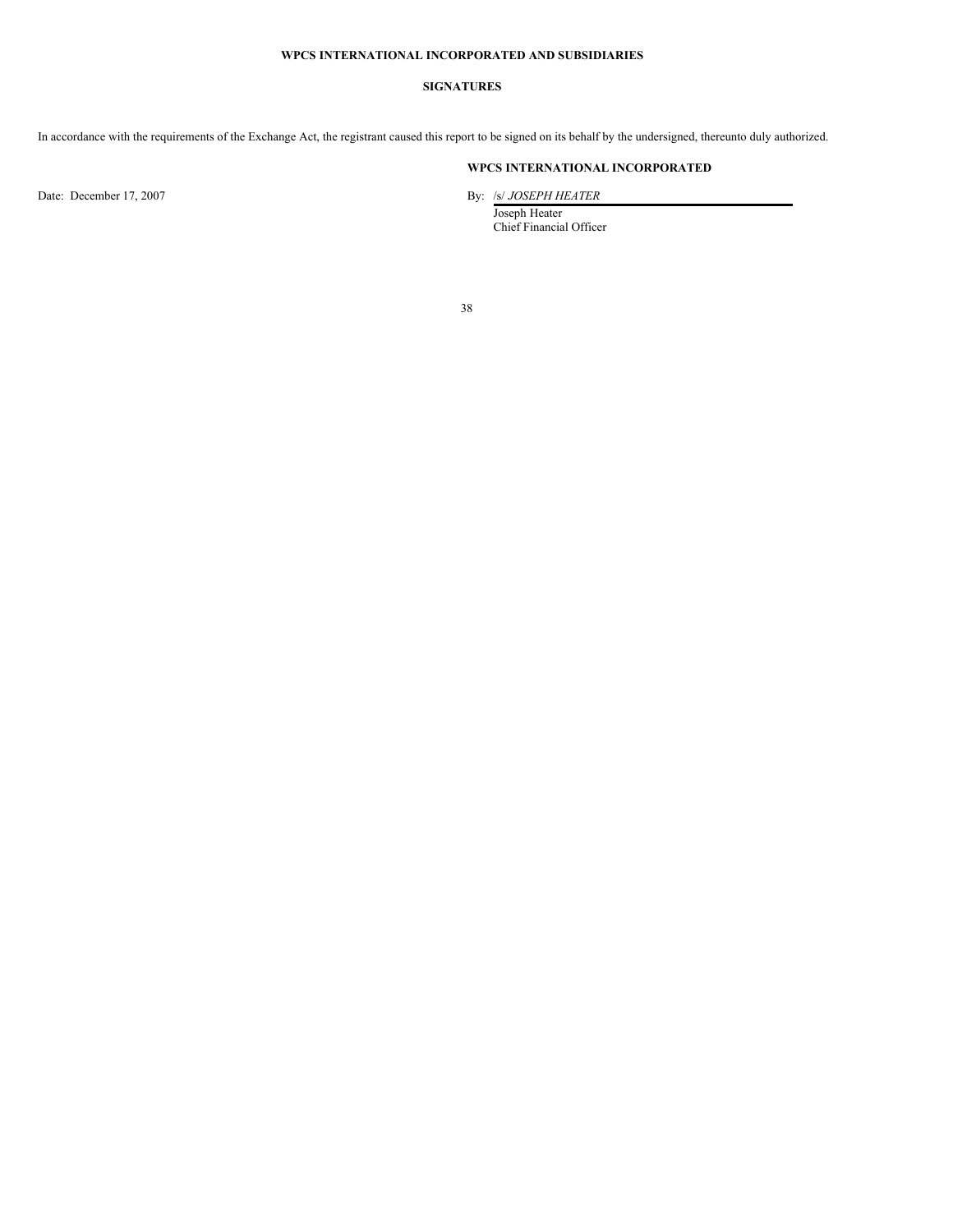I, Andrew Hidalgo, certify that:

1. I have reviewed this quarterly report on Form 10-Q of WPCS International Incorporated;

2. Based on my knowledge, this quarterly report does not contain any untrue statement of a material fact or omit to state a material fact necessary to make the statements made, in light of the circumstances under which such statements were made, not misleading with respect to the period covered by this quarterly report;

3. Based on my knowledge, the financial statements, and other financial information included in this quarterly report, fairly present in all material respects the financial condition, results of operations and cash flows of the registrantas of, and for, the periods presented in this quarterly report;

4. The registrant's other certifying officer and I are responsible for establishing and maintaining disclosure controls and procedures (as defined in Exchange Act Rules 13a-15(e) and 15d-15(e)) for the registrant and have:

- a) Designed such disclosure controls and procedures, or caused such disclosure controls and procedures to be designed under our supervision, to ensure that material information relating to the registrant, including its consolidated subsidiaries, is made known to us by others within those entities, particularly during the period in which this report is being prepared;
- b) Evaluated the effectiveness of the registrant's disclosure controls and procedures and presented in this report our conclusions about the effectiveness o f the disclosure controls and procedures, as of the end of the period covered by this report based on such evaluation; and
- c) Disclosed in this report any change in the registrant's internal control over financial reporting that occurred during the registrant's most recent fiscal quarter (the registrant's fourth fiscal quarter in the case of an annual report) that has materially affected, or is reasonably likely to materially affect, the registrant's internal control over financial reporting; and

5. The registrant's other certifying officer and I have disclosed, based on our most recent evaluation of internal control over financial reporting, to the registrant's auditors and the audit committee of registrant's board of directors (or persons performing the equivalent functions):

- a) All significant deficiencies and material weaknesses in the design or operation of internal control over financial reporting which are reasonably likely to adversely affect the registrant's ability to record, process, summarize and report financial information; and
- b) Any fraud, whether or not material, that involves management or other employees who have a significant role in the registrant's internal control over financial reporting.

Date: December 17, 2007 By: /s/ *ANDREW HIDALGO* 

Andrew Hidalgo Chief Executive Officer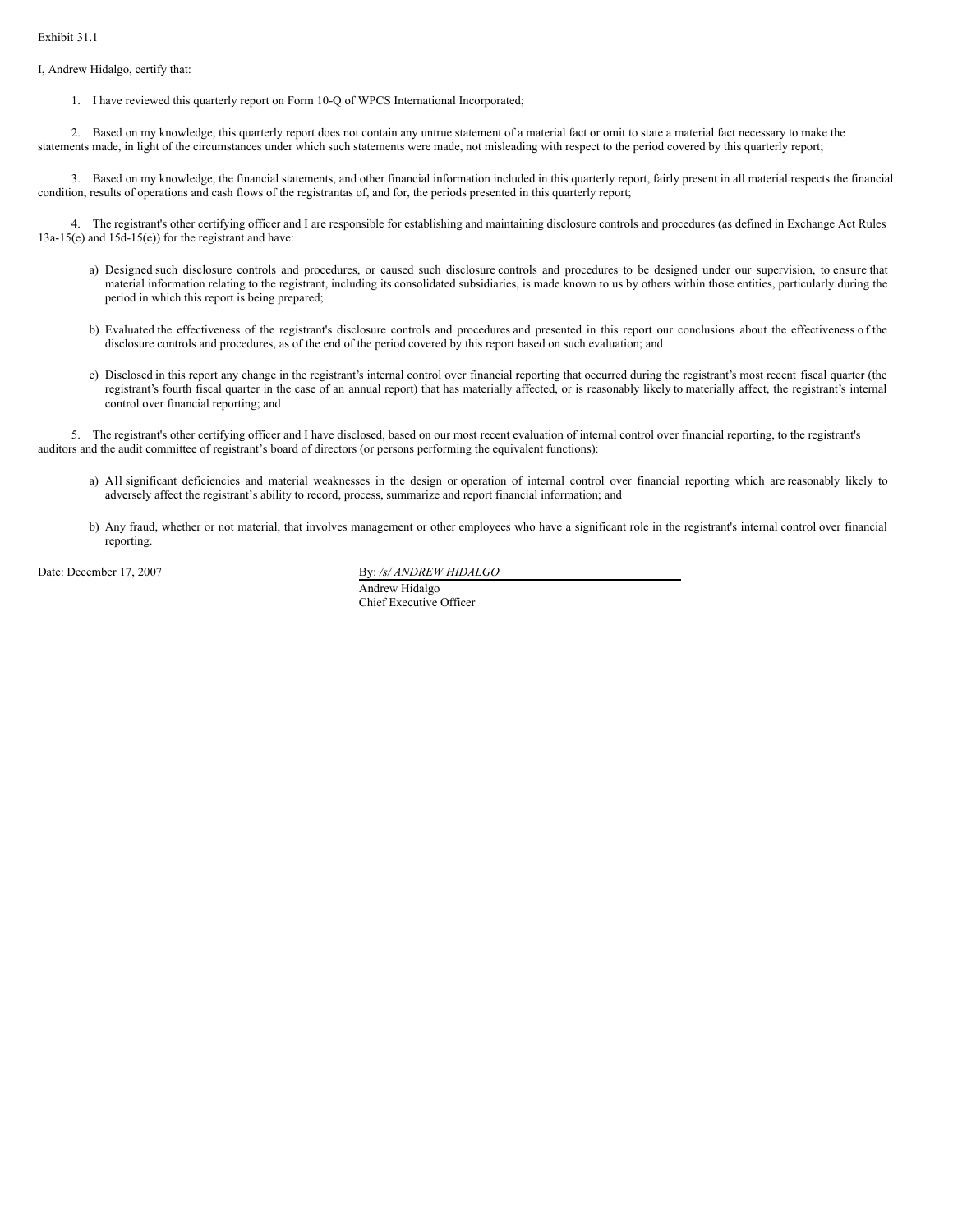Exhibit 31.2

I, Joseph Heater, certify that:

1. I have reviewed this quarterly report on Form 10-Q of WPCS International Incorporated;

2. Based on my knowledge, this quarterly report does not contain any untrue statement of a material fact or omit to state a material fact necessary to make the statements made, in light of the circumstances under which such statements were made, not misleading with respect to the period covered by this quarterly report;

3. Based on my knowledge, the financial statements, and other financial information included in this quarterly report, fairly present in all material respects the financial condition, results of operations and cash flows of the registrantas of, and for, the periods presented in this quarterly report;

4. The registrant's other certifying officer and I are responsible for establishing and maintaining disclosure controls and procedures (as defined in Exchange Act Rules 13a-15(e) and 15d-15(e)) for the registrant and have:

- a) Designed such disclosure controls and procedures, or caused such disclosure controls and procedures to be designed under our supervision, to ensure that material information relating to the registrant, including its consolidated subsidiaries, is made known to us by others within those entities, particularly during the period in which this report is being prepared;
- b) Evaluated the effectiveness of the registrant's disclosure controls and procedures and presented in this report our conclusions about the effectiveness o f the disclosure controls and procedures, as of the end of the period covered by this report based on such evaluation; and
- c) Disclosed in this report any change in the registrant's internal control over financial reporting that occurred during the registrant's most recent fiscal quarter (the registrant's fourth fiscal quarter in the case of an annual report) that has materially affected, or is reasonably likely to materially affect, the registrant's internal control over financial reporting; and

5. The registrant's other certifying officer and I have disclosed, based on our most recent evaluation of internal control over financial reporting, to the registrant's auditors and the audit committee of registrant's board of directors (or persons performing the equivalent functions):

- a) All significant deficiencies and material weaknesses in the design or operation of internal control over financial reporting which are reasonably likely to adversely affect the registrant's ability to record, process, summarize and report financial information; and
- b) Any fraud, whether or not material, that involves management or other employees who have a significant role in the registrant's internal control over financial reporting.

Date: December 17, 2007 By: /s/ *JOSEPH HEATER* 

Joseph Heater Chief Financial Officer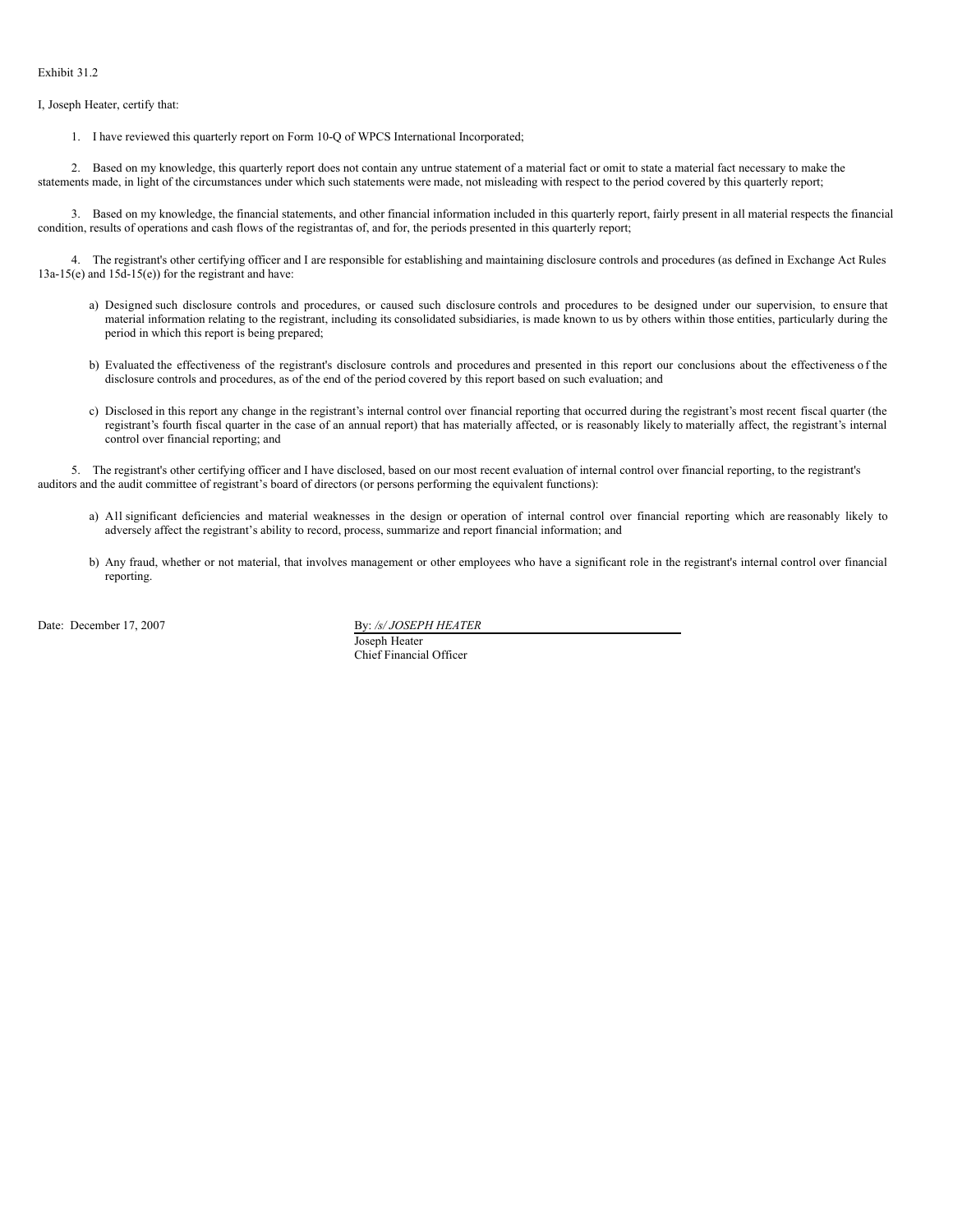## CERTIFICATION PURSUANT TO 18 U.S.C. SECTION 1350, AS ADOPTED PURSUANT TO SECTION 906 OF THE SARBANES-OXLEY ACT OF 2002

In connection with the Quarterly report of WPCS International Incorporated (the "Company") on Form 10-Q for the period ended October 31, 2007 as filed with the Securities and Exchange Commission on the date hereof (the "Report"), I, Andrew Hidalgo, Chief Executive Officer of the Company, certify, pursuant to 18 U.S.C. section 906 of the Sarbanes-Oxley Act of 2002, that:

(1) The Report fully complies with the requirements of section 13(a) or 15(d) of the Securities and Exchange Act of 1934; and

(2) The information contained in the Report fairly presents, in all material respects, the financial condition and result of operations of the Company.

Date: December 17, 2007 By: /s/ *ANDREW HIDALGO* 

Andrew Hidalgo Chief Executive Officer